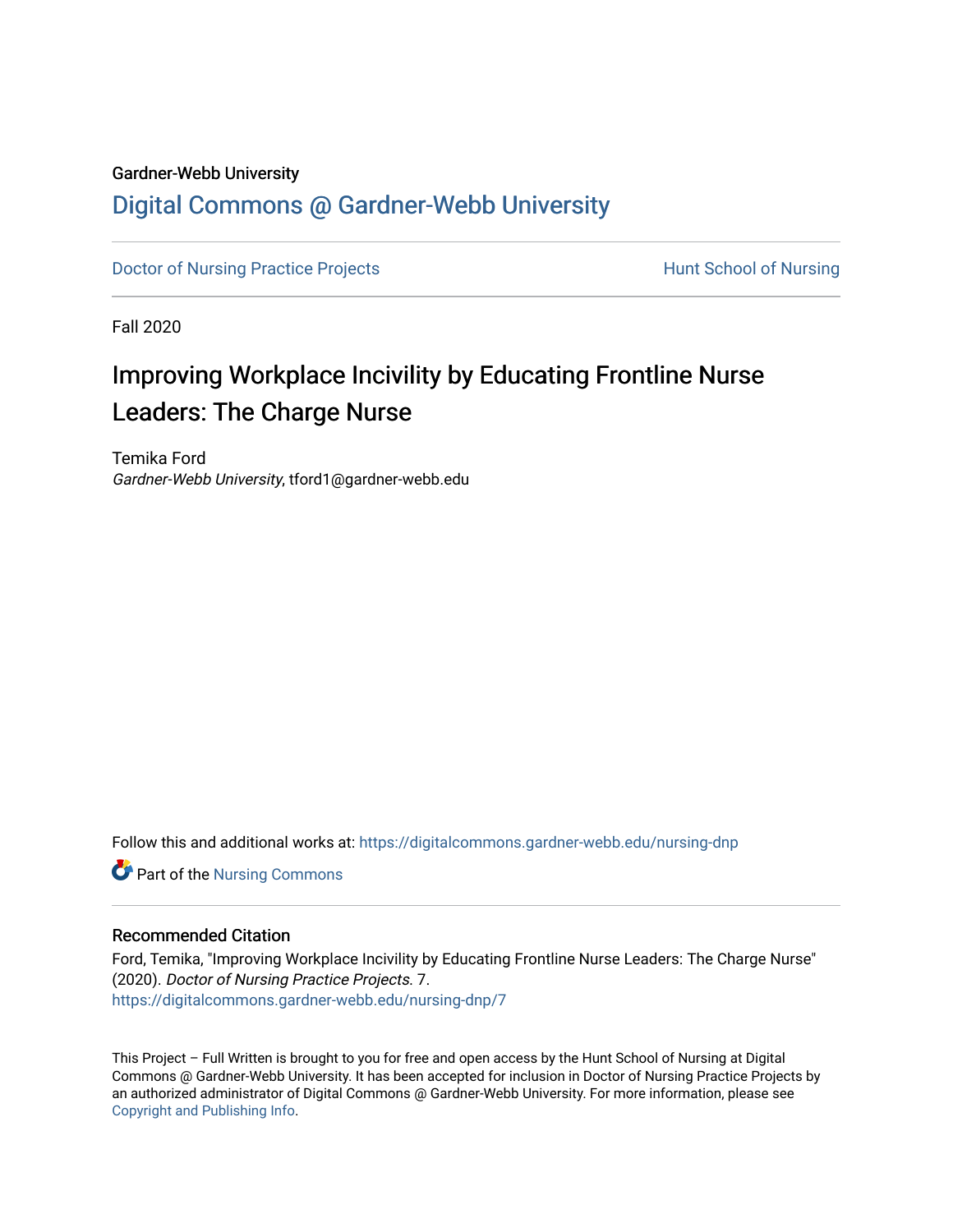## **DNP Project: Improving Workplace Incivility by Educating Frontline Nurse**

**Leaders: The Charge Nurse**

by

Temika A. Ford

A capstone project submitted to the faculty of Gardner-Webb University School of Nursing In partial fulfillment of the requirements for the degree of Doctorate of Nursing Practice

Boiling Springs, NC

2020

Submitted by: Approved by:

Temika Ford, MSN, RN, NPD-BC Dr. Yvonne H. Smith, DNP, RN-BC, CNE, NCSN

Date Date Date

\_\_\_\_\_\_\_\_\_\_\_\_\_\_\_\_\_\_\_\_\_\_\_\_\_\_\_\_ \_\_\_\_\_\_\_\_\_\_\_\_\_\_\_\_\_\_\_\_\_\_\_\_\_\_\_

\_\_\_\_\_\_\_\_\_\_\_\_\_\_\_\_\_\_\_\_\_\_\_\_\_\_\_ \_\_\_\_\_\_\_\_\_\_\_\_\_\_\_\_\_\_\_\_\_\_\_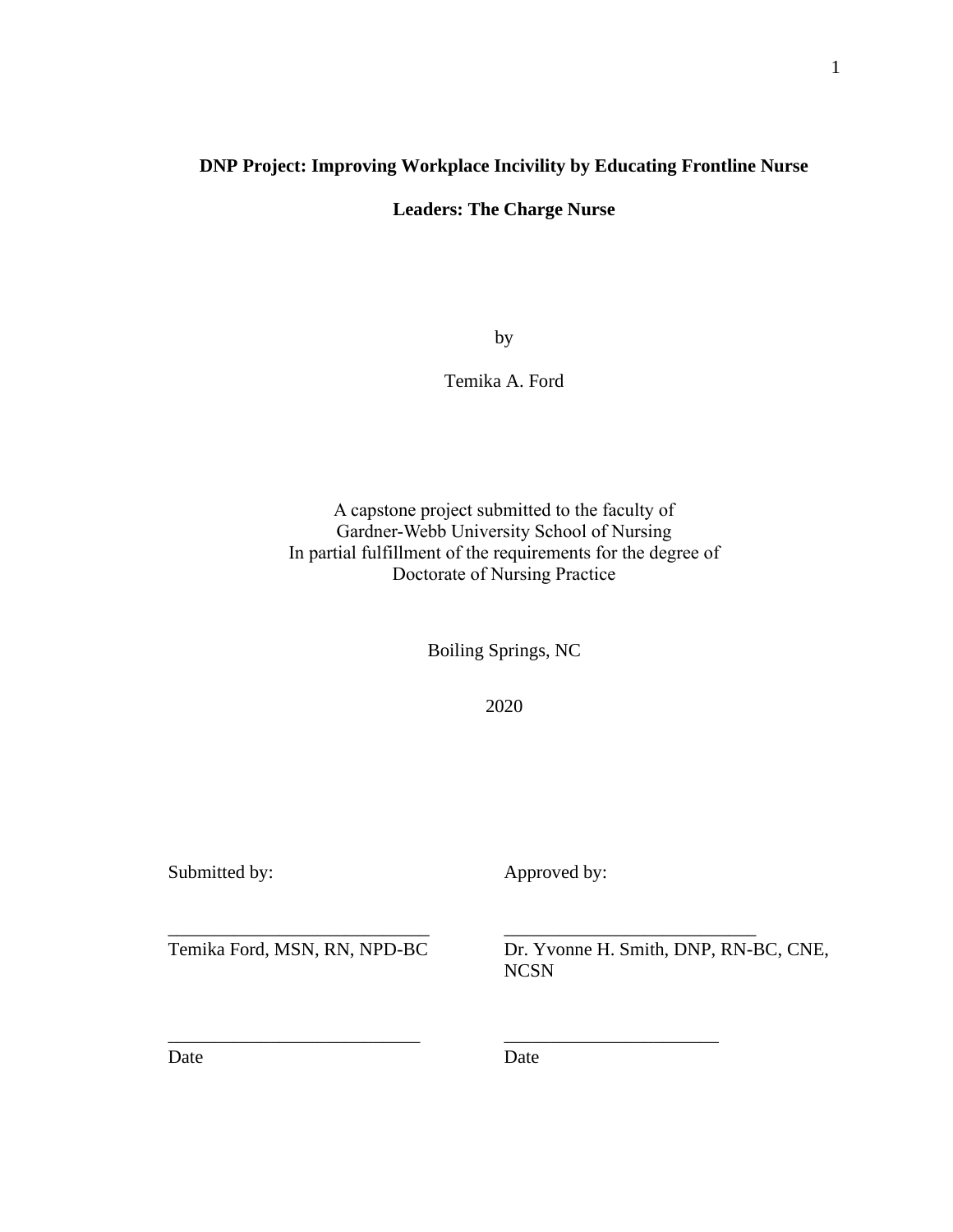#### **Abstract**

The term workplace incivility is often replaced interchangeably with workplace bullying, horizontal/lateral violence, psychosocial harassment, intimidating behavior, and/or aggression (micro/macro). Workplace incivility in nursing has lasting effects on the profession through worsening the nursing shortage, contributing to low morale, negative working environments, safety issues for staff and patients, stress-related health problems, absenteeism, and decreased quality of patient care. Incivility can be from a variety of sources including: Nurse managers, clinical team leads, unit coordinators, physicians, patients, and other healthcare professionals. Buy-in by nursing executive leadership and evidence-based education for nurses is mandatory to address organizational incivility. The purpose of this DNP project is to equip unit nurse leaders with evidence-based practices to improve unit culture related to incivility, thereby enhancing patient outcomes, safety, and staff morale. The identified target population in this project were nurses who are training to be future charge nurses (CNs). The educational intervention facilitated enhancing future CNs' knowledge, skills and attitudes to shift unit culture to a more civil culture through an online learning module. Data was collected in qualitative and quantitative methods. Qualitative methods involved guided online forum posts at implementation conclusion, while quantitative data involved completion of the Clark Workplace Civility Index© (CWCI). Each method demonstrated future CNs increased their self-awareness and responsiveness by enhancing their knowledge, skills and attitudes toward workplace incivility. In conclusion, the implementation of the online learning module provided effective, successful education and may help in the eradication of workplace incivility for practicing and future nurses.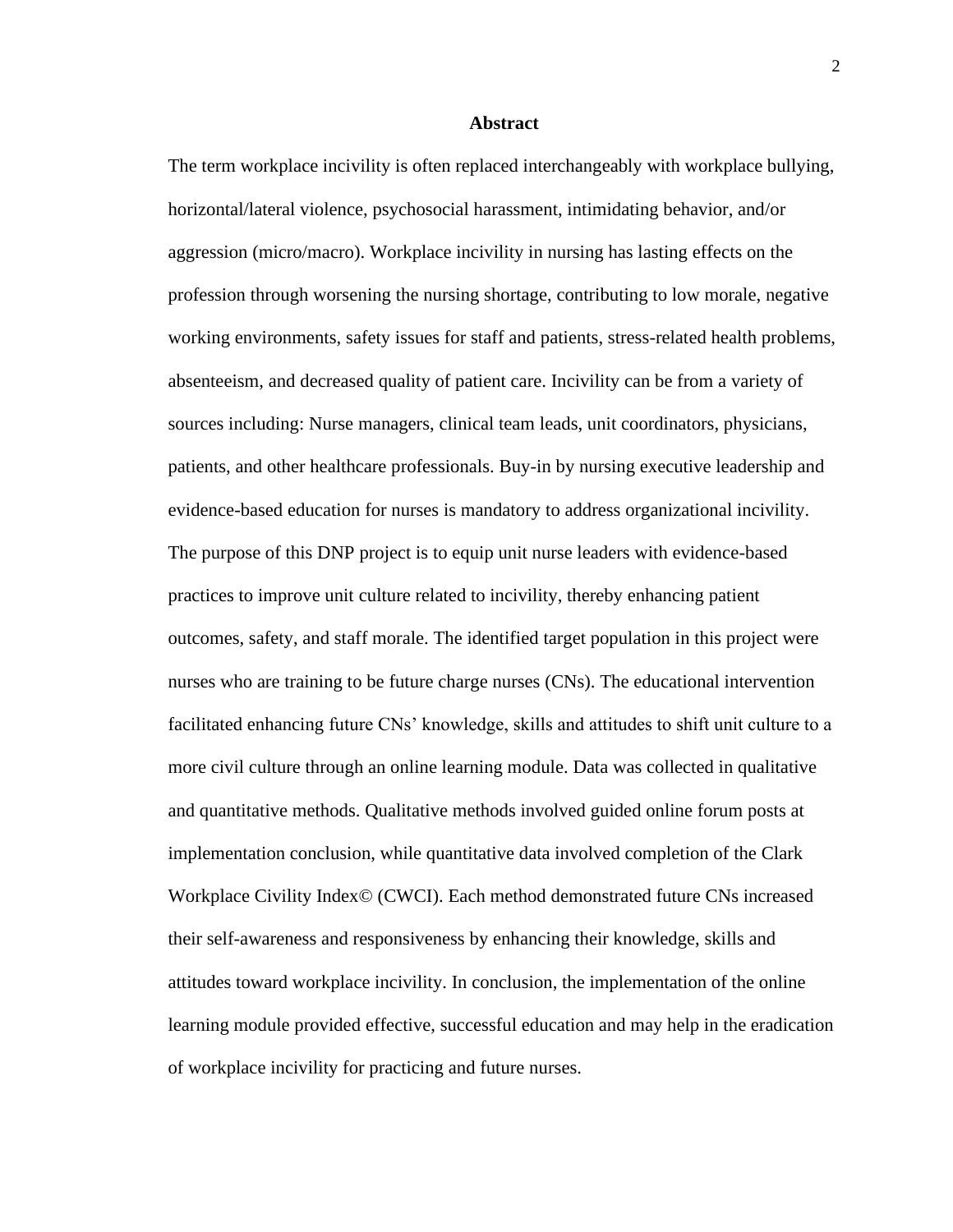*Keywords:* incivility, workplace, bullying, nurse leaders, interventions, awareness, responsiveness, charge nurse, novice nurse, experienced nurse, education, spiral theory of incivility, theory of caring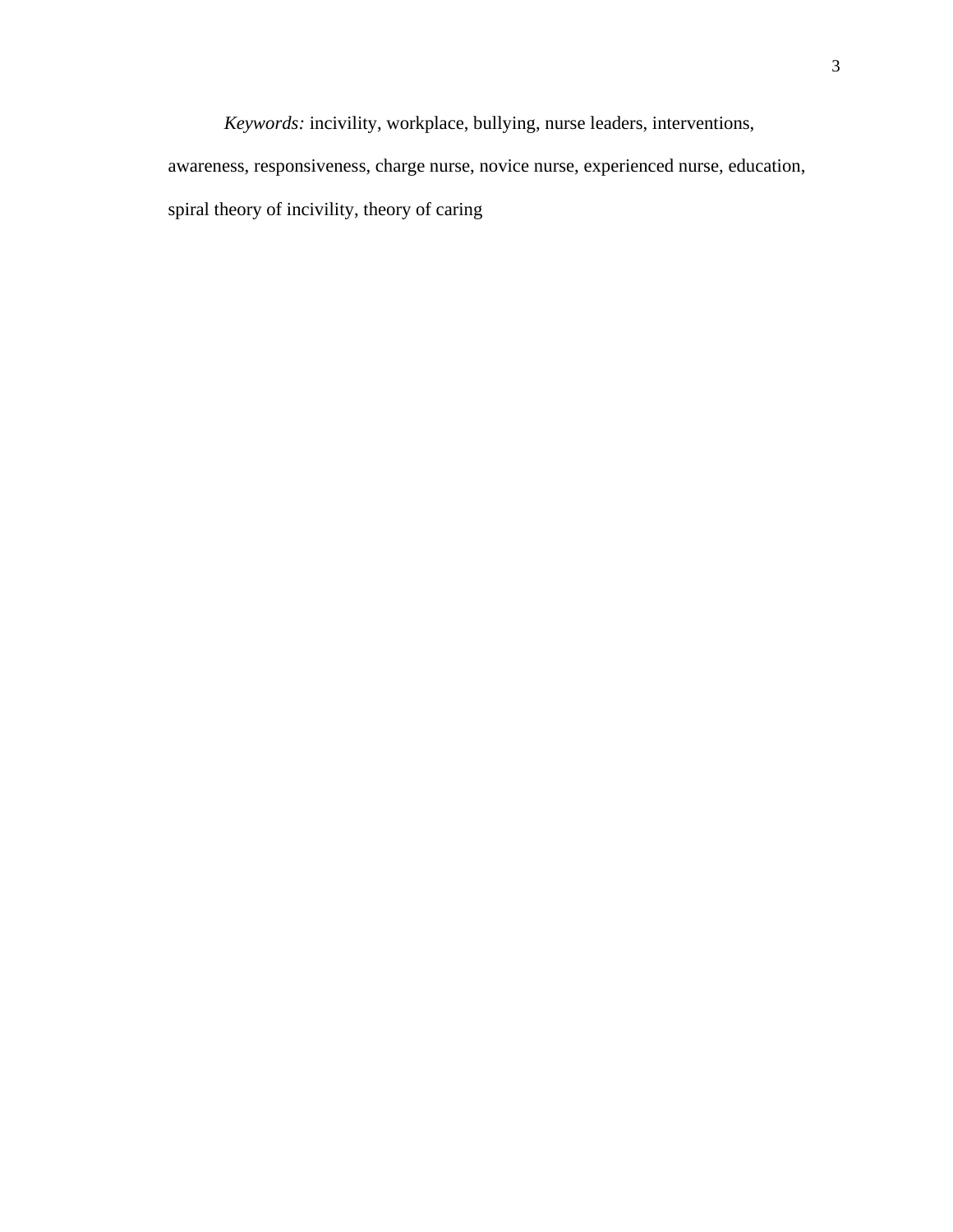#### **Acknowledgment**

First and foremost, I would like thank God for putting the desire in my heart to complete this degree, if it were not for HIS will. Grateful for the wisdom HE bestowed upon me, the strength, peace of mind and good health in order to finish this degree.

Secondly, I would like to thank my Daddy and my Guardian Angel, Ma, for without them I am nothing. Daddy, you are doing an awesome job of giving unconditional love, support, and encouragement from you and Ma. Ma, keep touching the hem of God's garment asking for blessings and coverings for us.

To my sister, Melanie, aside from Ma and Daddy, you have been my greatest supporter, motivator, and role model. As we say, love you to the moon and beyond.

I am forever grateful to my aunts, uncles, cousins, and friends that have become family for your love, support, and encouraging words.

Although everyone had me in their prayers, I want to thank, again, my personal prayer warrior, Pastor Charise DeLoach, for her untiring effort in keeping me spiritually uplifted.

I would like to sincerely thank my DNP project advisor, Dr. Yvonne Smith, for her incredible patience, and calm helpful demeanor. Her advice has been timely and encouraging throughout this academic journey.

To my committee, Tracy Gosselin, Deborah "Hutch" Allen, and Robert Brassil, I am extremely grateful for your assistance and suggestions throughout my project.

I am grateful for the professional and personal support of Pamela Edwards, Katrina Green, Norris Burton, ZaNeta Heartwell, Mary Oden, Nicole Ware, Judy-Anne King, Yolanda Neal, Lorraine Wilson, Melissa Wilson, and Whitney Adams.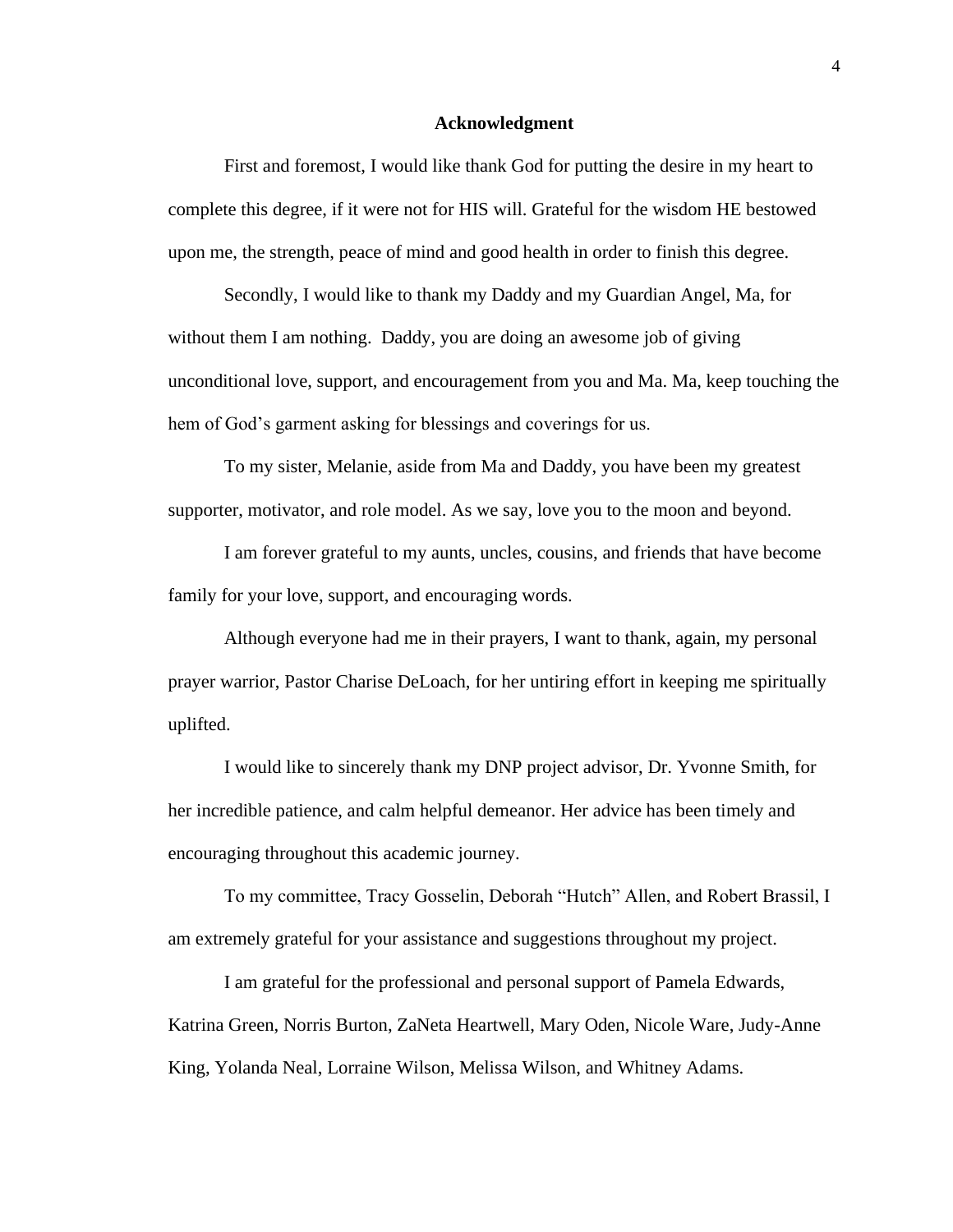Lastly, to my friend, Shawanda Lang, thank you for being that driving force for obtaining this degree. We did it!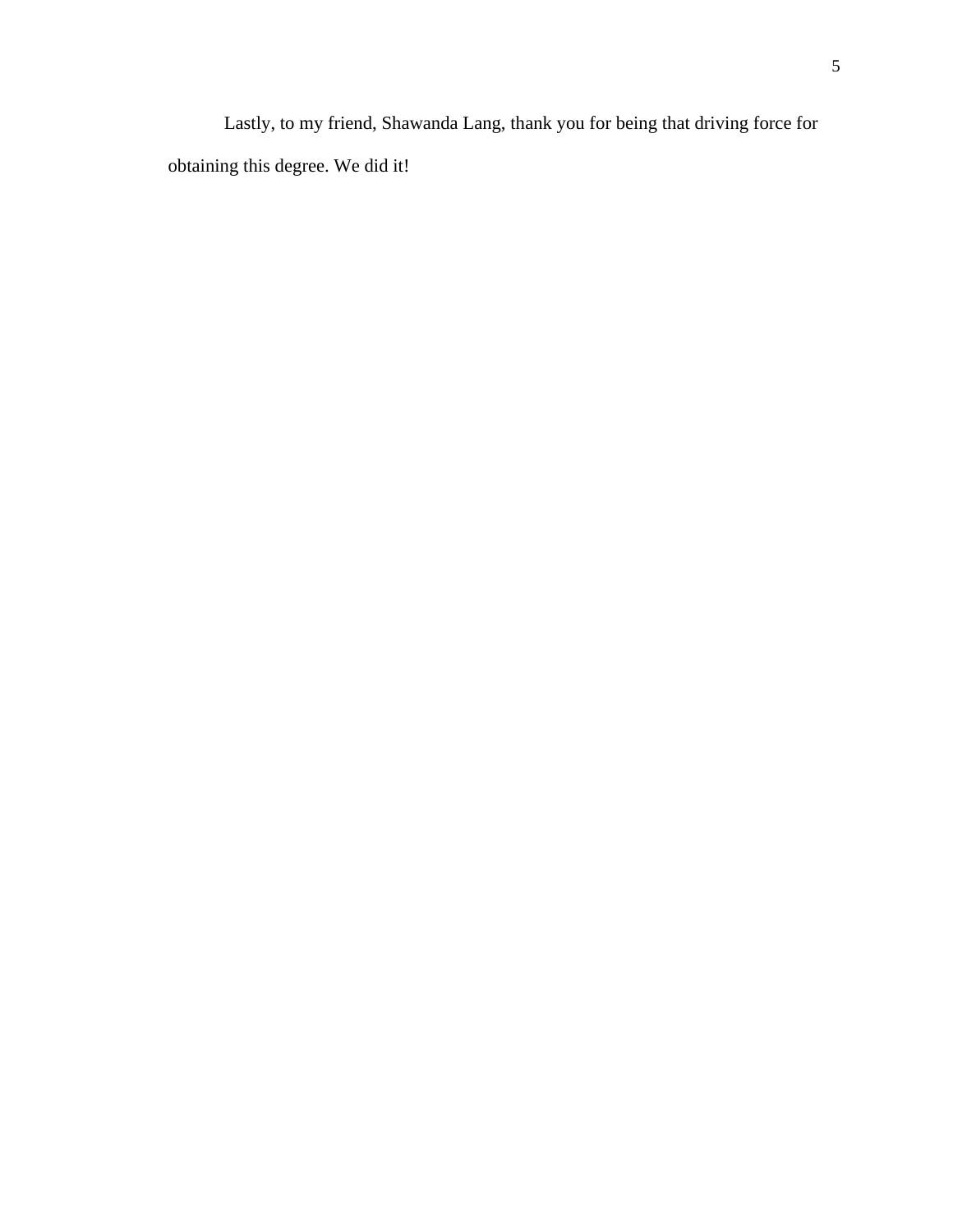| Definition of Terms: Incivility, Bullying, and Workplace Violence13        |  |
|----------------------------------------------------------------------------|--|
|                                                                            |  |
|                                                                            |  |
|                                                                            |  |
|                                                                            |  |
|                                                                            |  |
|                                                                            |  |
|                                                                            |  |
|                                                                            |  |
|                                                                            |  |
|                                                                            |  |
|                                                                            |  |
|                                                                            |  |
|                                                                            |  |
|                                                                            |  |
|                                                                            |  |
|                                                                            |  |
| Spiral Theory of Incivility: Lynne M. Andersson and Christine M. Pearson26 |  |

## **Table of Contents**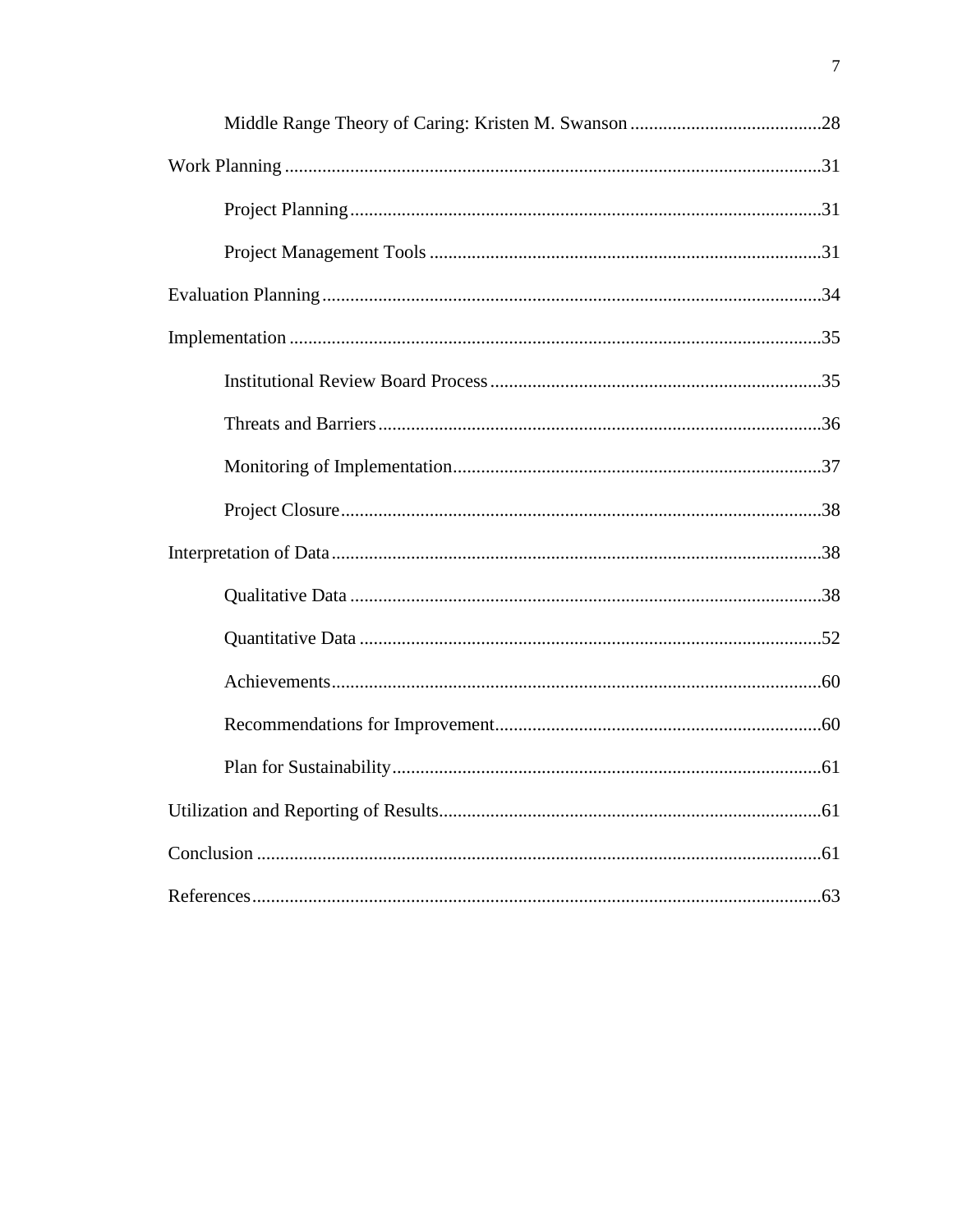## **List of Figures**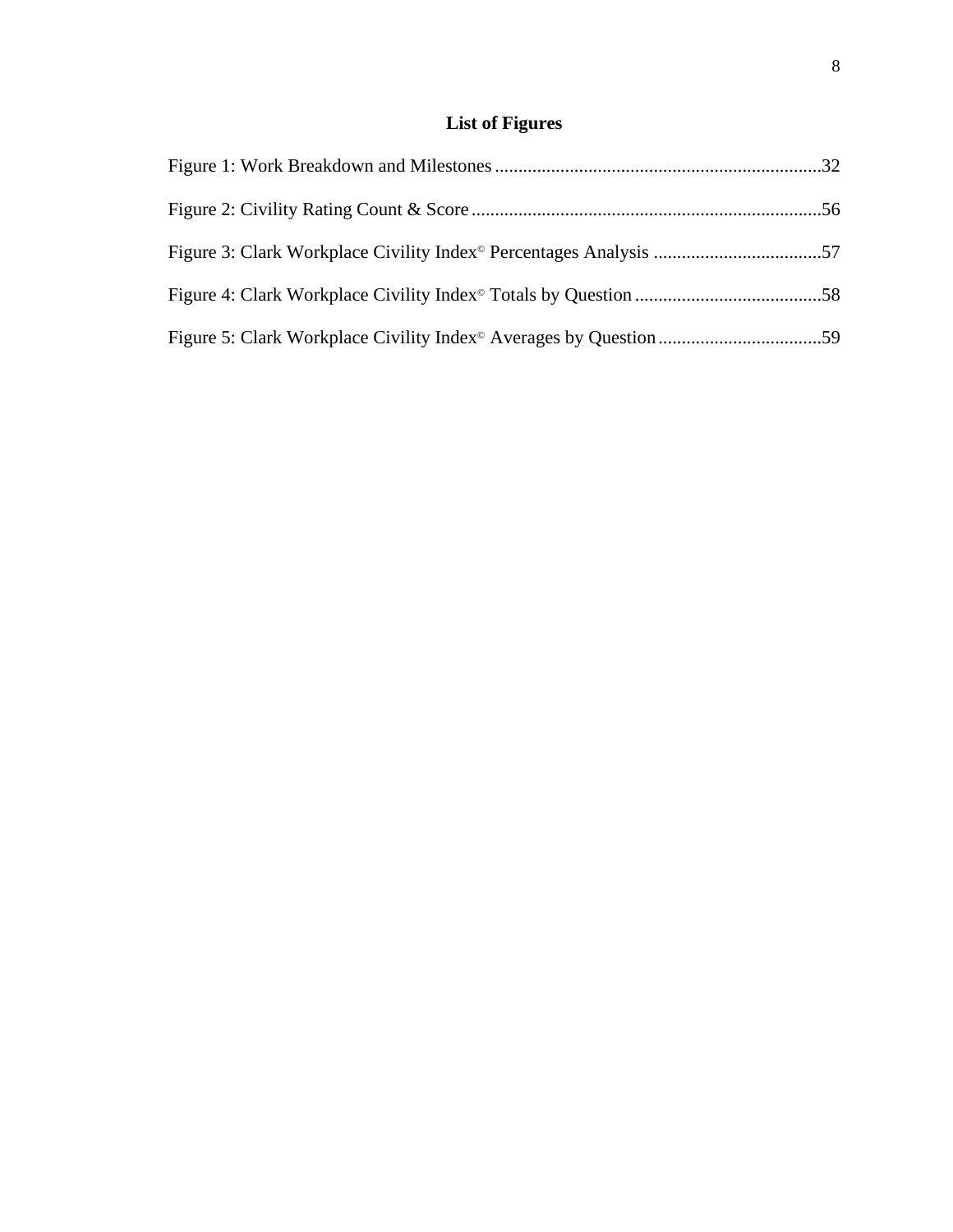## **List of Tables**

| Table 1: Sample of Initial Post and Feedback Response from Online |  |
|-------------------------------------------------------------------|--|
|                                                                   |  |
|                                                                   |  |
|                                                                   |  |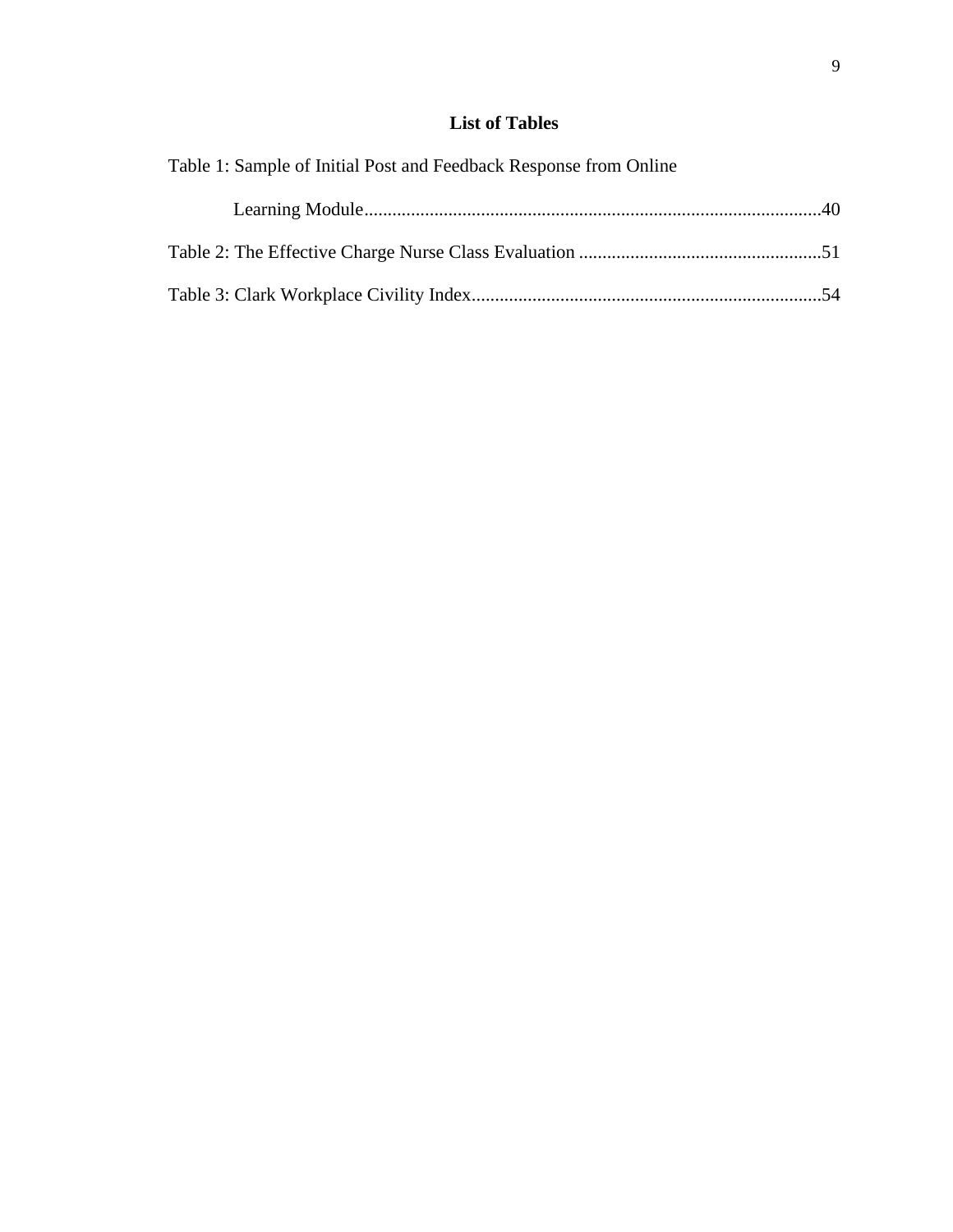### **Problem Recognition**

### **Identified Need**

Approximately 15% of employees on a global basis are exposed to some level of workplace bullying (Nielsen et al., 2010). The 2017 RN Network survey reported 45% of nurses have been verbally harassed or bullied by other nurses, 41% have been verbally harassed or bullied by managers or administrators and 38% have been verbally harassed or bullied by physicians (RN Network, 2017). Although, the term workplace bullying has been selected to use for this project, it is often replaced interchangeably with workplace incivility, lateral violence, horizontal violence, with the most common term amongst nurses being "Nurses Eat Their Young" (Meissner, 1986, p. 52). This term was coined by Dr. Judith Meissner due to "educators weigh down the novice with unrealistic study loads, administrators expect 100% performance from day one and colleagues ridicule her idealistic approach to care" (1986, p.52). According to the American Nurses Association (2015), Position Statement on Incivility, Bullying, and Workplace Violence bullying is repeated, unwanted harmful, undermining, and degrading actions intended to humiliate, offend, and cause distress in the recipient. These actions can manifest through hostile remarks, refusing to help others, undermining personal values and beliefs, verbal attacks, intimidation, isolation, sabotage, sarcasm, rudeness, and threats (American Nurses Association, 2015; Center for American Nurses, 2008). Workplace bullying can have lasting effects on the nursing profession such as nursing shortage due to decrease in job satisfaction, low morale for the unit and facility from a negative working environment, safety issues for staff and patients, stress-related health problems for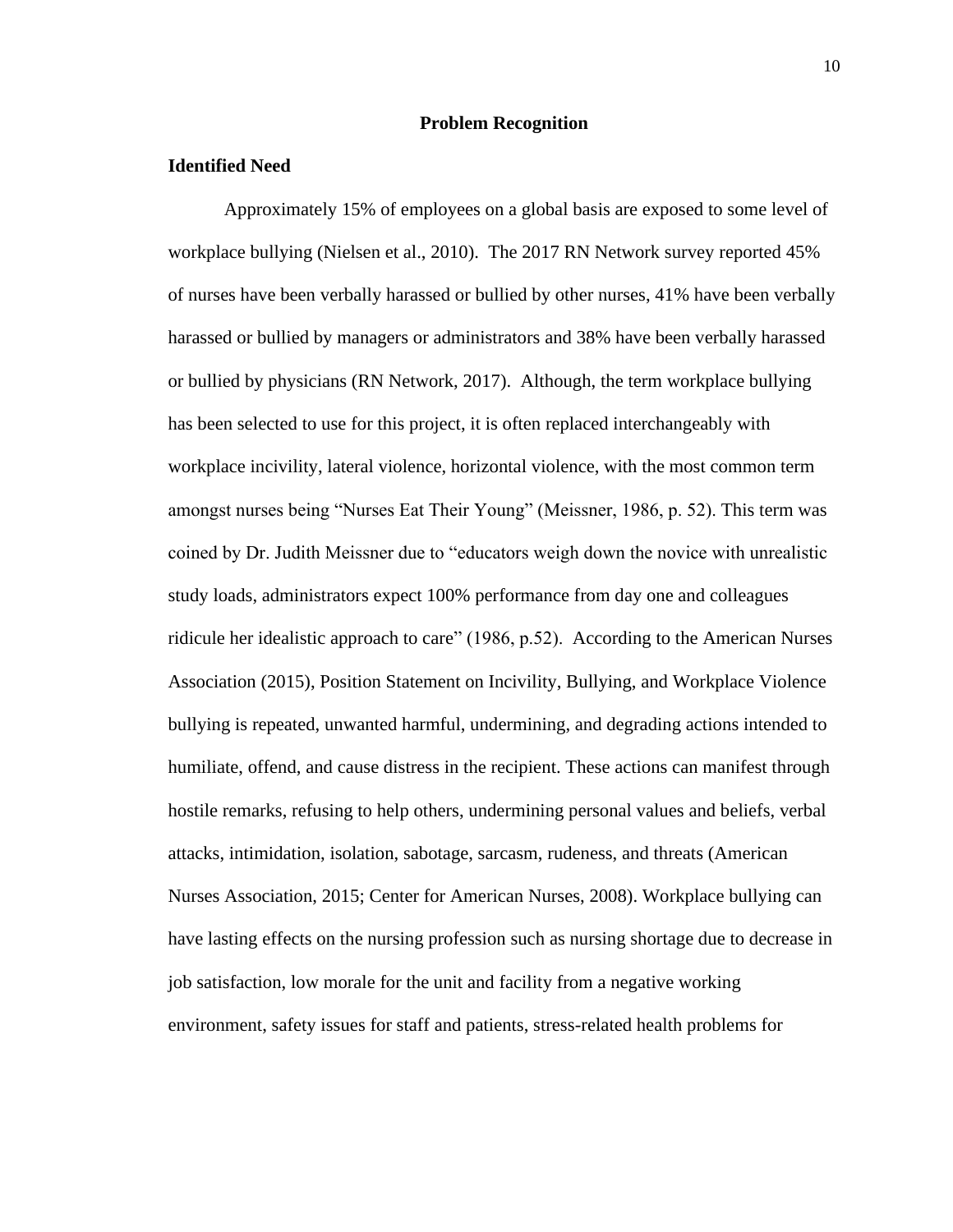victims, absenteeism, and decrease in the quality of care to patients, or nurses leaving the profession all together.

The facility's Professional Practice Model (PPM) and modified version of Dr. Kristen Swanson's Theory of Caring model states "Caring for Our Patients, Their Loved Ones, and Each Other; Integrity, Excellence, Innovation and Collaboration." (Facility Setting, 2016). During surveys and conversations with nursing leadership and administration to uphold the "Each Other" part of the PPM, the topic of workplace bullying has surfaced repeatedly. A taskforce formed by the Chief Nursing Officer (CNO) to determine professional attire verbalized the need to work on issues related to workplace incivility. During the nurse retention summit, this topic was mentioned again. Results from the 2018 educational needs survey showed a need for training on workplace incivility/bullying, managing conflicts, and best practices for critical communication. As part of the exit interview/survey, exiting staff are asked "How often did you experience or witness belittling or making hurtful remarks or nonverbal actions to or about coworkers in front of others, discouragement due to lack of positive feedback, or feeling bad about oneself because of the interactions with coworkers with answers varying between daily, weekly or monthly?" The feedback given for this question did not support the facility's PPM.

The facility's CNO continued to work with the taskforce focusing solely on workplace incivility. Nurse Recruitment and Retention formed a retention taskforce, as well, to combat issues identified with one being workplace incivility. Per organization policy, staff are expected to perform job duties and responsibilities in a manner that reflects the highest ethical and professional standards of conduct and performance, nor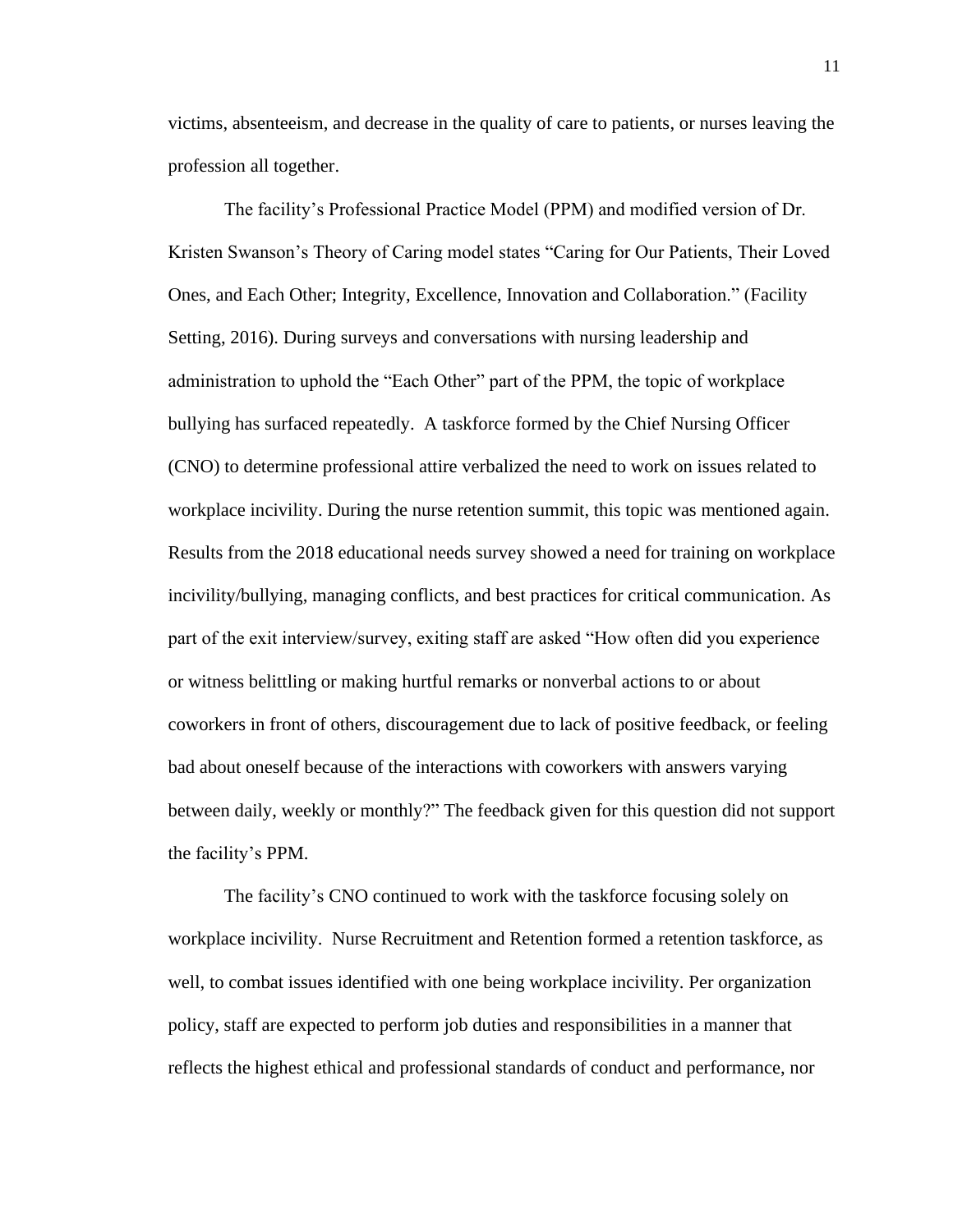will they not tolerate any type of workplace violence committed by or against staff (Facility Setting, 2006, 2013). These policies are for the entire organization. The nursing administration workgroup is currently working on a nursing policy for workplace bullying/incivility. This group has plans to survey the facility's nursing staff using an adopted tool with hopes of gaining a better understanding on the issues related to workplace issues.

#### **Problem Statement**

Polling of the Nursing Executive Leadership Team with supportive comments from exit surveys, revealed there is a need to educate the frontline nurse leaders serving as charge nurse (CN). Frontline nurse leaders consist of bedside nurses taking on additional task of charge nurse and/or preceptor. A workplace incivility online learning module is needed to increase awareness of the issue, identification of the perpetrator and victim, and techniques to diffuse incidents as they arise.

#### **Scope of Problem**

Incivility can occur in any setting where healthcare is provided. The cause of incivility can be from a variety of sources. Anyone, including nurses, nurse managers, clinical team leads, health unit coordinators, physicians, patients, and other healthcare professionals, can serve as the sources of incivility. The Joint Commission's (2016) Quick Safety report from the Occupational Safety and Health Administration (OSHA) described epidemic levels of bullying and violence in the nursing workplace reporting over 50% of nurses and nursing students were verbally abused, including bullying, within a 12-month period. The term incivility is used interchangeably with workplace bullying, horizontal/lateral violence, psychosocial harassment, intimidating behavior, and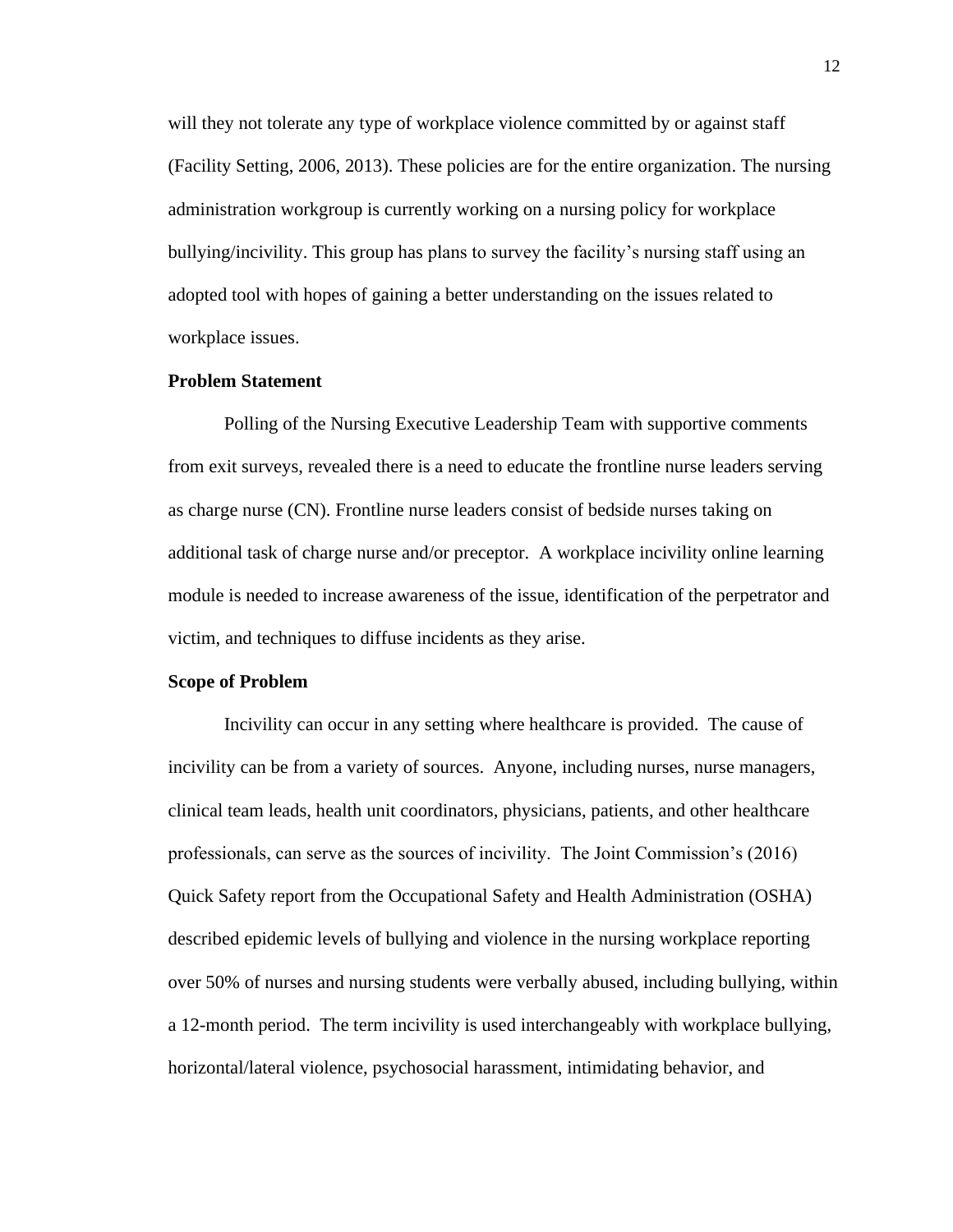aggression (micro/macro). Castronovo et al. 2015, p. 209 reports that nurse bullying has been the subject of research studies for over 25 years. Evidence of nurse bullying dates back to 1909 when The New York Times brought it to the forefront by stating that head nurses who "abuse their position of power," was an "outright persecution" inflicted on nurses ("The hospital tyrants", 1909, p.SM8). The American Nurses Association (2015) released a position statement on incivility, bullying, and workplace to "reinforce the need to create cultures of respect and provide recommended interventions for RNs and employers" (Grant, 2019, p.14). If the problem of incivility is not addressed, the consequences may impact patients and decreased retention rates.

#### **Definitions of Terms: Incivility, Bullying, and Workplace Violence**

The term incivility is used commonly in the literature with other related terms that describes the behavior. In order to fully understand the term incivility, one must know what it means to be civil. Merriam-Webster Online Dictionary (2020) defines civil as adequate in courtesy and politeness. As incivility is defined throughout the course of this paper continue to keep this definition in the forefront of thoughts concerning this topic. To counteract the term civil, Merriam-Webster Online Dictionary (2020) defines incivility in the social aspect as a rude or discourteous act.

Clark (2019), a leading expert in fostering civility and healthy work environments, defined incivility as "rude or disruptive behavior that can result in psychological or physiological distress for the people involved; if unaddressed, it may progress into unsafe or threatening situations" (p.44) In both stated definitions there are summative concepts used in research to illustrate a level of incivility related to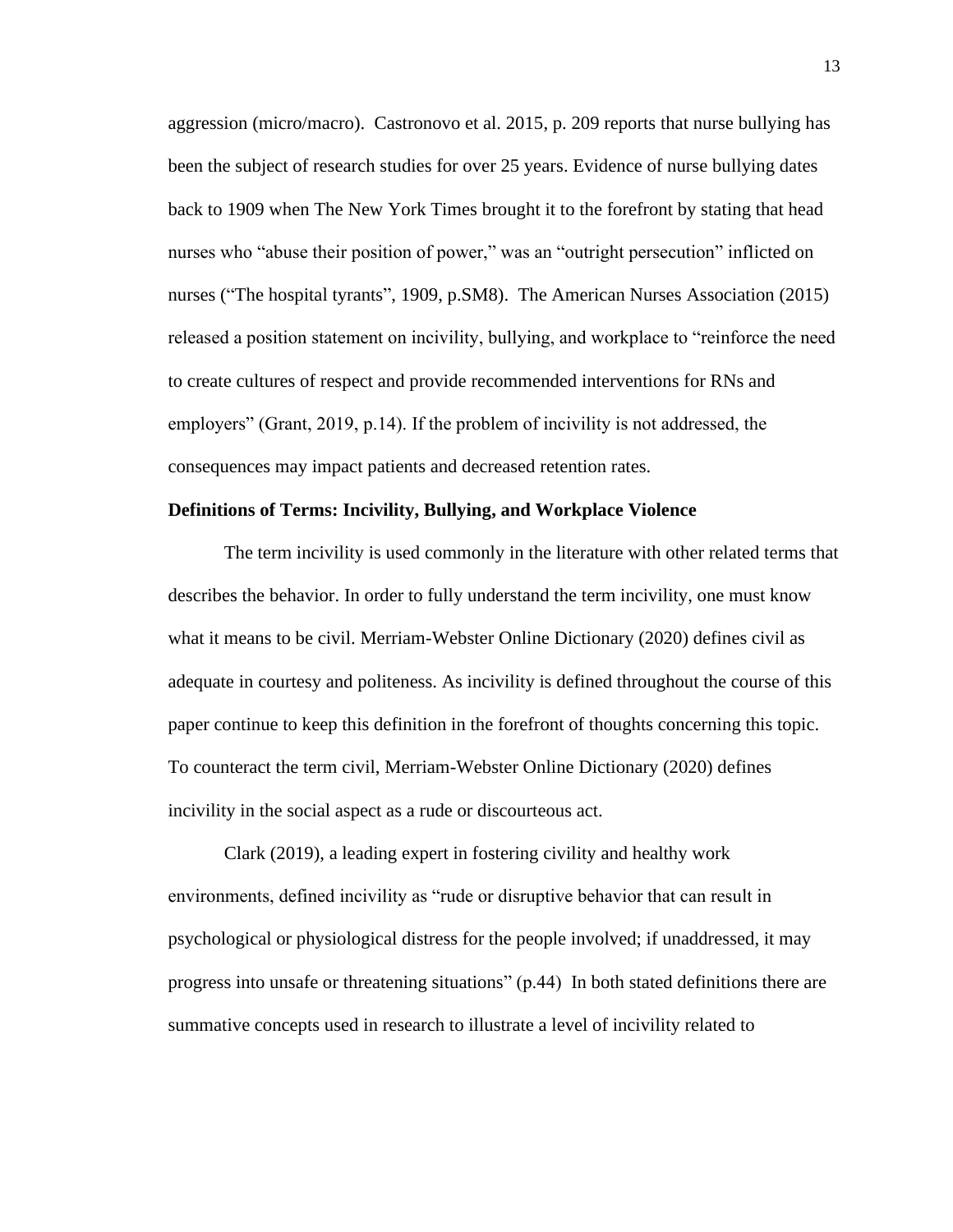communicated threats, direct and blatant aggressions, or even volatile behaviors within the work environment.

In describing incivility there are descriptors that serve as wide-ranging to define the disruptive behaviors that are straightforward or indirectly affecting patient safety and outcomes. In 2008, The Joint Commission (TJC) released a Sentinel Event Alert that allowed the incivility to be used interchangeably with the terms horizontal (lateral) or vertical (top down) violence, psychosocial harassment, intimidating or disruptive behavior, and aggression (micro/macro). These behaviors include gossiping, spreading rumors, refusing to assist a peer, calling a peer out of their name, using a condescending tone or expressing public criticism. For example, intimidating or disruptive behaviors whether committed covertly or overtly can challenge patient safety (The Joint Commission, 2008). Due to incivility behaviors' concealed nature, it may occur more subtly than other forms of horizontal (lateral), vertical or microaggressions that go unidentified or reported in health care settings. There again putting patient's safety at greater risk due to those being victims of the act.

Bullying is on the far-right end of the continuum of incivility as incivility are on the far-left end overlapping in middle by behaviors worsening as outlined by Clark (2011). Included in the ANA (2015) position statement was also a definition for bullying defining it as "repeated, unwanted harmful actions intended to humiliate, offend, and cause distress in the recipient"  $(p.3)$ . TJC (2016) released a Quick Safety guideline entitled *Bullying has no place in health care,* on the impact of workplace bullying, battling workplace bullying and safety actions to consider when tackling the issue. Incongruously, both incivility and bullying lead to workplace violence; the worsening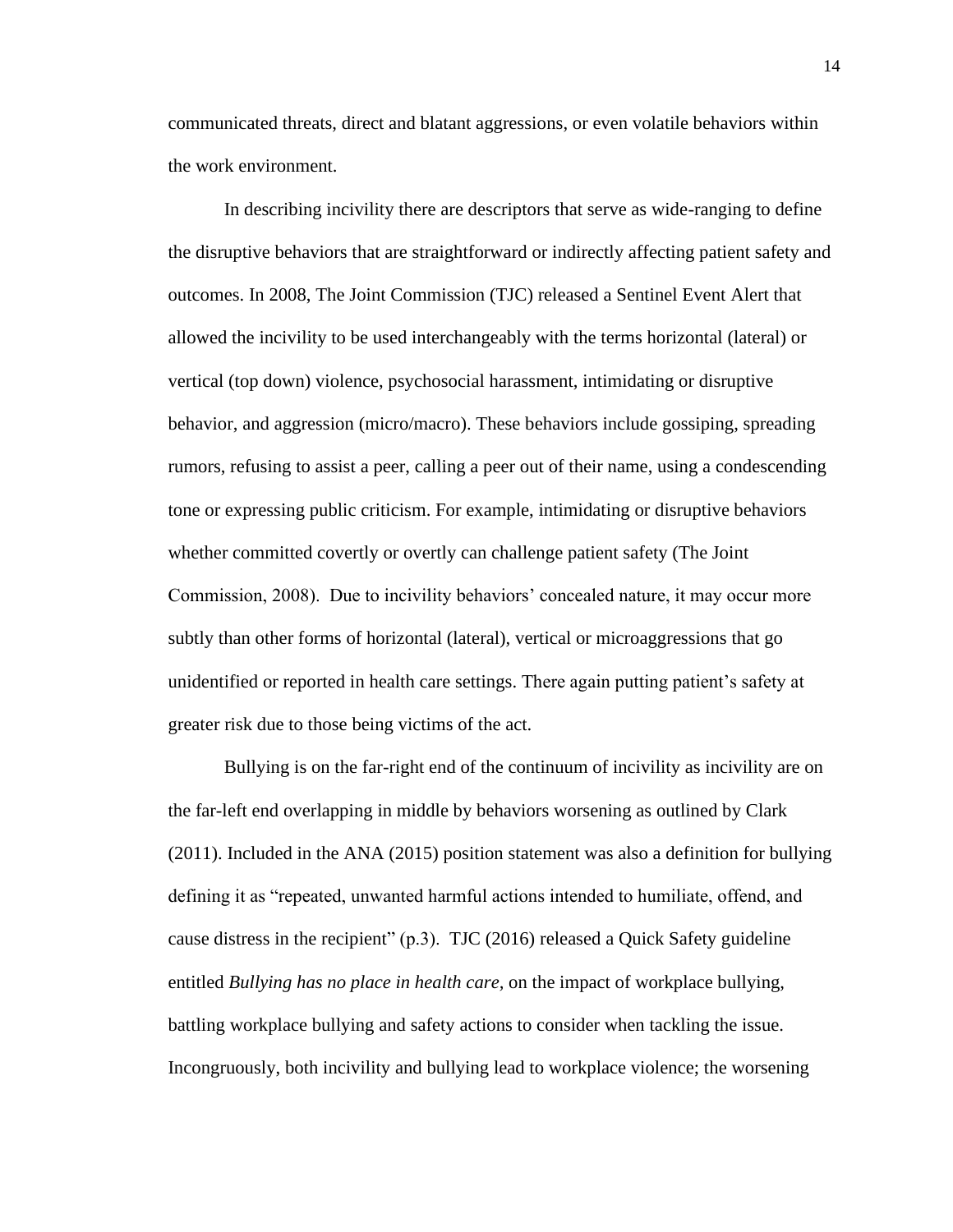behaviors noted progressively on the continuum of incivility on the far left. The National Institute for Occupational Safety and Health (NIOSH) (2002) states that workplace violence consists of physically and psychologically damaging actions that occur in the workplace or while on duty. In addition to being seen as a harm to effective patient care, outcomes, and safety, it also has an impact on nurse retention, organization and employee wellbeing.

### **Introduction of Problem**

Since Meissner first coined the phrase "Nurses eat their young," in 1986 (p. 52) national attention has been brought to workplace incivility and/or bullying with the goal of trying to eradicate the problem. Combatting this problem requires input, cooperation, commitment, and support from nursing executive and unit leaders. The key to eliminating or reducing this problem is educating the leadership on awareness and responsiveness on these destructive behaviors (Mills et al., 2019; Handzel, 2017; Townsend, 2016). Although there are realistic and available solutions and interventions, absent from the literature are research studies dealing with workplace incivility interventions for the frontline nurse leader serving as CN. Educating future CNs would be a starting point helping to combat this problem. They are often the in-between person for nursing staff and nursing leadership teams.

#### **Purpose Statement**

The purpose of this DNP project was to equip unit nurse leaders with evidencebased practices that will help to improve unit culture related to incivility amongst nursing staff, thereby enhancing patient outcomes and safety and staff morale. The identified target population is frontline nurses who are in the position identified as future charge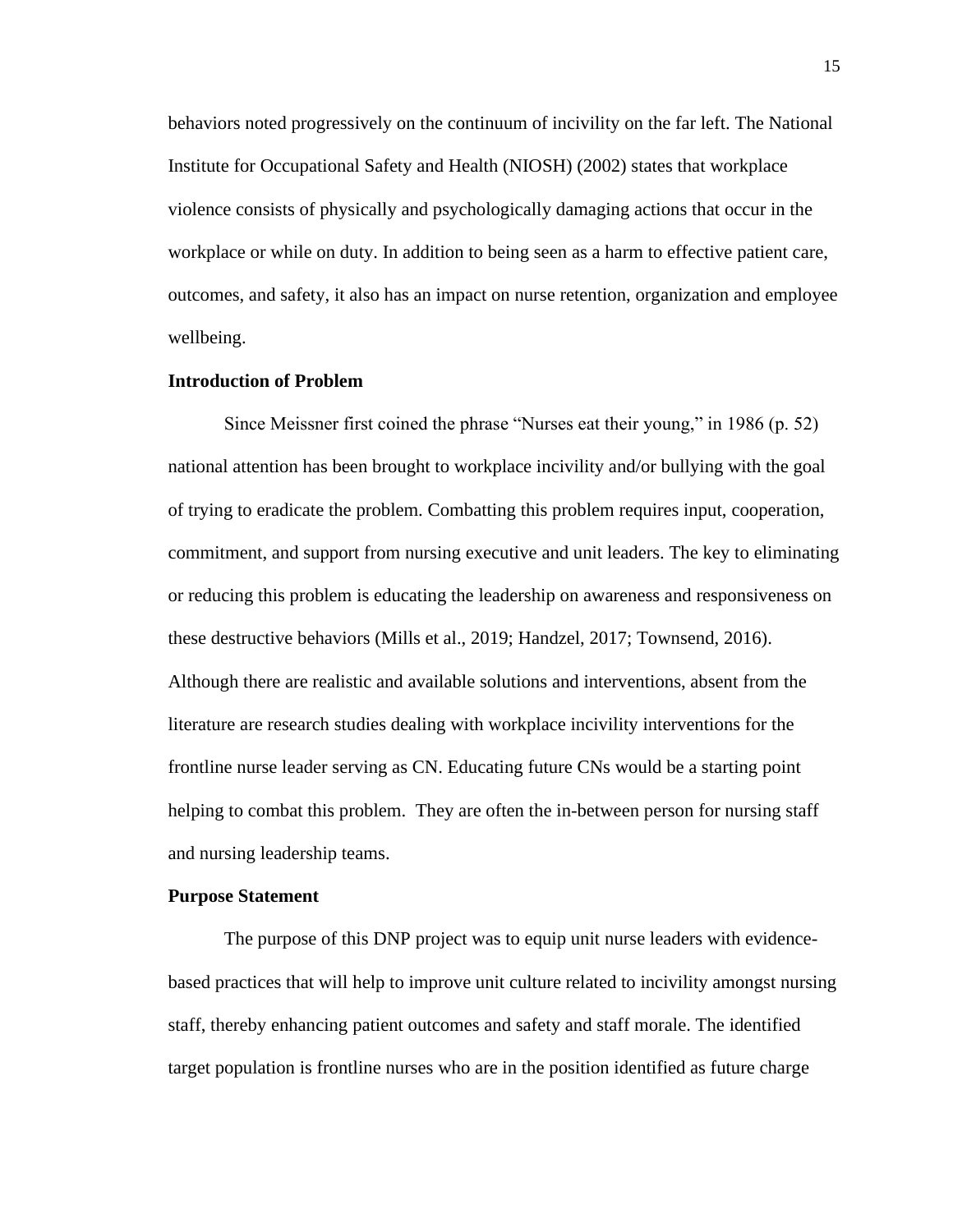nurses (CNs) at an acute care bed academic tertiary care facility in an urban area in the Southeastern United States. The implementation site is comprised of hospitals with approximately 1,600 beds collectively, over 100 clinics and is currently expanding to house several hundred more beds. This proposed educational intervention will be done by enhancing future CNs' knowledge, skills and attitudes to shift the unit culture to a more civil culture through an online learning module.

Future CNs at the implementation site are required to complete a series of classes to serve in the role of charge nurse. The classes are The Effective Charge Nurse and Basics of Communication. Educating the future CNs class curriculum includes defining the CN role, descriptive competencies needed to effectively serve in the role, identifying clinical strategies needed to keep the nursing unit running, leadership styles, and labeling elements of self-awareness needed for good decision making. Throughout the course of the class, discussions involve various topics and scenarios, but do not address workplace incivility. Because the CN is considered a nurse leader and initial point of contact should problems arise, it is imperative they are educated on this problem. There are times when workplace incivility can start from top down, meaning the charge nurse can be a nurse leader who may be initiating the behavior (Dan & Thompson, 2020). Dan and Thompson (2020) described those serving in these roles have to be fully equipped and monitored to alleviate the assumption that they acting professionally at all times.

#### **Needs Assessment**

#### **Literature Review**

A literature review was conducted using EBSCO host with date limitations from 2011 to 2020. A search of the literature was completed using keywords: "incivility",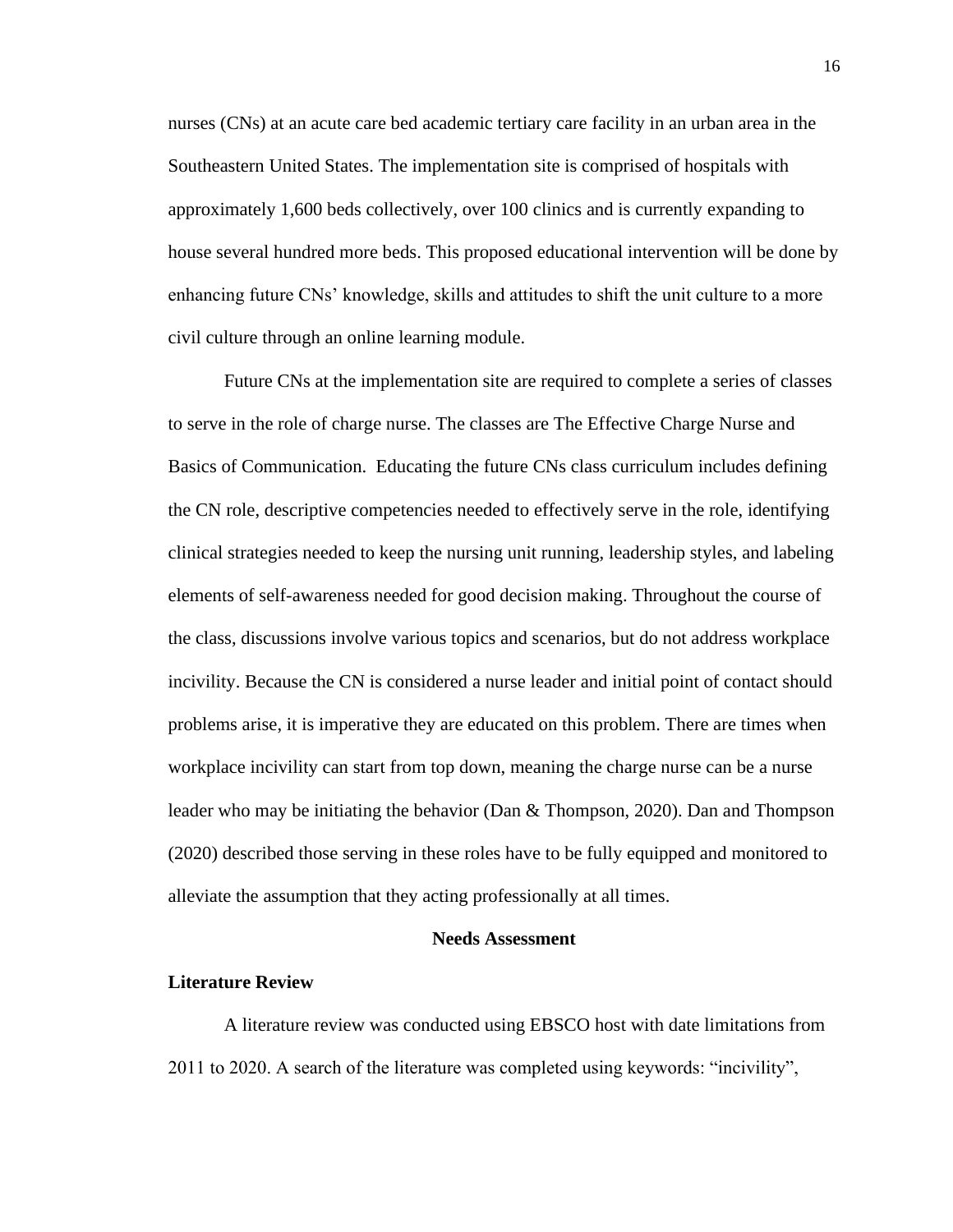"workplace bullying", "horizontal violence", "nurse leaders", and combined with keyword "reducing incivility/workplace bullying". After detailed review approximately 20 articles were reviewed and the following themes were discovered frequency and health impact, alleviating the problem, and recognizing the change agents.

#### *Frequency and Health Impact*

Bambi et al. (2018) set out to detect the frequency of workplace incivility among nurses, as well as related factors. The related factors of prevalence and consequences based on workplace incivility, lateral violence, and bullying all have an impact on the psychological, physical and professional ranges of the victims. After reviewing an integrative literature review focused on workplace incivility amongst nurses, it was determined that workplace incivility among peers occurred 75% of the time (Bambi et al., 2018, p. 52). Related factors such as burnout, job efficiency, absenteeism, and resignation can be the outcome from the impact workplace incivility has on one's psychological and professional outcomes. Physical symptoms and illness caused by bullying are insomnia, stomach-ache, fatigue, headache, loss of appetite, and/or arterial hypertension (Bambi et al., 2018, p. 75). Psychologically workplace incivility can affect one to lose selfconfidence, become depressed, have guilty feelings, or even have anxiety/panic attacks (Bambi et al., 2018, p. 75). It was determined that "there is lack of evidence about policies and programs to eradicate workplace incivility, lateral violence and bullying among nurses with prevention starting by spreading information inside" through the use of continued educational settings (Bambi et al., 2018, p.51).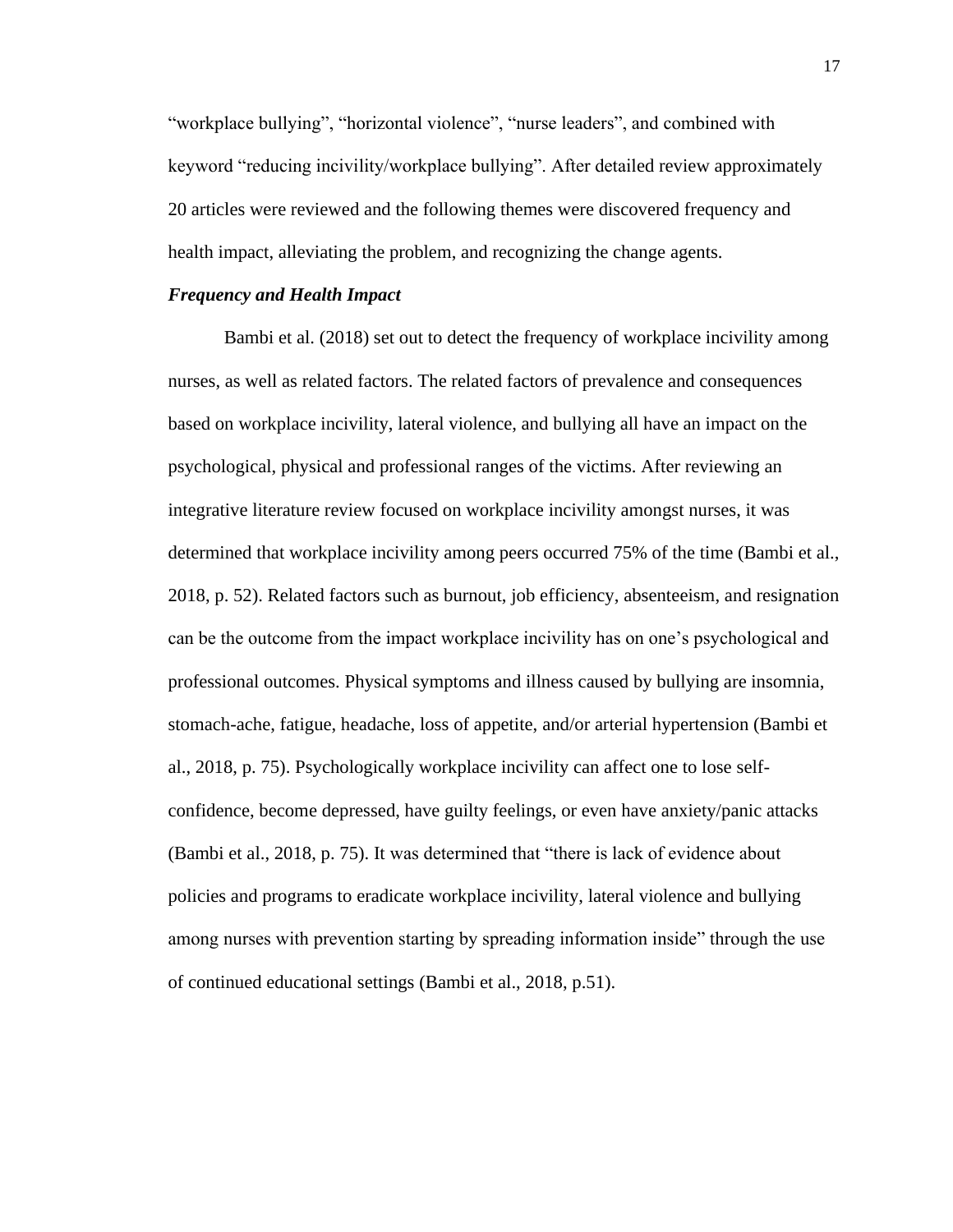#### *Alleviating the Problem*

The American Nurses Association (2015, p.1) released a position statement on incivility, bullying, and workplace violence for "individual and shared roles and responsibilities of registered nurses (RNs) and employers to create and sustain a culture of respect." This culture of respect should be practiced in all settings where RNs and employers are practicing in their perspective roles, for example hospitals/clinics, and schools. It differentiates the difference between the three topics: incivility, bullying, and workplace violence. The first topic, incivility, is demonstrated through rude and discourteous actions, gossiping and spreading rumors, and of refusing to assist a coworker portrayed through email, other online forums or face-to-face (ANA, 2015). The second topic is bullying behaviors by repeated, unwanted harmful actions intended to humiliate, offend, and cause distress in the recipient (ANA, 2015). These actions cause harm, undermine, and degrade the victim in the form of hostile remarks, verbal attacks, threats, taunts, intimidation, and offering no supportive to those in need. Lastly, workplace violence consisting of physical and psychological damaging actions that occur in the workplace or while on duty such as physical assaults (with or without weapons), written or verbal threats, physical or verbal harassment, and homicide (ANA, 2015). Additional sections include statements on the responsibilities of and recommendations for the RNs and employers in terms of primary, secondary and tertiary prevention for all three areas of concern.

#### *Recognizing the Change Agents*

Green (2019), recognized that Nurse Leaders can act as change agents when it comes to addressing workplace incivility. The correlation is made between those being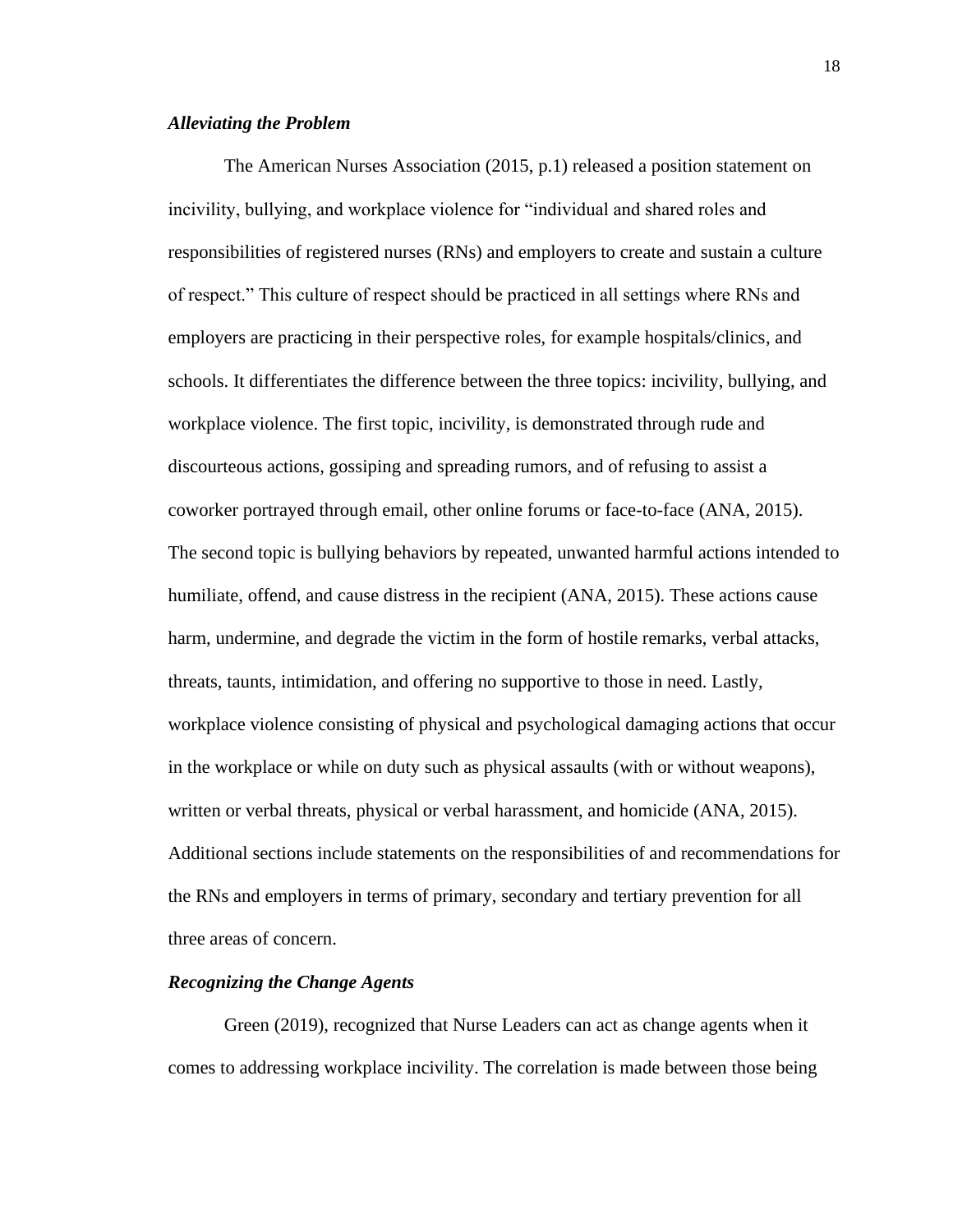bullied and the effect it has on "their emotional and psychological well-being to those uncivil behaviors constituting disruptions to patient care when nurses are affected within the clinical environment, impacting retention and patient safety" (Green, 2019, p.51). For a nurse leader to be a change agent it is required for them to acknowledge there is an incivility problem, then make an intentional decision to engage staff in the change process. This can be a difficult decision due to the fact that the Nurse Leaders may be allies with the bullying employee (Green, 2019, p.51). Rebuking this type of behavior and "sharing viewpoints may potentially decrease staff members' fear and anxiety, facilitating honest discussion" (Green, 2019, p.52). Helpful tips are given, along with encouraging Nurse Leaders to educate themselves on ways to change the unit to a more civil culture are recommended. Tips such as ensuring all nursing staff is aware that incivility harms peers and impacts patient safety, use the actual terms of incivility, bullying, and violence when discussing these behaviors, or meet with the perpetrator and victim in private to maintain confidentiality (Green, 2019).

Mills et al. (2019) conducted a study that examined whether humor orientation styles of individuals and the manager's leadership styles can influence perceptions of bullying in the workplace. Two different definitions for bullying were identified in this study. They are "systematically subjected to aggressive behavior from one or more colleagues or superiors over a long period of time" or "repeated, health-harming, verbally abusive behavior" (Einarsen, 1999, p.16; Namie & Namie, 2009). The information revealed by the study was to explore factors that diminish perceptions of bullying, for example there are people that experience bullying more than others or why does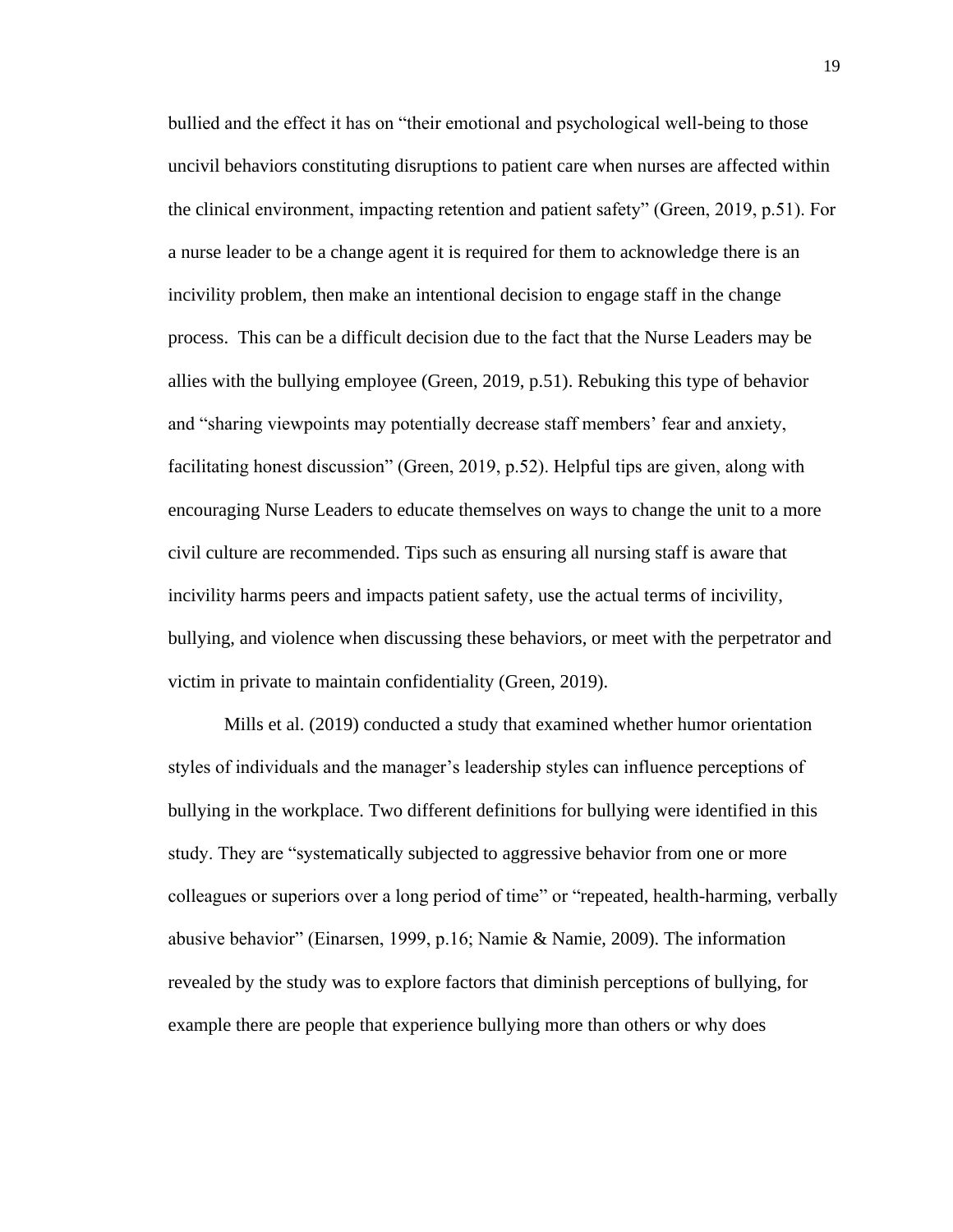workplace bullying flourish in some environments and not others (Mills et al., 2019, p. 160).

The purpose for studying humor is to determine if some areas of humor (*humor recognition*, the ability to see humor in various situations; *humor appreciation*, the ability to enjoy humorous events and people; *humor production*, the ability to generate humorous moments through strategies such as telling jokes and funny stories; *coping humor*, used as an adaptive mechanism) are more important to understanding and responding to bullying than others (Mills et al., 2019). The purpose for studying positive leadership styles (transformational, transactional or management-by-exception) can alleviate the bullying culture. Those who have the ability to appreciate humor are less likely to see bullying comments or behaviors as bullying, by calling the behavior "teasing" or "joking" (Mills et al., 2019, p. 164). Leaders who follow transformational leadership style can "create a more positive work environments, which will in turn reduce mental and physical work-related strains" leading to a more relax and humorous environment (Mills et al., 2019, p.165).

#### *Emotional Intelligence*

Meires (2018) discusses using Emotional Intelligence (EI) to help rid bullying in the workplace by using case studies to identify different inappropriate behaviors and using role playing to develop a skill set to address the problem. EI is defined as being aware of ones' own thoughts and emotions by separating their own emotions from others emotions (Meires, 2018, p. 151). Those with EI are able to read verbal cues, interpret body language quickly while remaining calm during stressful events, when used as an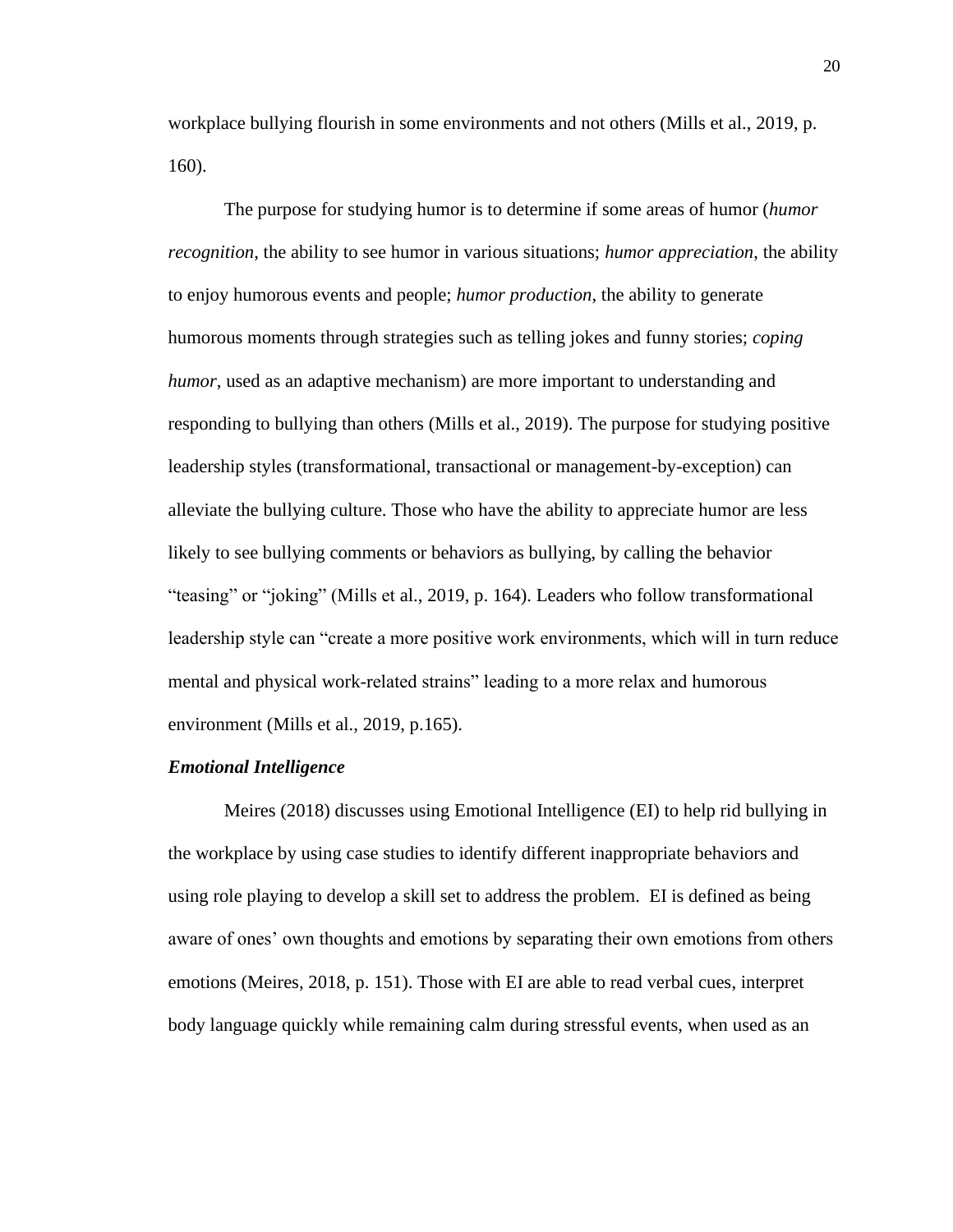intervention can help stabilize incivility or bullying environments and protect the safety of all involved.

## **Members of Project Team**

All project team members had graduate to doctoral degrees in their discipline, expertise in project development, and representation of upper levels of administration within the project setting and hospital system.

## **Population/Community**

The identified population is frontline nursing staff selected by Nurse Managers to serve as future CNs on inpatient units or in the clinic settings.

## *PICOT Statement*

Does participation and completion of an online learning module for future CNs improve awareness and responsiveness in addressing workplace incivility behaviors among staff that experience them?

#### **Sponsors and Stakeholders**

Stakeholders include future CNs taking the online learning module, human resources in the project facility, and nursing administration. Long term stakeholders and benefactors may include future employed nurses and those currently working in the facility setting, human resources and legal departments within the setting, and patients and their families receiving inpatient or outpatient care/services. The nursing profession also has a stake in elevation of professional behavior and improved role modeling of ethical professional communication.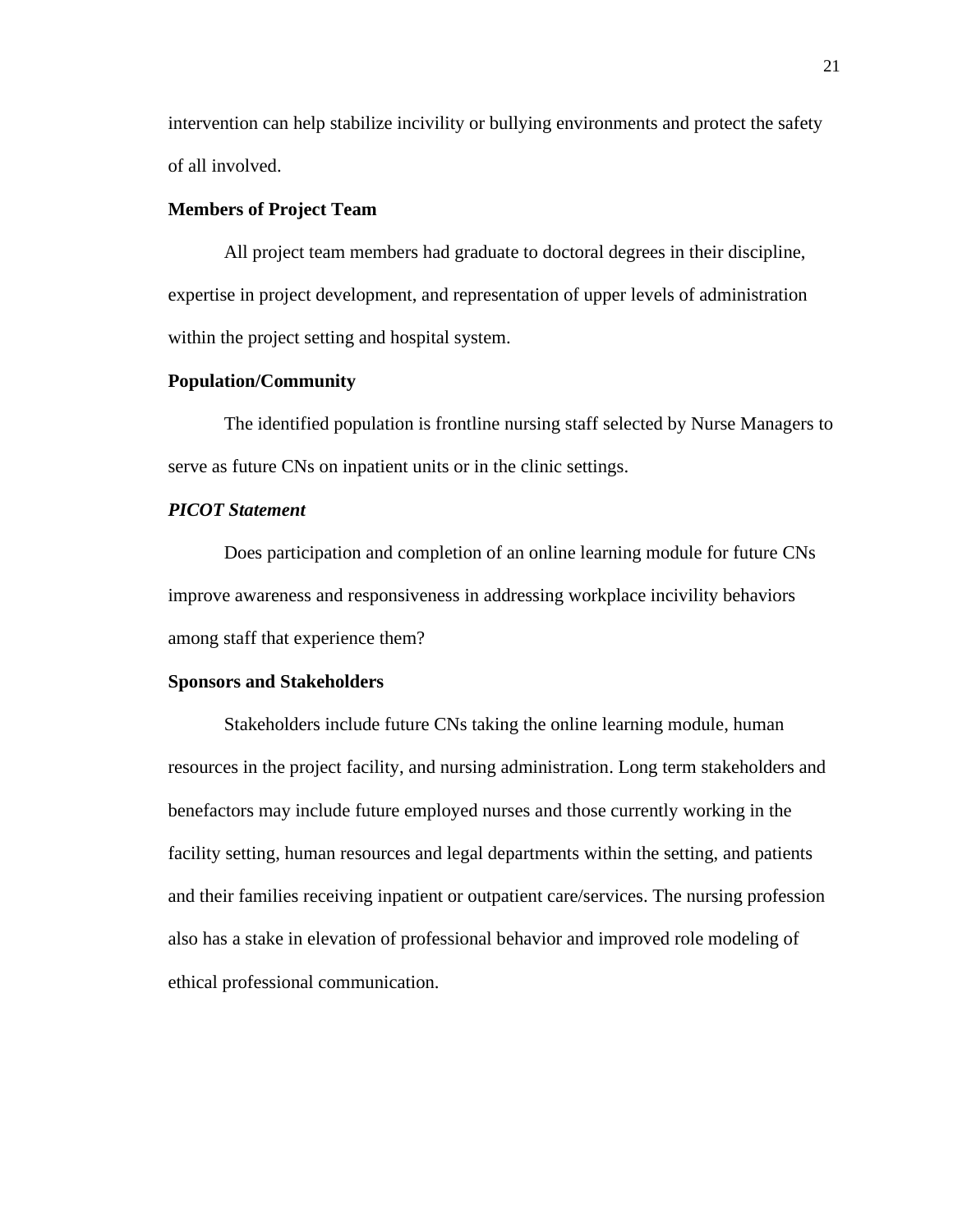## **SWOT Analysis**

## *Strengths*

- Unit and Clinic nursing staff culture for incivility identified in culture pulse survey
- Unit and Clinic nursing staff is currently providing high quality clinical patient care
- Unit and Clinic nursing staff identified incivility as a problem
- Numerous nurse managers and clinical team leads
- Facility values will be reinforced (Teamwork, Integrity, Diversity, Excellence and Safety)
- Facility is actively committed to Commit to Zero Harm

## *Weaknesses*

- Decreased retention rates of unit nursing staff due to incivility
- Frontline CNs lack of knowledge, skills and attitudes towards incivility
- Potential lack of knowledge and awareness regarding current incivility actions taking place within unit

## *Opportunities*

- Increase in Frontline CNs commitment to reducing incivility
- Increase in staff commitment to provide great patient care
- Improve patient outcomes and safety
- Increase retention rates

## *Threats*

• Unit nursing staff dynamics are unstable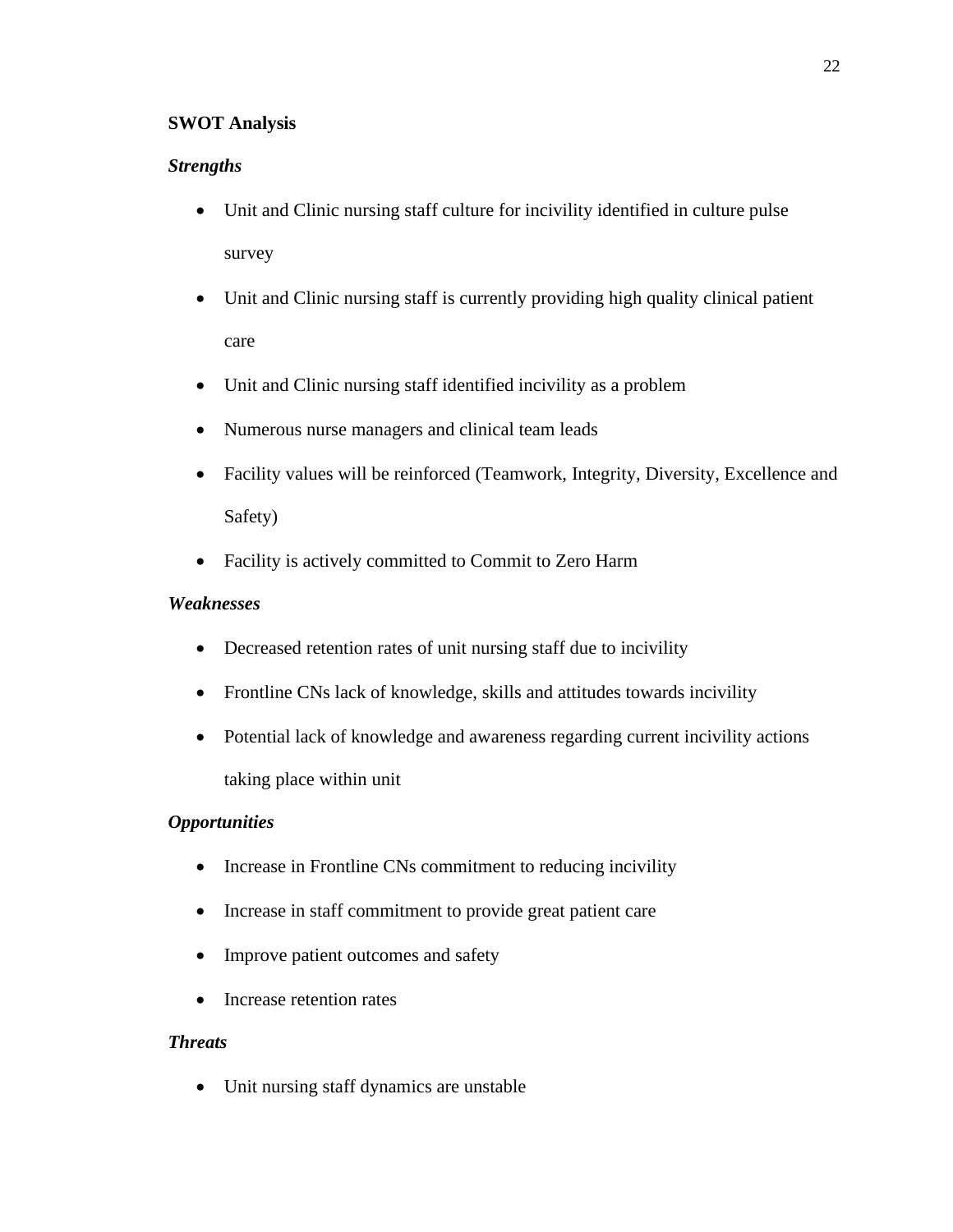- Unit nursing staff may view incivility behaviors as non-existence or a small issue
- Unit nursing staff under pressure due to caring for patients during a pandemic

#### **Available Resources and Cost/Benefit Analysis**

Senior Nursing Leadership, including the CNO, serving as the DNP Practicing Partner, supported adding this training in the Effective Charge Nurse Class for future CNs. Future CNs, who are selected by Nurse Managers, will be paid up to four hours of educational pay rate for participating due to the class being offered online. The class will be offered in Sakai Online Learning System™ which is at no additional cost due to the implementation site having purchased a license previously. No extra staffing will be needed to complete the project in terms of unit coverage as future CNs can complete this online learning module off duty and will be reimbursed for their time.

## **Desired and Expected Outcomes**

The expected outcome is, future CNs will provide safer and more positive unit culture affected by workplace incivility by enhancing their knowledge, skills and attitudes toward workplace incivility. Other expected outcomes such as improving retention, quality leadership at the CN level, and more demonstrated therapeutic communication between CN level nurses and bedside nurses are desired from this online learning module.

## **Mission Statement**

This educational training project intends to increase retention rate, improve patient outcomes, and safety related to incivility on the nursing units. The mission of this project was to equip unit nurse leaders with evidence-based practices to improve unit culture related to incivility amongst nursing staff, thereby enhancing patient outcomes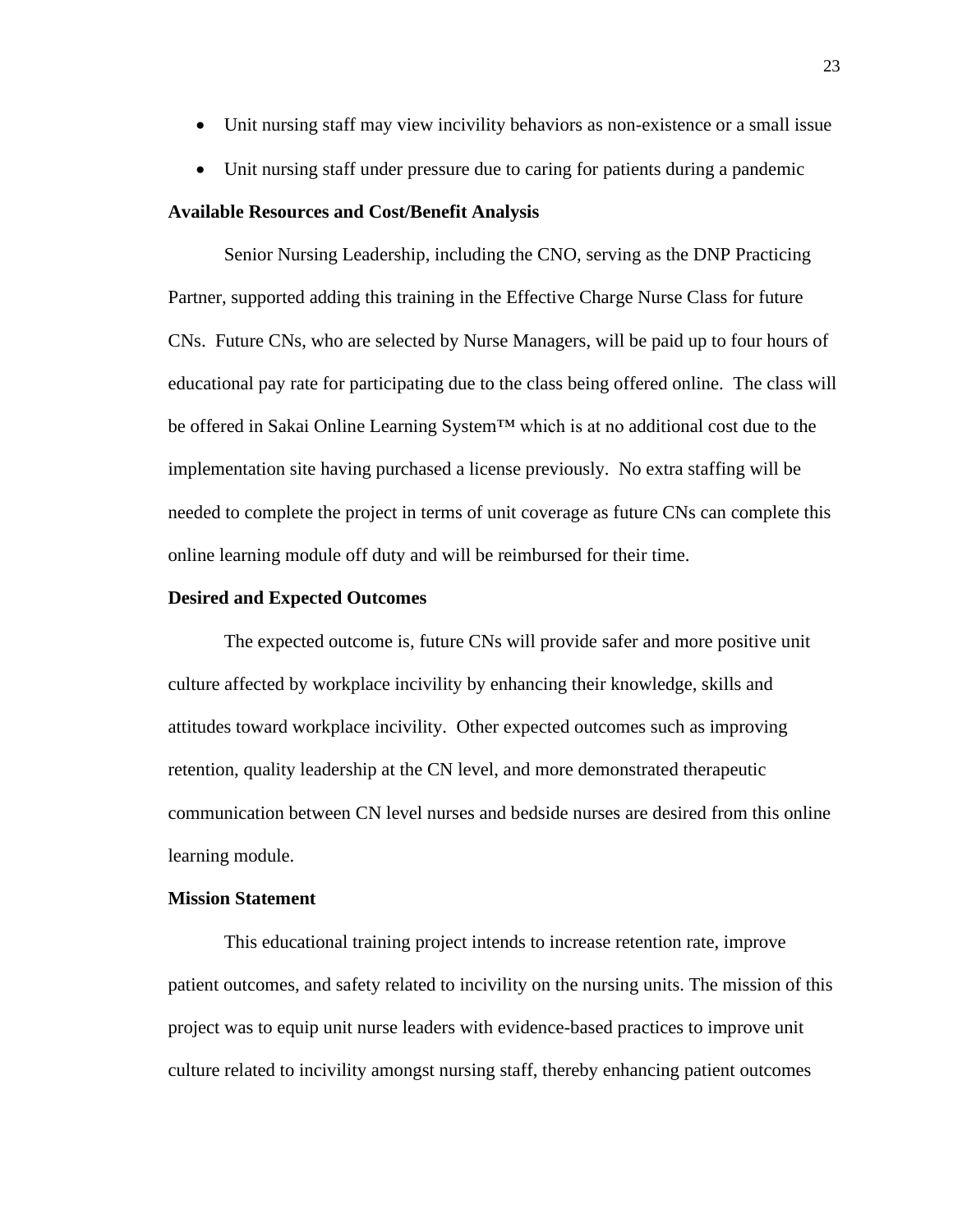and staff morale. This project seeks to reinforce the health systems core values of "caring for our patients, their loved ones, and each other" in conjunction with the nursing professional practice model of "Swanson's Theory of Caring: Integrity, excellence, innovation, and collaboration" (Facility Setting, 2017).

## **Scope of the Project**

- This DNP project will contribute to gaps in practice regarding available evidencebased practice suggestions for educating CNs on incivility interventions.
- This DNP project will develop and implement a workplace incivility online learning module and present it to identified frontline nurses to serve in the role of CN.

### **Goals and Objectives**

#### **Project Goals**

The goal for this project was to shift the unit culture affected by incivility by enhancing frontline nurses being trained to serve as future CNs' knowledge, skills and attitudes. Shifting the unit culture to a more civil culture will improve nurse retention, organization's outcomes, nurse's wellbeing and patient safety.

#### **Objectives**

The outcome objectives of this project were to:

- 1. Allow future CNs to reflect past experiences on prevention and management of incivility amongst nursing staff.
- 2. Improve future CNs' current level of knowledge, skills and attitudes to prevent and manage incivility amongst nursing staff through awareness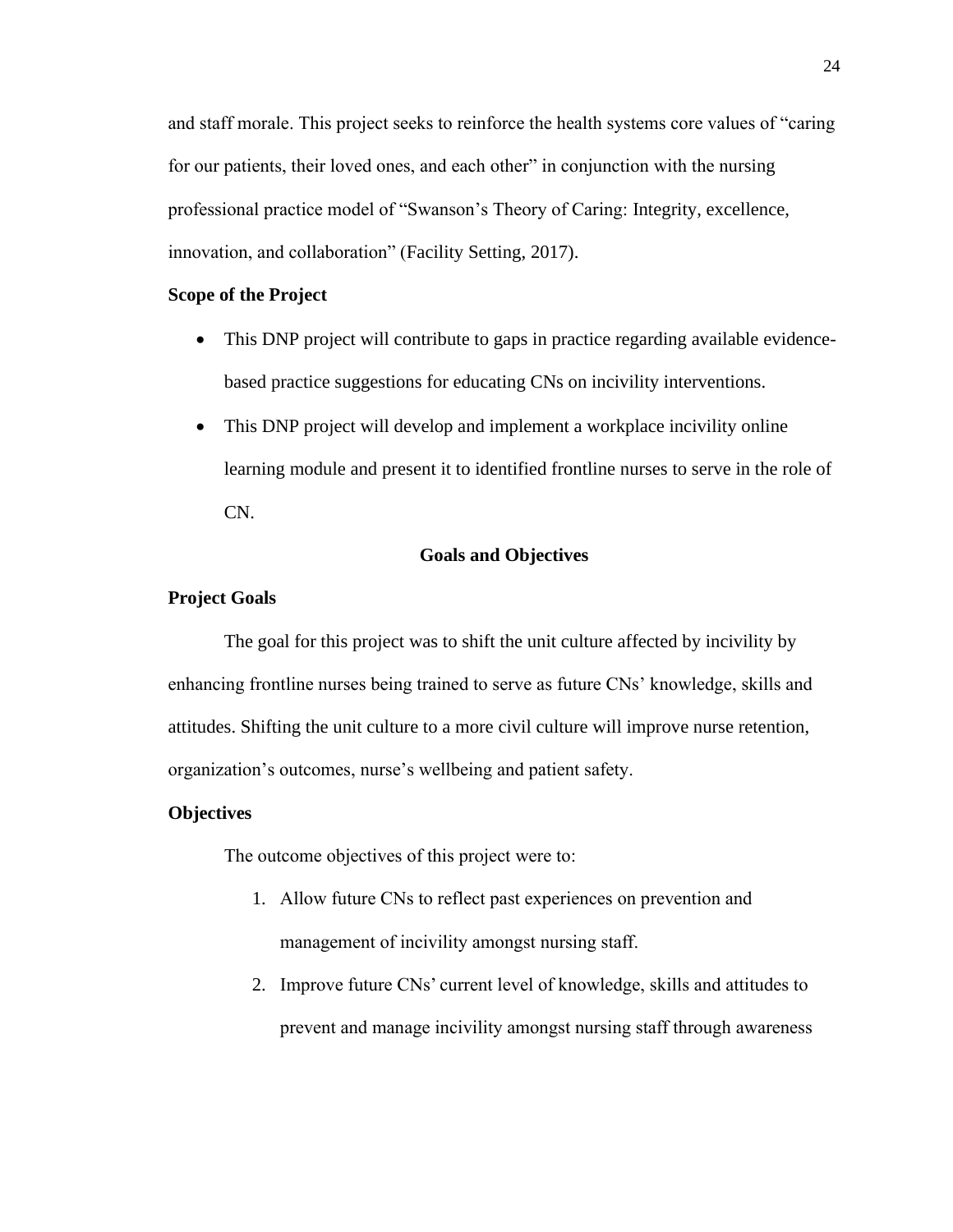and responsiveness by decreasing incivility behaviors among nursing staff by 50%.

The education training objectives of this project were to:

- 1. Define workplace incivility and bullying.
- 2. Evaluate the effects workplace incivility and/or bullying have on staff, patients and families.
- 3. Acknowledge past experiences on prevention and management of incivility amongst nursing staff.
- 4. Improve knowledge, skills and attitudes to prevent and manage incivility amongst nursing staff.

### **Theoretical Underpinnings**

The concept and behaviors of incivility, especially in the workplace, can be an extremely multifaceted problem that is difficult to comprehend and justify. The behaviors of incivility committed by the perpetrator stem from layers of problem within the workplace and/or themselves. Trying to understand why one would conscientiously or subconsciously commit these behaviors can be difficult to comprehend and justify. Exploring different educational theories from different professions have been reviewed to try to understand this multifaceted problem with hopes of trying to comprehend and justify the perpetrator's behaviors.

Within the nursing profession and medicine, the one thing that is constant is change. Even in nursing education, be it academia or clinical practice, the art and science of nursing is always evolving over time. As more Baby Boomers are exiting the profession and Millennials are entering the profession, the manner, content, and delivery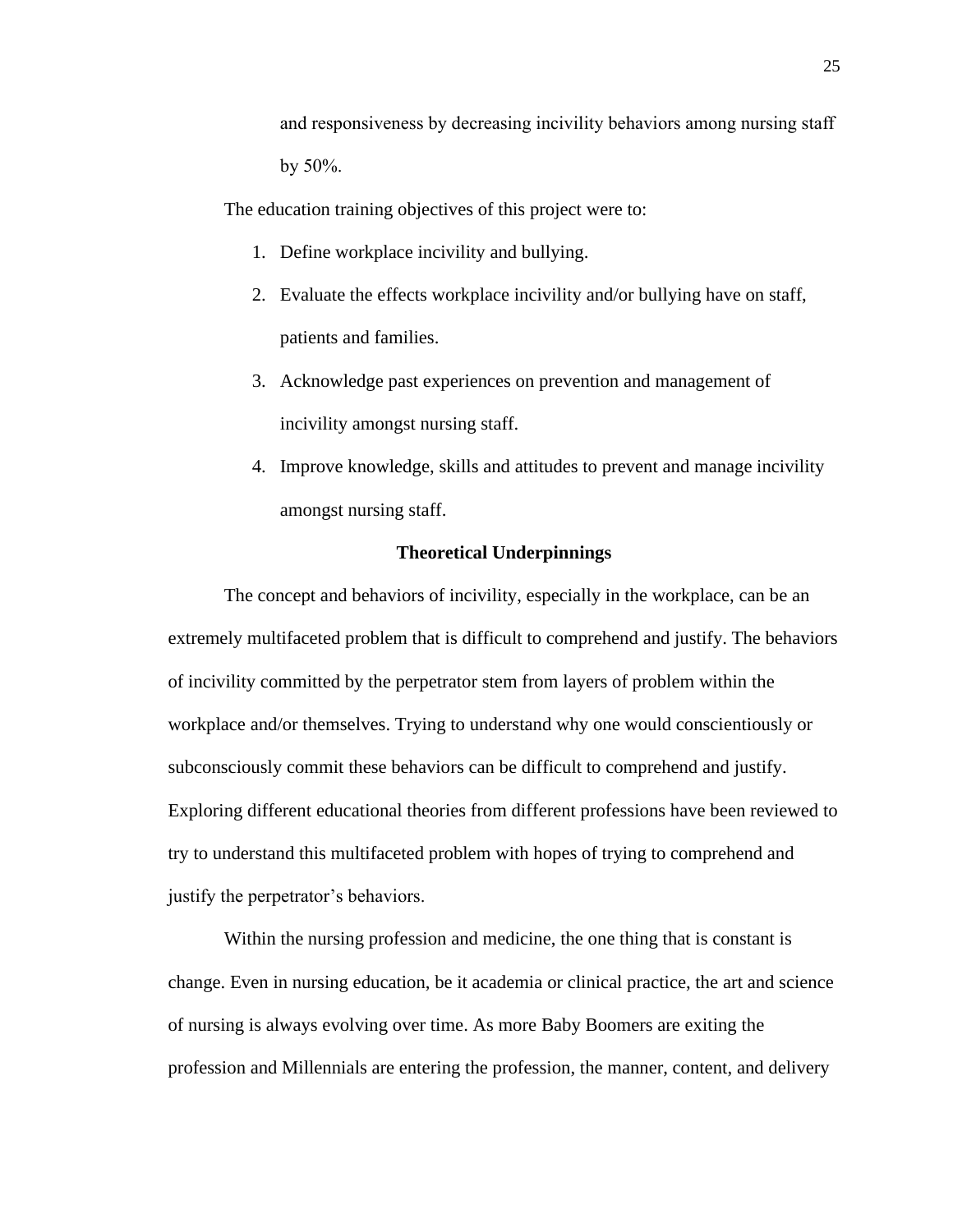of nursing is requiring change. With patients being more acutely ill and having more access to health care information, the art and science of nursing is being challenged especially with the evolution of technology and communication. The qualities and characteristics that Baby Boomers exhibit may not be the same as Millennials and generations after, which makes it challenging for educators to provide creative and thorough education that will encompass the needs of these generations.

In a majority of the peer-reviewed journal articles on incivility, this writer's literature review did not reveal a specific theoretical framework that was used in their hypotheses or analysis of data. The most often acknowledged primary theory was Spiral Theory of Incivility. The most commonly used theoretical underpinning would be Swanson's Theory of Caring.

#### **Spiral Theory of Incivility: Lynne M. Andersson and Christine M. Pearson**

Spiral Theory of Incivility outlines the spiraling effects incivility has on the workplace from the perspective of the instigator, target, and observers (Andersson  $\&$ Pearson, 1999). For the purpose of this project, the instigator is referred to as the perpetrator and the target will be called the victim. The uncivil, aggressive behaviors committed by the perpetrator towards the victim can start a spiraling negative affect that may stimulate the victim to reciprocate or depart the workplace once they have reached their tipping point (Torkelson et al., 2014; Andersson & Pearson, 1999). In addition to having this spiraling effect on the victim, it secondarily affects observers to engage in these negative behaviors. Andersson and Pearson (1999, p.457) defines workplace incivility as "low-intensity deviant behavior with ambiguous intent to harm the target, in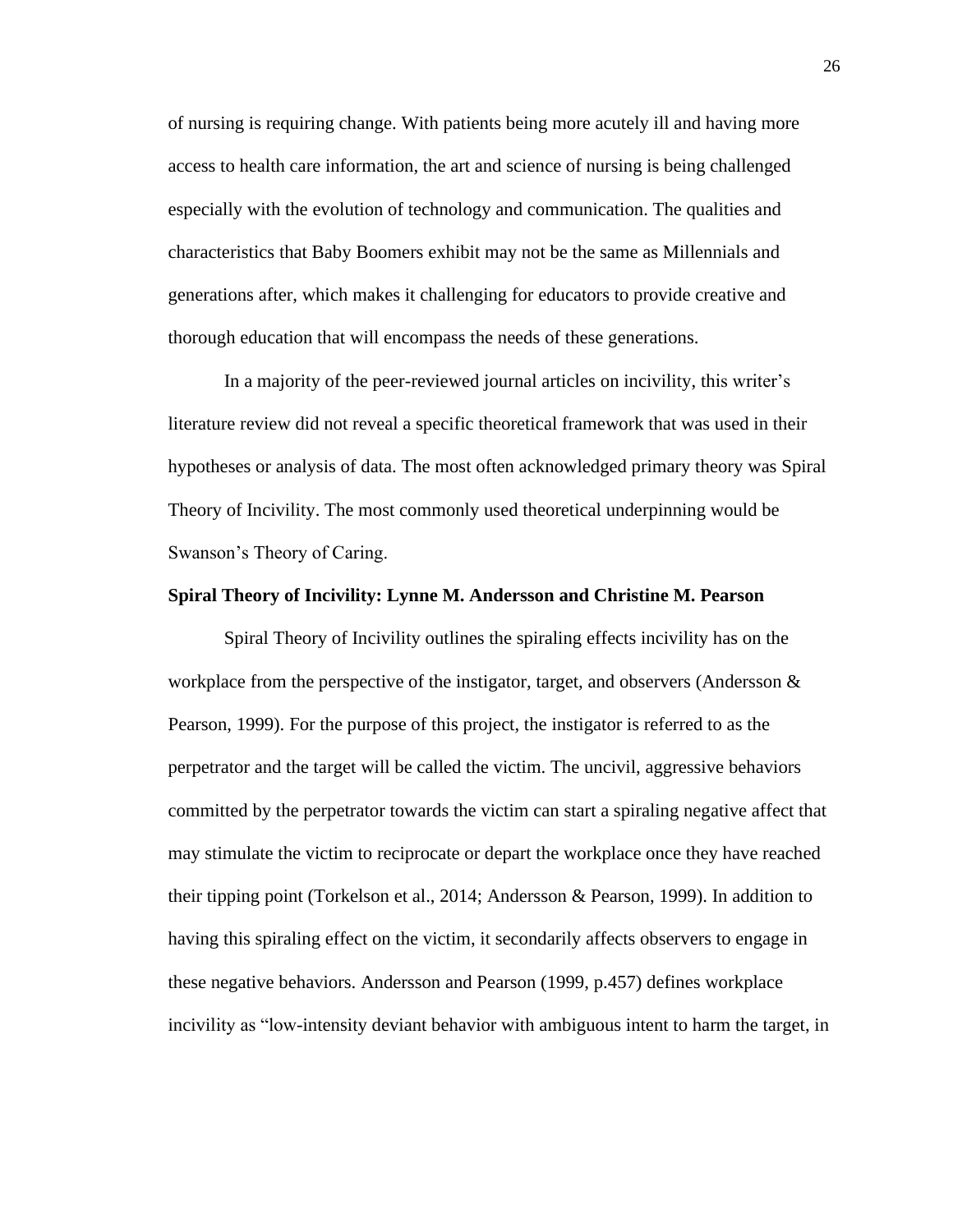violation of workplace norms for mutual respect. Uncivil behaviors are characteristically rude and discourteous, displaying a lack of regard for others".

Torkelson et al. (2016) utilizes this conceptual framework to identify possible antecedents of workplace incivility. Their study focused on organizational antecedents and being a victim as a possible antecedent to perpetrating incivility. Organizational antecedents were defined as changes at work leading to possible downsizing, restructuring and mergers, job demands, and poor leadership resulting in low social support from supervisors and co-workers. Others such as lack of autonomy coupled with increased acuity leading to high workloads can be an organizational antecedent that would cause workplace incivility initiating the spiral effect (Torkelson et al., 2016). All of these along with other organizational antecedents "could increase the risk of a negative spiral occurring" (Torkelson et al., 2016, p. 118).

Being a victim as a possible antecedent to perpetrating incivility suggest that those who have been a victim of uncivil behaviors are more apt to perpetrate these behaviors towards others. The reciprocating aspect of the spiraling theory of incivility was substantiated when victims reciprocate actions towards the perpetrator who was once victimized and then blame the organization for allowing workplace incivility to take place and not controlling it (Torkelson et al., 2016; Bowling & Beehr, 2006). Gallus et al. (2014) discussed that when an organization may or may not tolerate incivility behaviors, those that experience and/or perpetrate these behaviors are critical in the planning of strategies to eliminate or intercede as rudeness spirals.

Doshy and Wang (2014) focused on how workplace incivility transpires in the workplace and how those that are targeted deal with the uncivil behaviors. The utilization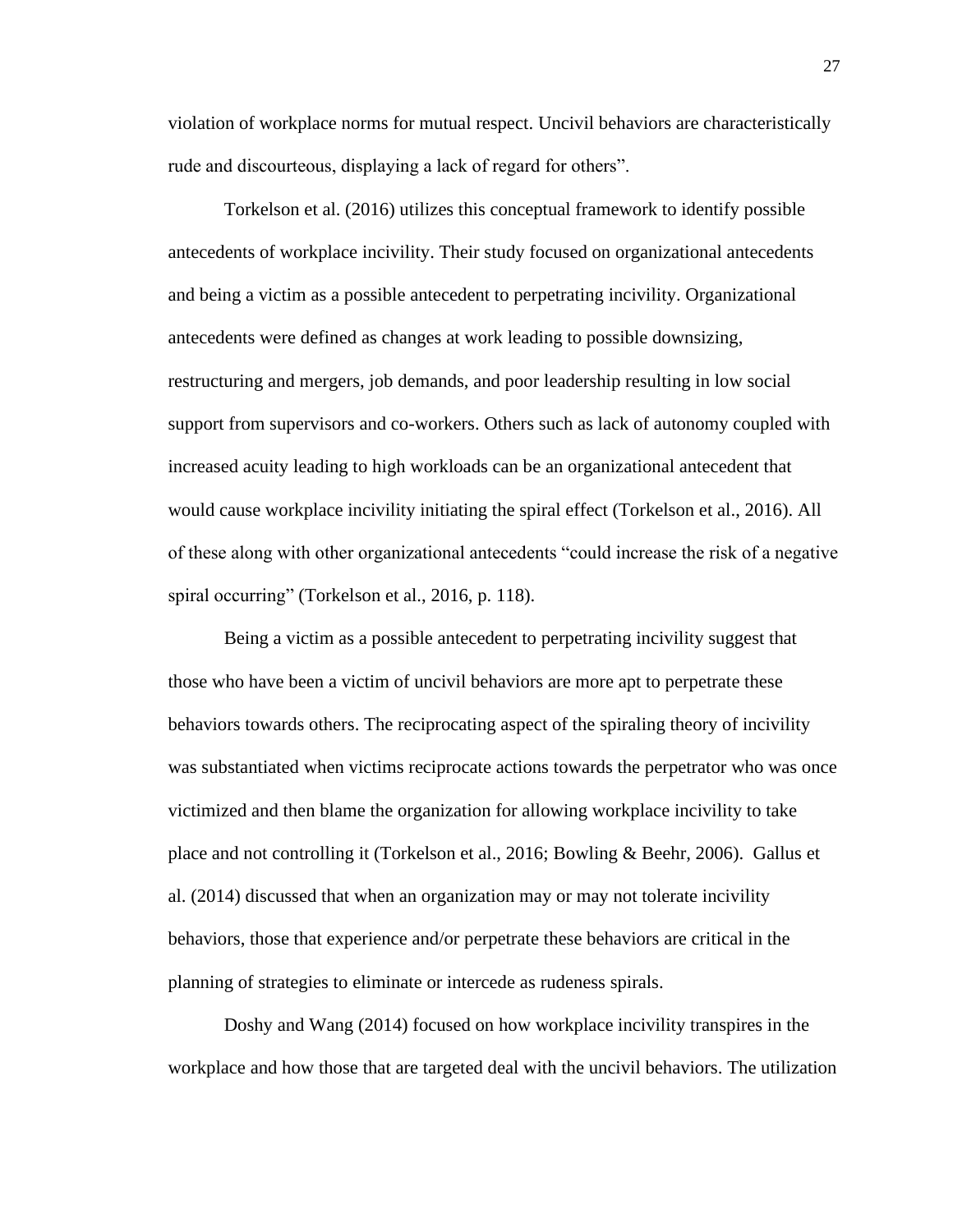of Spiral Theory of Incivility framework in their study focused on the perpetrator's and target's position and personality, including the negative attributes of the perpetrator, what impact workplace incivility has on the victim and the organizations' willful blindness. All of these areas of concern can result from an unequal power structure, such as a perpetrator being a senior nurse on the unit, to victims being fearful of retaliation for retaliating against their perpetrator are supported by this conceptual framework. Incivility is a vicious cycle which can be triggered from a minor issue and escalate to severe coarseness spiraling out of control only to be controlled by creating a civil culture and climate in the organization (Doshy & Wang, 2014).

#### **Middle Range Theory of Caring: Kristen M. Swanson**

With the adoption of Kristen Swanson's Theory of Caring as the professional practice model used as a guide to achieve higher standards to support the overall mission, vision, and values of the health system (Facility Setting, 2016). Swanson (1993) developed The Theory of Caring through five caring processes of *knowing, being with, doing for, enabling, and maintaining belief*. Swanson (1993, p. 165) defines caring as "a nurturing way of relating to a valued other towards whom one feels a personal sense of commitment and responsibility through the process of*."* Once the health system received approval from Swanson, it was modified to the following caring processes: integrity, excellence, innovation, and collaboration. Excellence is supported by the following statement "Being the best at everything we do: nurses create a dynamic environment through compassionate, expert, and specialized care to achieve optimal outcomes" (Facility Setting, 2016). This can easily be applied to workplace incivility phenomenon being experienced by many.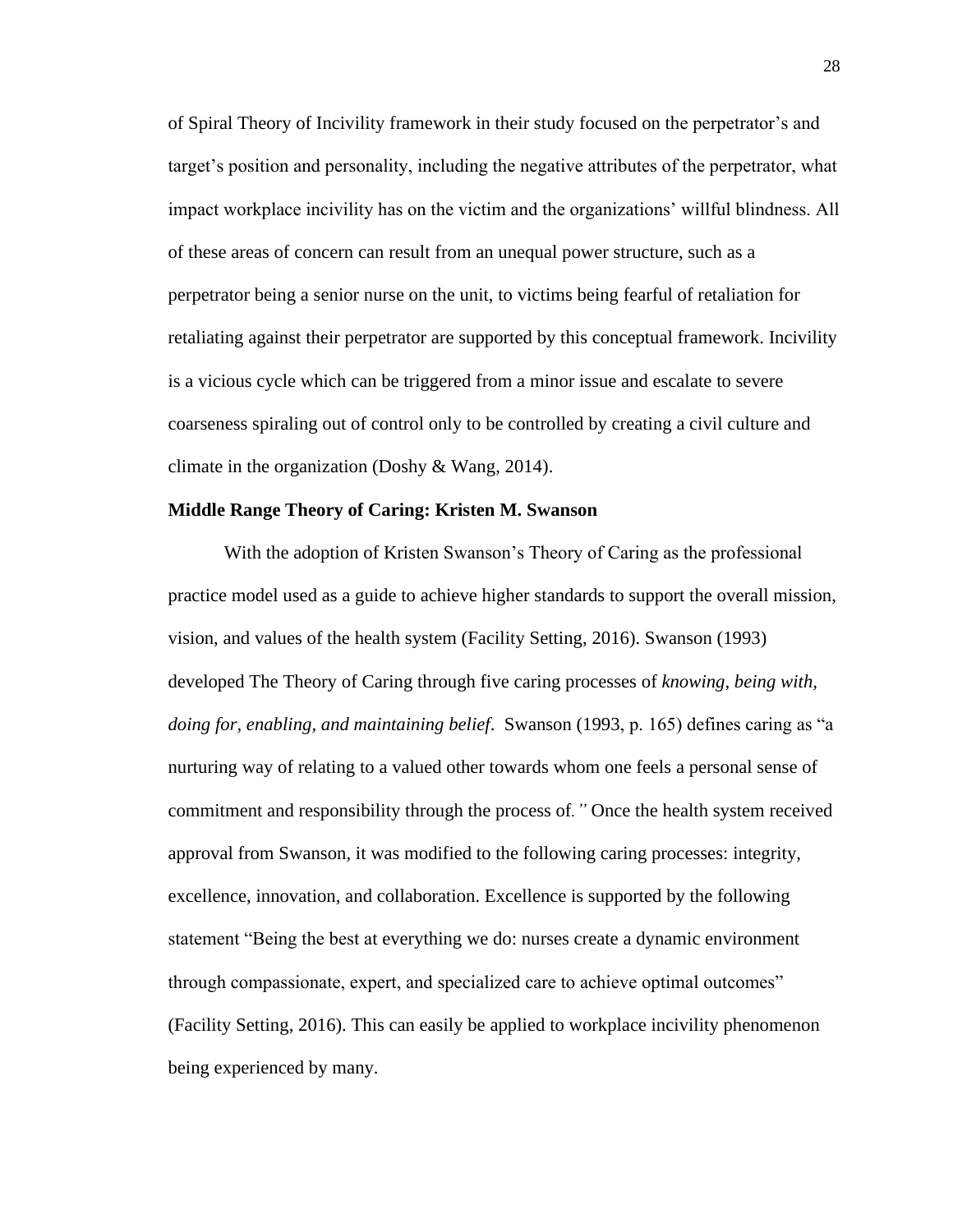Layne et al. (2019) explored Swanson's Theory of Caring while examining the different sources and how prevalent incivility can be amongst nurses in health systems that are deemed teaching hospitals. There is a likelihood that workplace incivility can obstruct how nurses care for each other while trying to embrace the *maintaining belief* concept. When addressing these perpetrated behaviors, it is not to demoralize labors but to engage in Swanson's Theory of Caring to help guide care for each other and patients.

Lillykutty and Samson (2018) defined caring as a nurturing way to show value towards whom one feels a personal sense of commitment and responsibility through the process of *knowing, being with, doing for, enabling, and maintaining belief*. Nurse Educators are responsible for onboarding of nurses, be it a new graduate or new to the organization. Being the initial person that new hires will contact allows the nurse educator to show them how much they are cared about and grateful they have joined the health system. The vulnerability of this population of nurses put them at risk for personal and professional issues leading them to leave their first position before having the opportunity to establish a career (Moffa, 2015).

*Knowing* is the first concept in Swanson's Theory of Caring (Lillykutty & Samson, 2018). Some important nursing behaviors for *knowing* are humanistic view of others, nurturing, understanding of his/her situation, analysis and interpretation, compassion, empathy and respect for individual differences and recognition of the other as a significant being (Lillykutty & Samson, 2018). We must meet our new hires where they are in their life. Moffa (2015, p. 64) stated it accurately in her study, "rather than expecting everyone to progress at the same rate, *knowing* the novice nurse as an individual allows them to adapt to their new environment at a pace that works for them."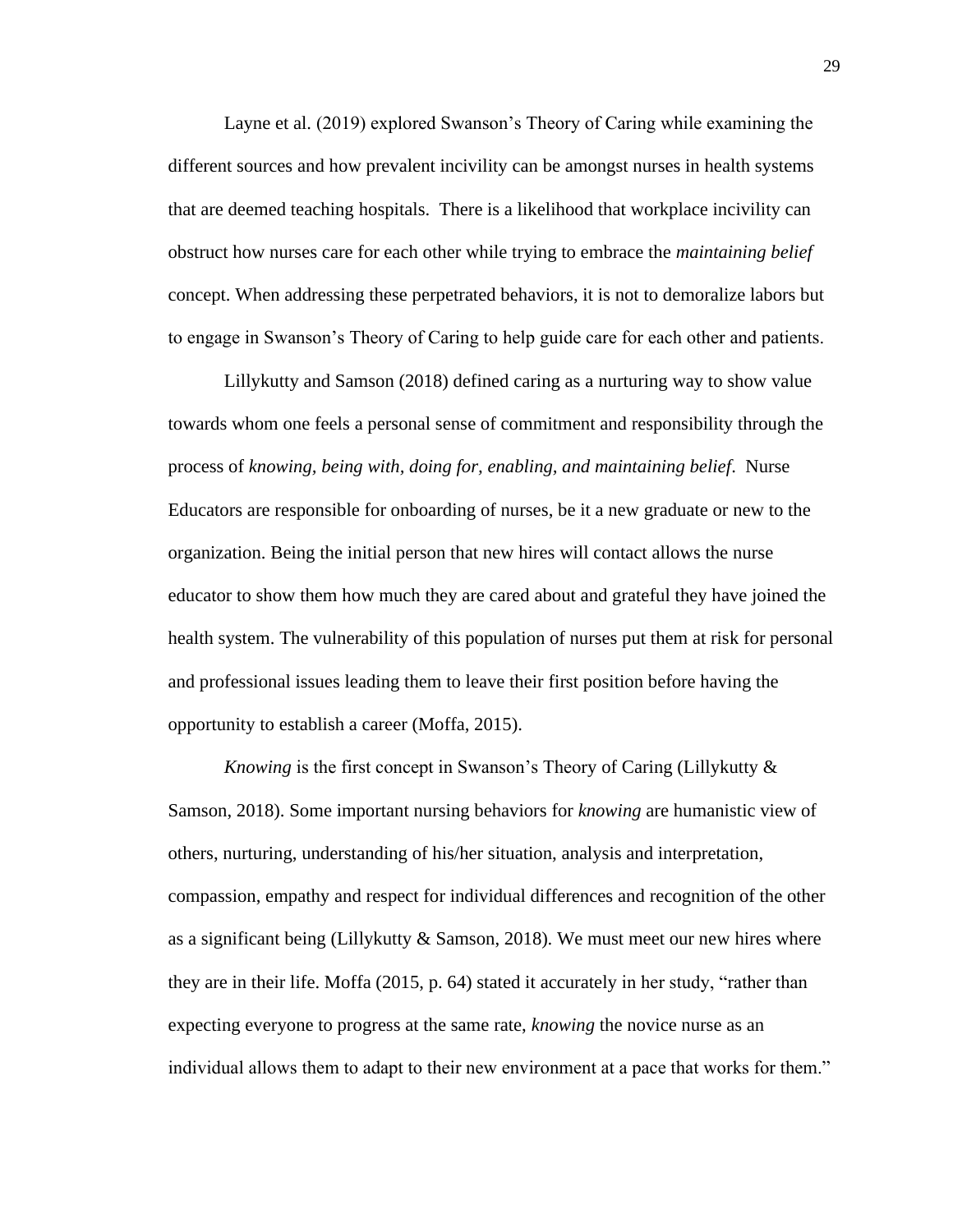The second concept, *Being with*, as well as being emotionally present conveys the message that nurses and their experiences are significant being displayed by showing mutual trust, availability, mutual linking, faithfulness, patience and compliance (Lillykutty & Samson, 2018). Moffa (2015) validated and provided a rationale for checkin routines on with nurses (young and seasoned), by stating that the nurse educator can have the novice relay stories about work experience and transition process. One of the questions asked is "How is this environment working out for you? Is it what you thought it would be?" The flood gates usually open with a wealth of information being provided. Demonstrating *being with* involves cheering for the nurse's accomplishments and offering encouragement and coaching during times of anxiety or low confidence (Moffa, 2015).

Swanson's concepts of *doing for* and *enabling* are interwoven when it comes to the novice nurse or nurse at any stage of their career. These concepts involve anticipating the needs of the ones being cared for. Performing these actions should be carried out in a way that preserves their dignity and focuses on their experiences, all while providing support, explanation, and validation of their feelings (Moffa, 2015). Whenever nurses start a new career, they usually revert back to being in the novice nurse state. This can be a detrimental time for the novice nurse who may be experiencing workplace incivility. Those who may have experienced workplace incivility should vow to be fair, protective, helpful and supportive of new hires.

Swanson's last concept of *maintaining belief* means to hold others in esteem, and believing in their ability to achieve their goal (Lillykutty & Samson, 2018). Throughout nursing school, student nursing does not fully paint a true picture of what it really means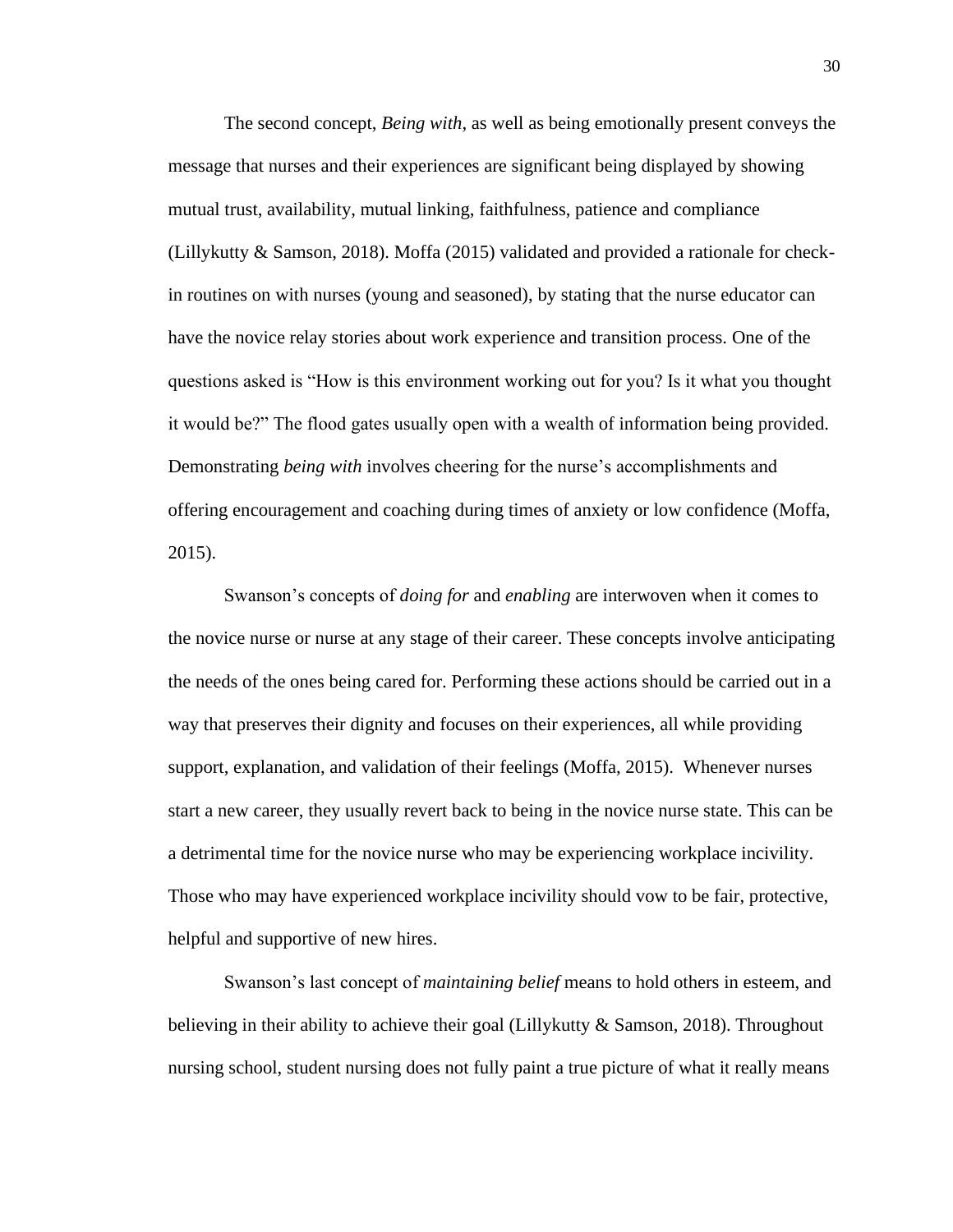to be a nurse. As novice nurses experience the transition from student to professional nurse, their self-confidence can increase or decrease several times throughout the transition (Moffa, 2015). A nurse educator must stay cued to the new hire's needs and provide adequate encouragement during their time of low self-confidence (Moffa, 2015).

#### **Work Planning**

## **Project Planning**

The formal, written project proposal was submitted to the assigned DNP chair in June 2020. Individual face to face meetings were held during the months of July and August of 2020 with each member of the DNP team to present the final project proposal with the aid of Microsoft PowerPoint and Word programs and printed materials. At the end of each meeting each member agreed upon the direction of the project giving the DNP project official approval. Included in the approval was clearance to implement at the agreed upon project site within the health system.

#### **Project Management Tools**

The members of the DNP team have extensive experience in nursing education and leadership. Throughout two of the team members careers they have worked in various roles in nursing including that of Charge Nurse. Both team members serve in leadership roles within the health system by working productively to support frontline staff and unit leadership in obtaining goals that sustain patient outcomes and effective nursing care. They have both contributed substantially to the needs assessment part of the DNP project by sharing information discussed in the entity, the workplace incivility taskforce. It was also suggested by these team members to use a tool in order to gauge the future charge nurse's awareness for when they are contributing and/or experiencing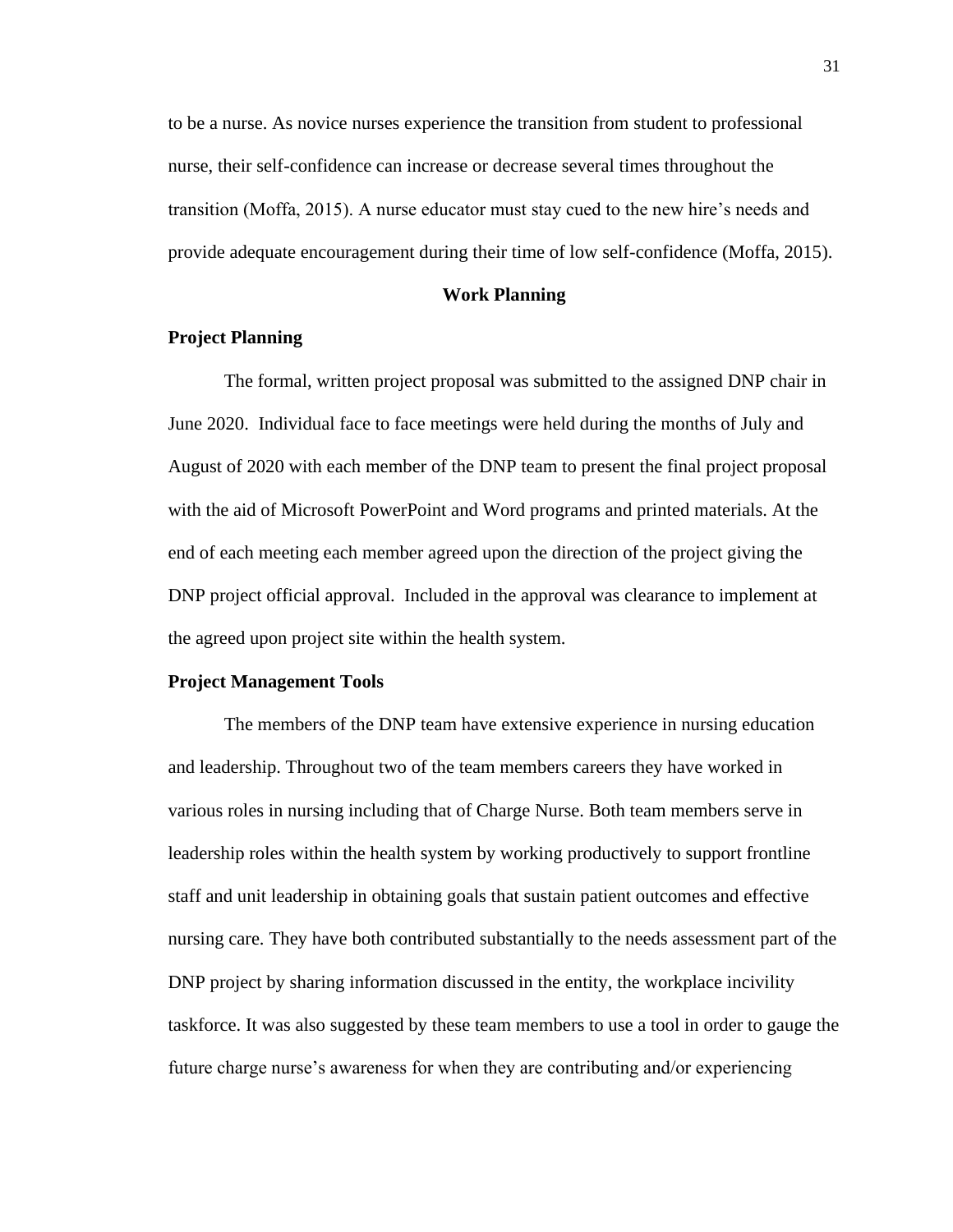incivility. A qualified third team member was chosen to be part of the DNP project to extract aggregated data from the tool used to assess charge nurse's awareness of incivility.

Microsoft PowerPoint™ and Word™ licensed personally to the DNP project leader was used to create the Sakai™ learning forum. Health system licensed Sakai Online Learning Systems™ and Qualtrics Survey™ Software was utilized to implement and capture data. Throughout the planning, developing and implementation of the DNP team was consulted on and involved in the content of the Sakai learning module with the project leader being the sole complier of the module (Figure 1).

## **Figure 1**

## *Work Breakdown and Milestones*



Due to it being a worldwide pandemic that called for a government mandated restriction, it was crucial to find the appropriate learning platform to deliver the learning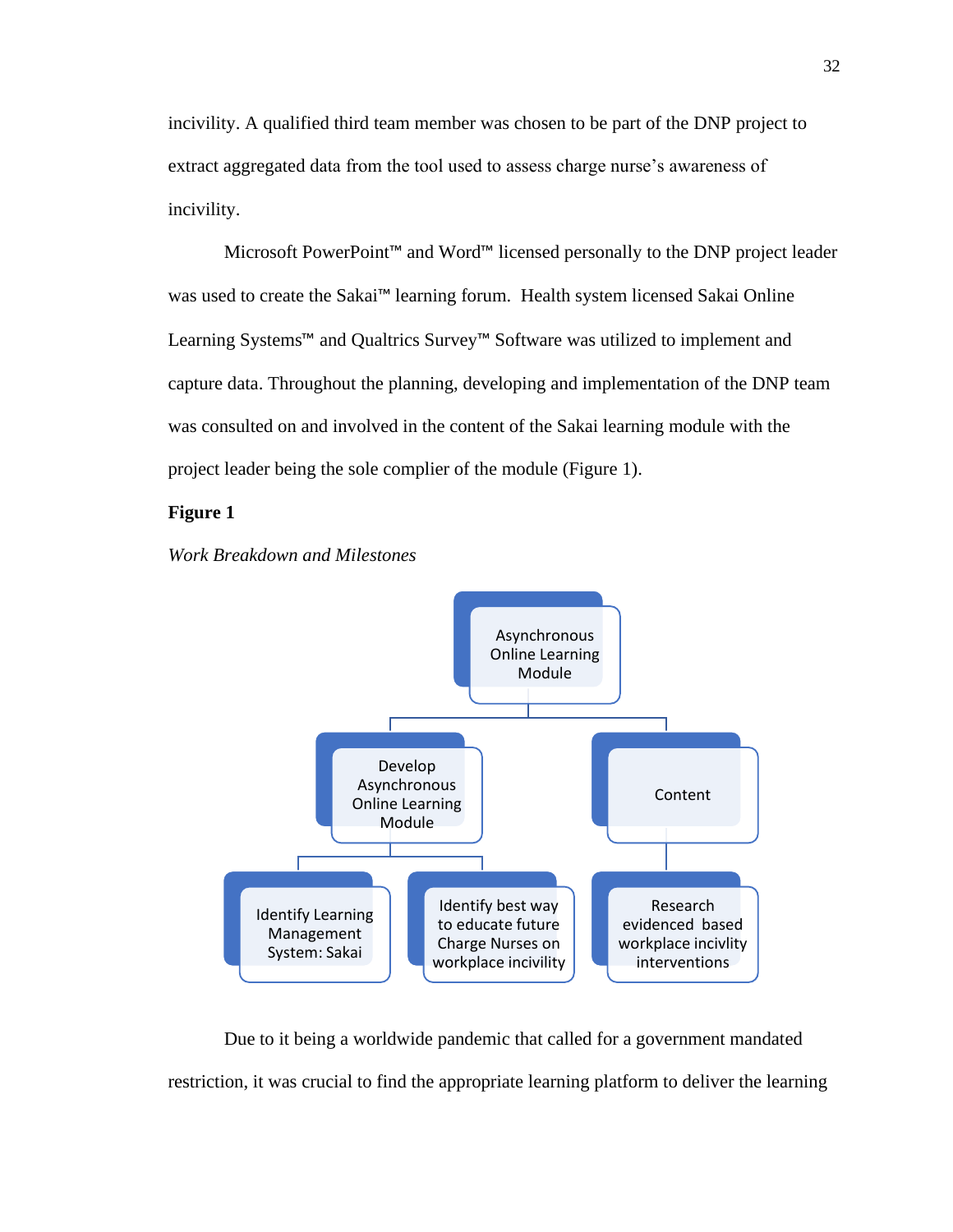module to future CNs. Multiple ideas were explored by the team, such as a Zoom™ synchronous lecture with future CNs participation in scenarios. Also, during this Zoom lecture future CNs would participate using the breakout room option in case studies regarding workplace incivility creating various ways to respond to the workplace incivility behaviors. After multiple planning and brainstorming sessions, it was agreed upon that the future CNs needed to be provided with evidence-based techniques versus creating their own that could lead to ineffective awareness and responsiveness to workplace incivility. The team felt it was more suitable to develop a long-lasting online learning module that can become permanent course content for the Effective Charge Nurse class.

Finding the software that had the capability to incorporate video, audio, and visuals as well as allow students to respond to forums initially and respond to other participants was next part of the planning phase. The DNP project team consulted with the health systems Clinical Education and Professional Development department to inquire about what programs were being utilized to deliver content as face-to-face classes were dismantled due to government mandated restrictions. It was suggested to use Sakai™ Online Learning System that would accommodate an asynchronous online learning module. Development of the asynchronous online learning module was the last step prior to implementation of the approved final asynchronous online learning module in September and October of 2020.

## *Budget*

Preparation work for the DNP project was completed outside and after work hours of the implementation site accruing no cost for the health system at all. DNP team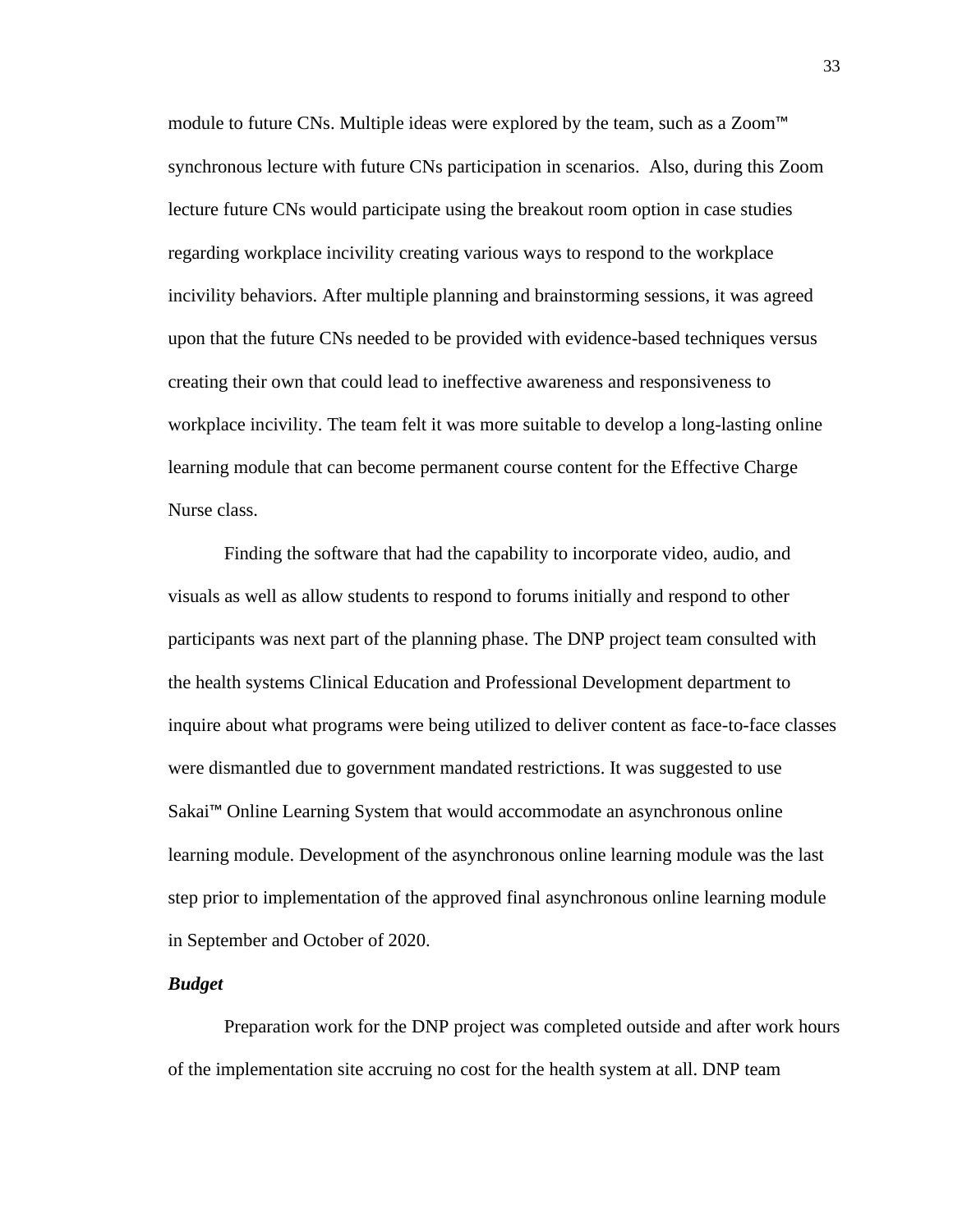members, although employees of the health system, agreed to work on the project outside of work hours and on a voluntary basis, no compensation is given for participation.

#### **Evaluation Planning**

Evaluation of the DNP project was collected in three methods. The first method being qualitative data in the form of forum post within the Sakai online learning module at the conclusion of the project implementation. Collection of this data was based on future CNs responding to a forum question asking participants to reflect on a past experience when they had either been the perpetrator, victim or bystander of a workplace incivility behavior. In addition to sharing their experience, participants were asked to explain how they handled it based on their role. Lastly, they were asked to describe how they would handle this experience after completing the online module.

Second method of evaluating the DNP project involved future CNs volunteering to complete the Clark Workplace Civility Index© (CWCI) as the post-training survey. The index was chosen because it measures individuals' perceptions of workplace civility amongst themselves hoping to improve self-awareness and self-reflection as it relates to civil and respectful interactions with others (Clark et al., 2018). The authors' work was initially with nursing faculty and practicing nurses at an international and national conference. The CWCI consists of 20 items identified by 20 essential elements dealing with workplace civility and respecting coworkers (Clark et al., 2018). Answers provided by the participants were on a five-point Likert-type scale from  $1 - 'never'$  to  $5 - 'always'$ with a scoring range from 20 to 100 by totaling all items (Clark et al., 2018). Validity and reliability have been established by the authors using Cronbach's alpha; the instrument has a Cronbach's alpha greater than .70 (Clark et al., 2018; Furr & Bacharach, 2014).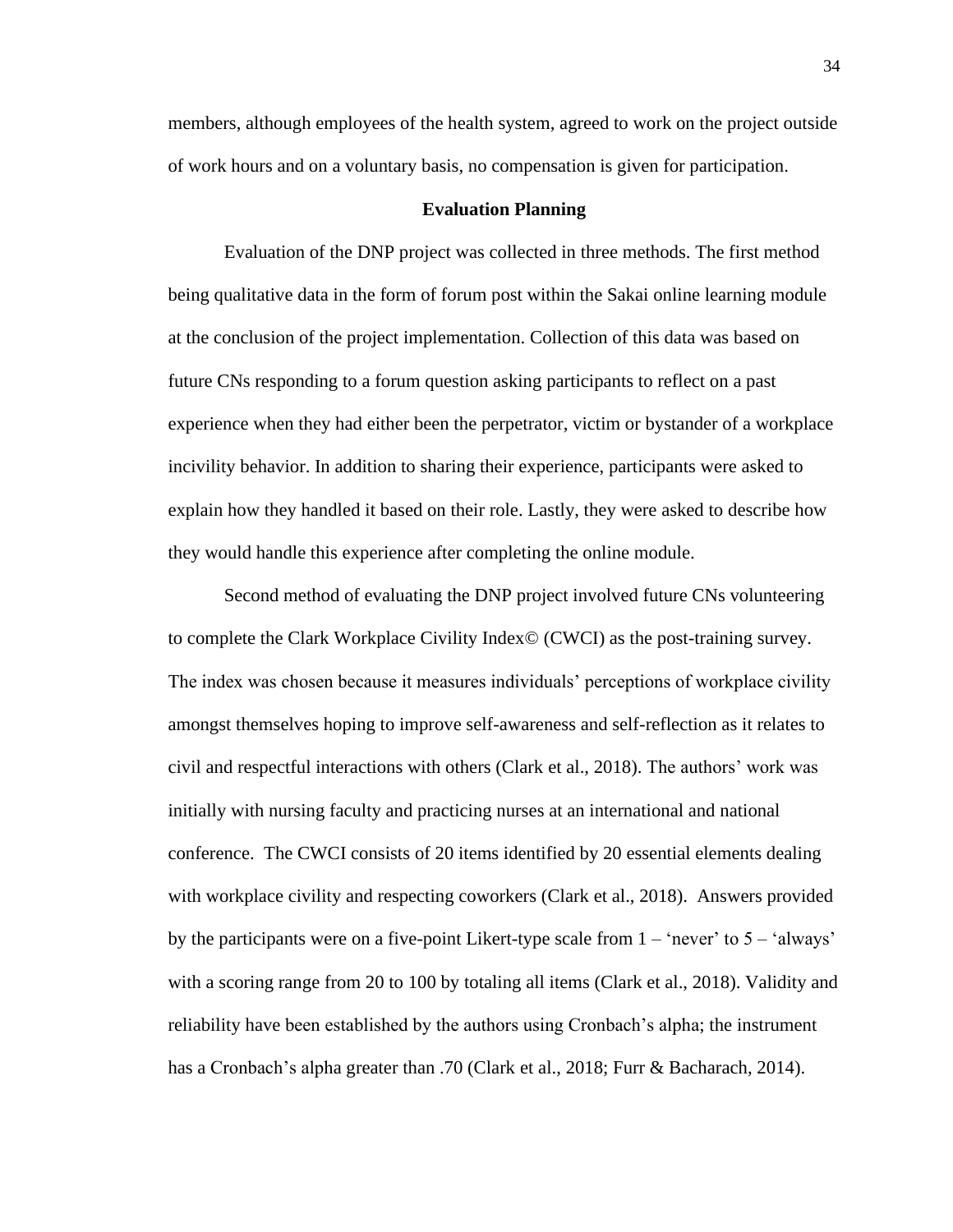Permission to use the tool was granted by Dr. Clark. Future CNs were only given the index as a post-training survey to solicit an unbiased, self-reflection after receiving the online learning module.

Quantitative and qualitative data were each collected. The quantitative data source involves assessing unit nursing staff on incivility. The forum post within the Sakai™ online learning module collected during the implementation phase of the DNP project and post-training survey will serve as a qualitative and quantitative data source utilizing a Qualtrics electronic survey tool.

The last method for evaluating the DNP project was the Effective Charge Nurse Class Evaluation which is required to be disseminated to all class participants. Qualitative data provided voluntarily by the participants will be aggregated into common themes to identify change or perceptions of participants' project experience, strengthen the current training sessions, and plan for future. The survey will be submitted anonymously through Qualtrics Survey Software™.

### **Implementation**

#### **Institutional Review Board Process**

The implementation site does have an Internal Review Board (IRB) requiring a consent form for participants. The implementation site gave the project leader consent to implement the project along with the University's school of nursing per DNP-program requirement. An IRB application was submitted to the DNP student's University and implementation site per procedure and requirement. A letter of approval for the project proposal as exempt research was granted on June 22, 2020. The DNP student's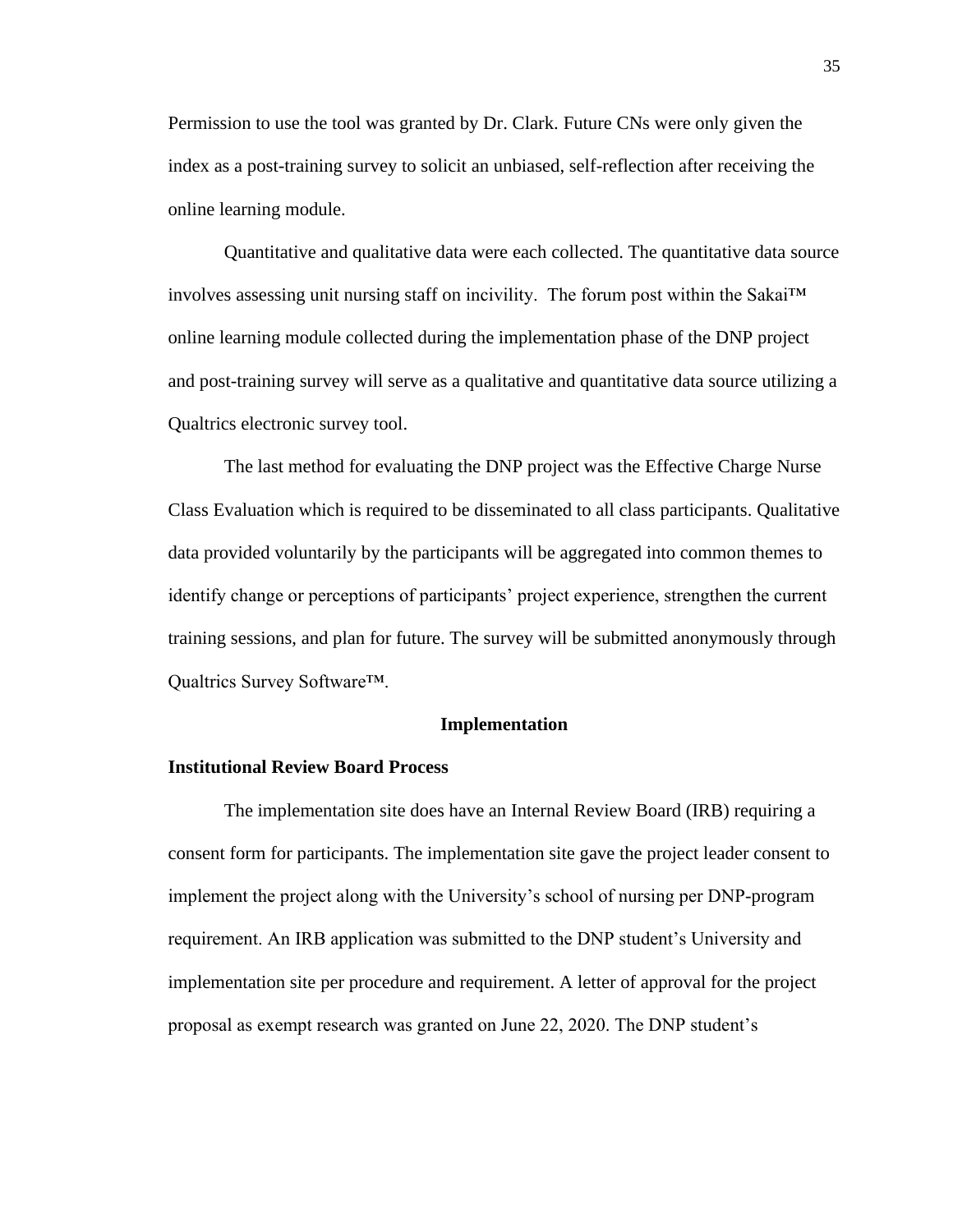University granted approval of the DNP project via a letter of acceptance on July 10, 2020.

### **Threats and Barriers**

The DNP project was on track to be implemented early summer of 2020, but due to the worldwide pandemic caused by COVID-19 the implementation date was pushed back. The COVID-19 restrictions mandated by state government and the implementing facility COVID-19 compliance adjustments were made to accommodate educational learning settings within the hospital setting. As part of these adjustments, all face-to-face classes were transitioned to an online format. An additional barrier was due to the more seasoned nurse participants having difficulty accessing and adapting to the Sakai Online Learning System™.

#### *Incivility Intervention*

The DNP project leader received permission to use the mnemonic device BE AWARE and Care from the Civility Tool-Kit: Resources to Empower Healthcare Leaders to Identify, Intervene, and Prevent Workplace Bullying© by the PACERS, 2012 Robert Wood Johnson Foundation Executive Nurse Fellows. During an asynchronous training session in the form of an online learning module with a narrated PowerPoint by the project leader, BE AWARE and Care was utilized. BE AWARE stands for **B**ullying **E**xists **A**cknowledge **W**atch **A**ct **R**eflect and **E**mpower. Future CNs had two weeks to explore the effects workplace incivility have on staff, patients and families. Information shared on the impact workplace incivility involved the following: retention rates, the organization, staff wellbeing, and patient outcomes. Additionally, the staff members training to be frontline leaders serving in the role of CN were instructed on how to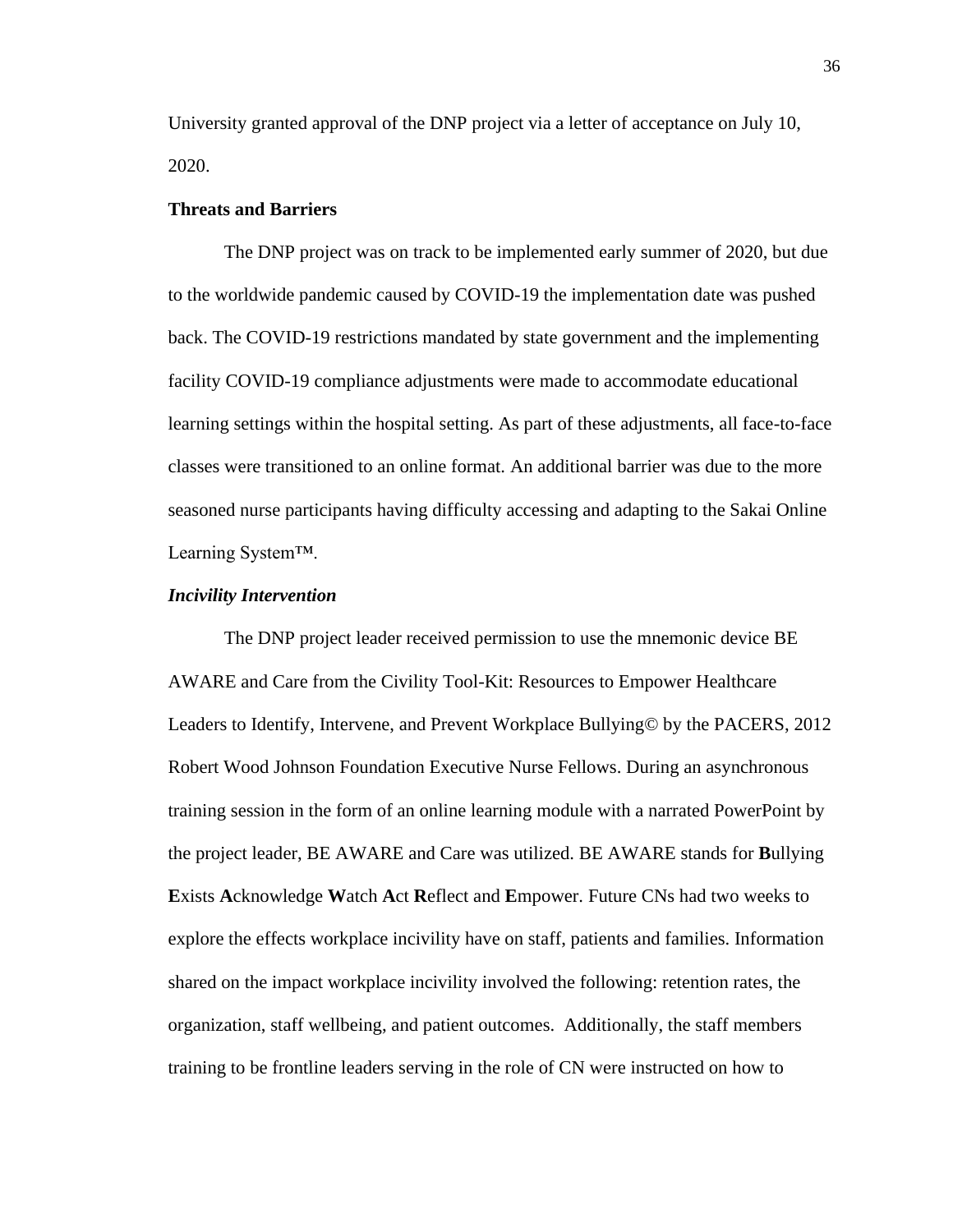increase awareness and improve responsiveness towards workplace incivility.

Participants were given the opportunity to ask questions as needed in the General Discussion Board under the Forum tab. The culminating activity asked participants to participate in a reflection Forum which was in Lesson 4, that required an initial post and responses based on provided instructions. Instructions are as indicated: In your initial post, answer the three questions in 100 words or more. Reply to two other participants with suggestions or comments in 50 words or more. The initial post and reply post word limits criteria were defined for the first three modules of The Effective Charge Nurse class, therefore the same criteria was adopted for this pilot training.

#### **Monitoring of Implementation**

The project implementation began in three sessions of The Effective Charge Nurse Class starting on August  $24<sup>th</sup>$ , 2020, September  $17<sup>th</sup>$ , 2020 and September  $23<sup>rd</sup>$ , 2020. Subsequently, classes ended after being open for fourteen days on September  $8<sup>th</sup>$ , 2020, October  $1<sup>st</sup>$ , 2020 and October  $7<sup>th</sup>$ , 2020. The online learning module and forum lesson was uploaded onto the Sakai Online Learning System™ account. Overall, the online learning module was made available to 55 future CNs participants. Those registered for The Effective Charge Nurse class were sent an initial e-mail two days prior to the beginning of each class making them aware of the workplace incivility awareness and responsiveness online learning module opportunity, desired participation and informed consent. On the official start date, registered participants in all three classes received informative emails with details on how to access the class, requirements to be successful, and end dates. Seven days after the start of each class a reminder email was sent to registered participants who had not started the online learning modules. The DNP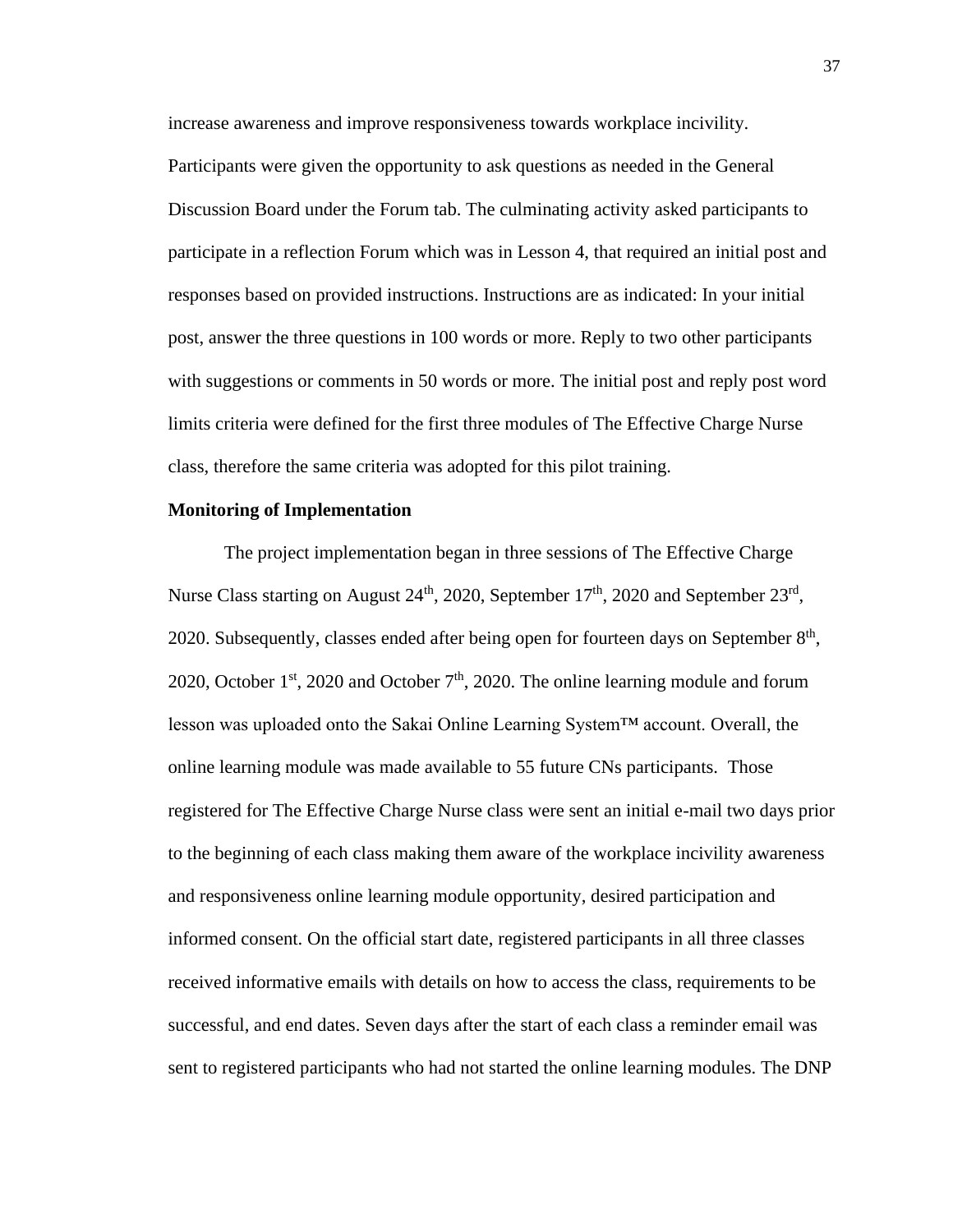project leader interacted with each participant by reading their post and providing feedback for their initial responses. Each class closed on their respective dates within the Sakai Online Learning System™; all 55 participants completed the online learning module for a 100% response rate.

#### **Project Closure**

Based on the pre-set closure dates of September  $8<sup>th</sup>$ , 2020, October  $1<sup>st</sup>$ , 2020 and October  $7<sup>th</sup>$ , 2020, each class was closed promptly at 5:00pm. Once closed, all 55 registered participants immediately received the Clark Workplace Civility Index© as the post-training survey via Qualtrics Survey Software™. Of the 55 registered participants 30 completed the post-training survey for a 55% response rate. After the close of the posttraining survey, which remained open for five days, the class evaluation was sent out via Qualtrics. This survey captures qualitative data provided voluntarily by the participants to be aggregated into common themes to identify change or perceptions of participants' project experience, strengthen the current training sessions, and plan for future classes or trainings on workplace incivility.

#### **Interpretation of Data**

#### **Qualitative Data**

Throughout each class, qualitative data was collected in the form of initial response and feedback posts in the forum part of the online learning module. To receive credit for the class, future CNs were instructed to complete the lessons under the forum tab. Within the online learning module, participants were presented with information on how and why they should reflect on On-action (past), In-action (current) and For-action (possible future) experiences. The lesson for the workplace incivility awareness and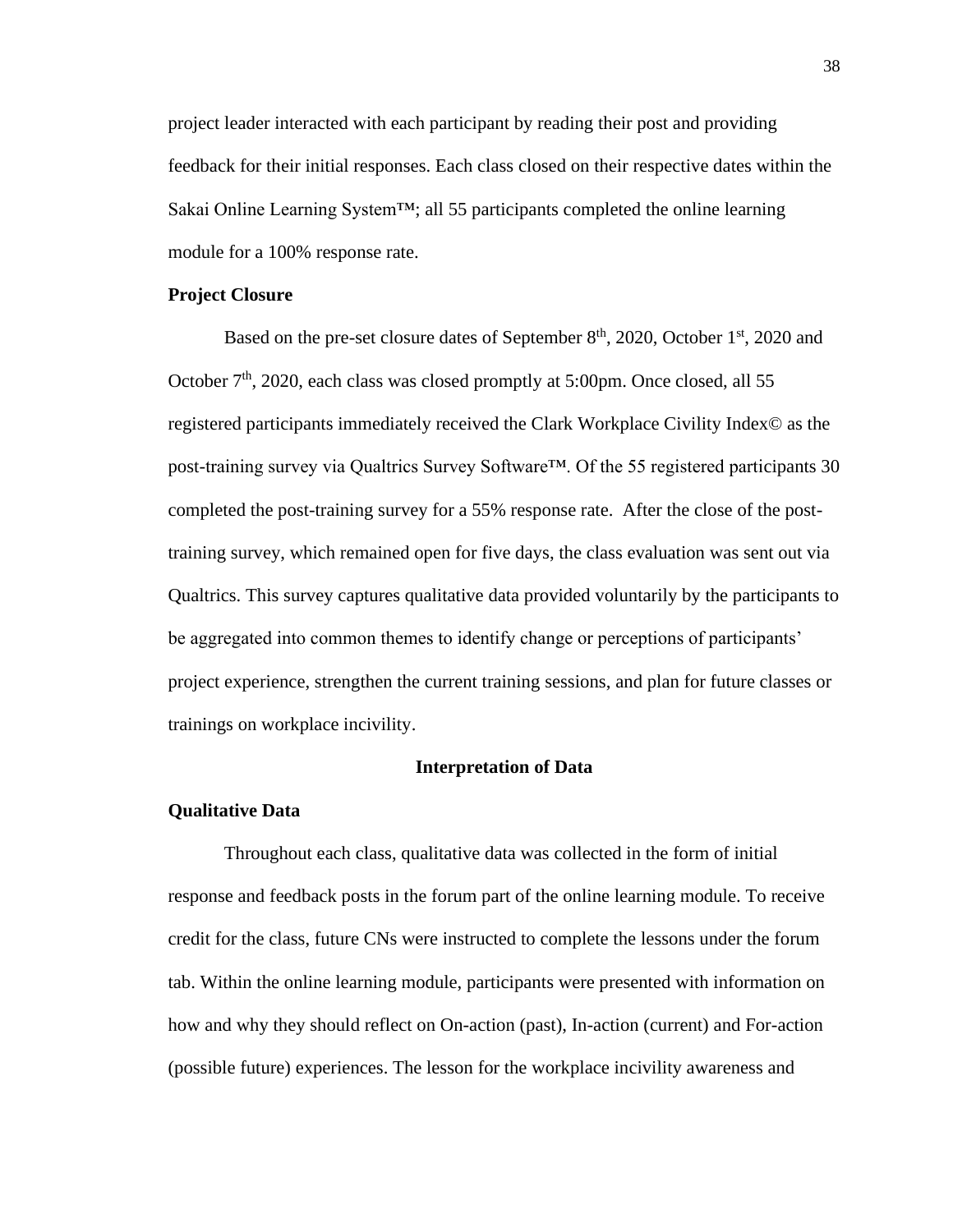responsiveness online learning module was an On-action reflective writing assignment (Table 1). For the class with the start date of August 2020, there were 10 participants with a total of 30 responses. In the September 2020 classes, there were a total of 37 future CNs participants who collectively provided 148 qualitative responses. Each participant's initial post was different in their experience. The similarities came in their feedback on how to handle the situation if it should arise again. Participants congratulated each other on handling an experience well.

Throughout the initial posts future CNs verbalized the same experiences as found in the literature. For example, Future CN#1 from 9/17/2020, an experienced nurse with greater than 20 years of practice, shared her experience on returning back to bedside nursing after being in the academia setting, where she encountered workplace incivilities from younger nurses. Townsend (2016) discussed that not only do these behaviors happen to our younger nurses, but more experienced nurses are also being victims of these behaviors, as well. The future CN made mention of ageism being a problem in the post which is addressed in the literature as generational differences. Younger nurses may be trying to assert dominance in the profession and navigate the stressful and hectic workforce environment (Handzel, 2017). Currently, there are three different generations in the workforce requiring each generation to understand the other's work ethic, learning and processing of information style, and communication technique. Castronovo et al. (2015) reported the average age of nurses being the victim of workplace incivility is 50 years old, with at least 20 years of experience.

Other themes discussed in the literature review are recognizing the change agent and alleviating the problem. Nurse leaders are challenged with being change agents who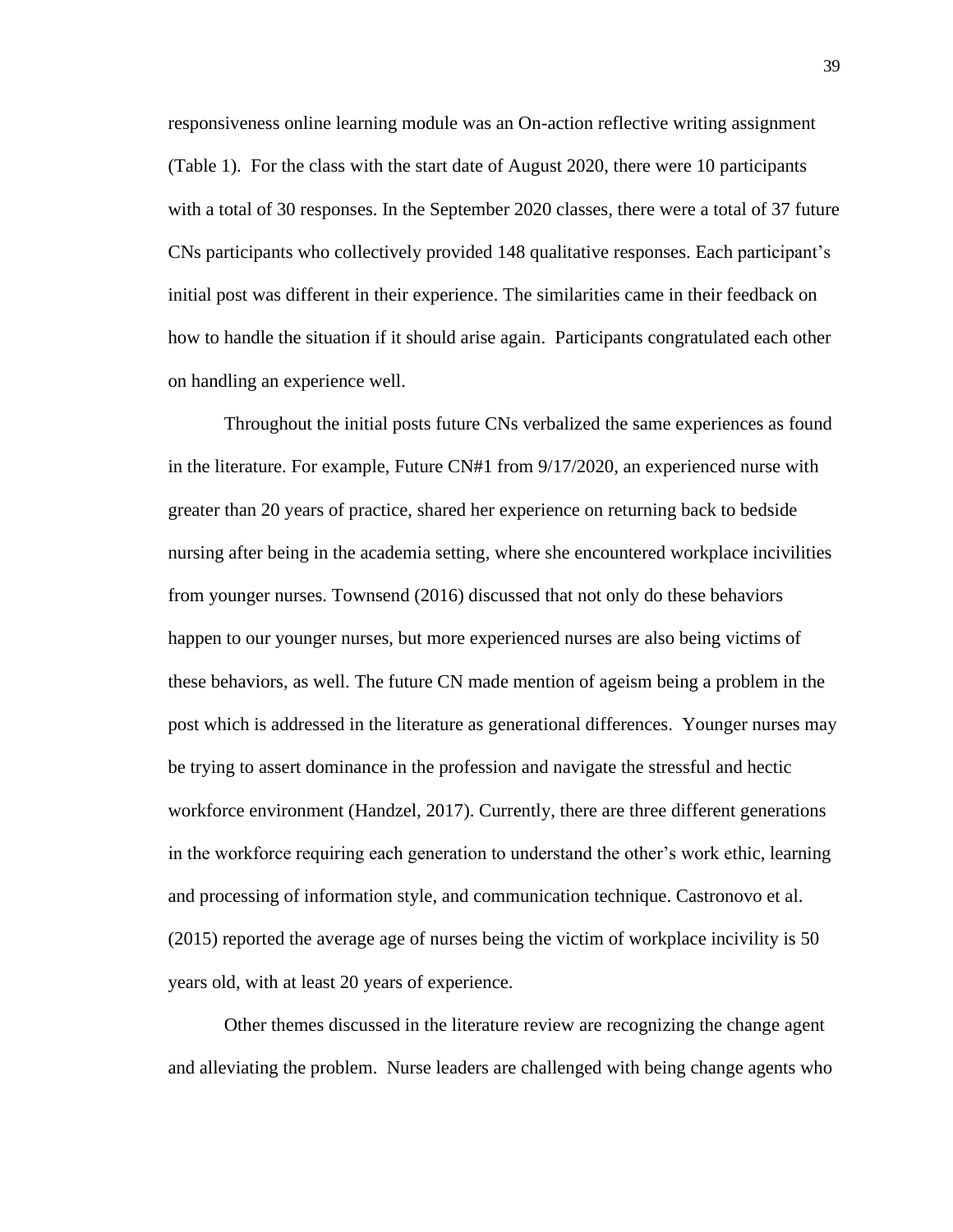are often charged with working on problems. Unfortunately, the response from Future CN#5 from 9/23/2020 shared an experience where the nurse manager was the perpetrator of workplace incivility. In order to eradicate or reduce workplace bullying, nurse leaders must be committed to taking a stand on this issue by not committing or engaging in the behaviors, justifying or ignoring the behaviors, or being silent about the behaviors that may occur on their unit (Handzel, 2017). Nurse leaders determining what leadership style they want to employ will help to determine how they interact with staff and help to create a culture non-tolerant of workplace incivility (Green, 2019; Mills et al., 2019).

## **Table 1**

*Sample of Initial Post and Feedback Response from Online Learning Module* 

| Initial Post Question Responses and Feedback Responses                           | $N=55$ |
|----------------------------------------------------------------------------------|--------|
| 1. Reflect (describe) on past experiences related to workplace incivility and/or |        |

- bullying that you may have encountered as a victim, perpetrator or bystander. Please explain how it made you feel.
- 2. Based on your role in the experience, how did you handle the experience?
- 3. From this experience, what take away could you use if you have to encounter a workplace incivility and/or bullying experience?

Future CN#3 from 8/24/2020: "I encountered workplace verbal aggression with a member of the interdisciplinary team. It made me feel awful and made me question if what I was doing was wrong. Luckily, I had other nurses around me that had my back and agreed what I was doing was the best thing for the patient. While this member of the team was yelling at me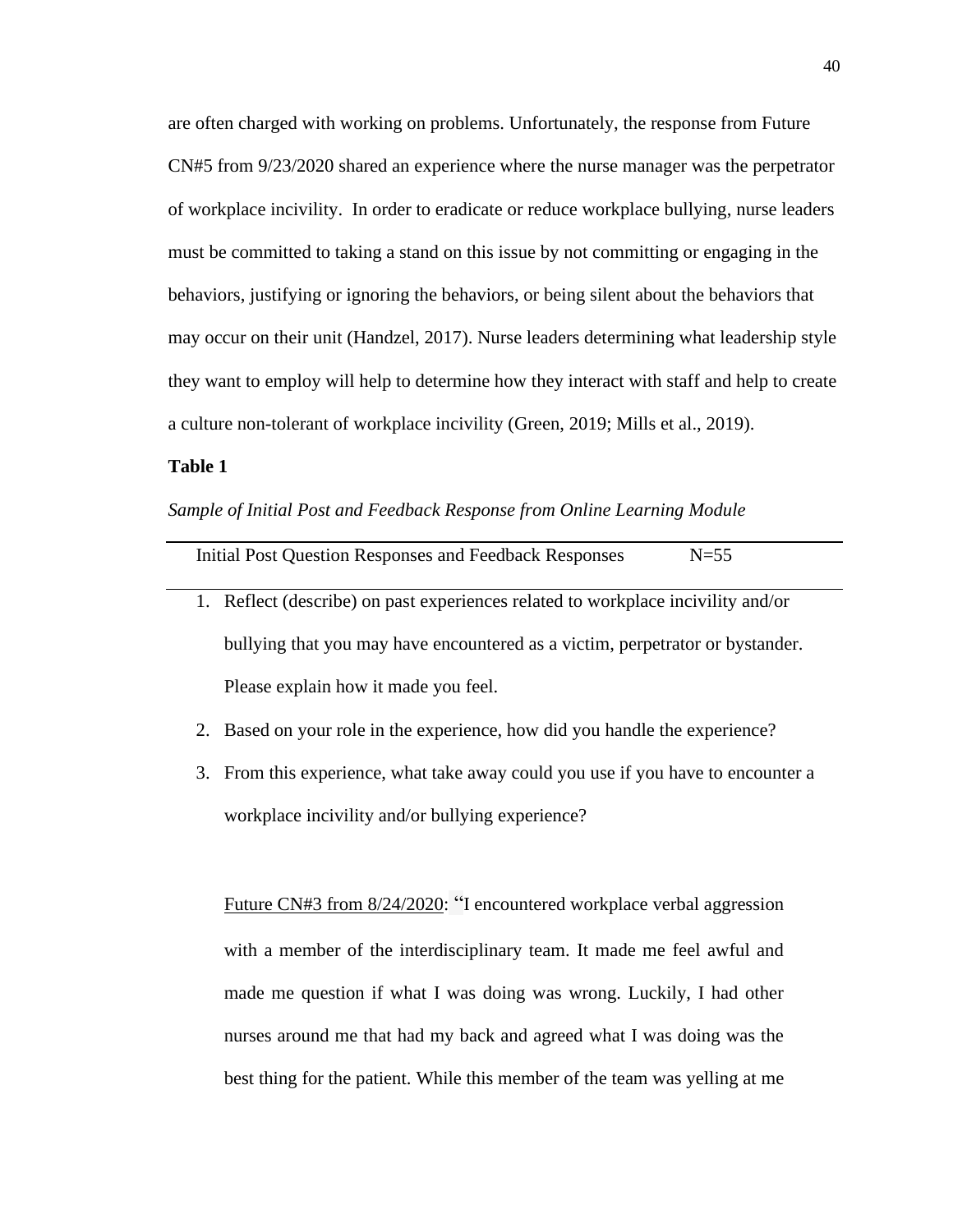in front of the patient, I just explained that he was being disrespectful and that this shouldn't be happening in front of the patient. This situation taught me that it is never ok to have a conversation of that nature in front of the patient. I think it is best to not engage with someone who is being verbally aggressive towards you at that moment and try to have a conversation with management and that person at a different time."

Feedback to Future CN#3 from 8/24/2020: "I totally agree that are just certain types of things that do not need to be said in a place where patients, or even other staff members can hear! I'm so glad you felt supported by your co-workers in that moment- that's definitely the type of energy towards your team that you can (and do!) bring to the role of being in charge." "Having someone question your care is uncomfortable and harsh enough but to have someone do it in front of the patient just adds to the hurt. It's wonderful that you had such a great team behind your back to defend you. Having that conversation in a different setting and with management is a great solution."

Future CN#5 from 8/24/2020: "I think we have a charge nurse bullying problem on our floor. I have seen new charges get bullied by other older charge nurses often over trivial things. I try to reassure whoever this is happening to that they should remain positive, keep doing their best, and give an (sic) constructive feedback when possible. I want to make sure I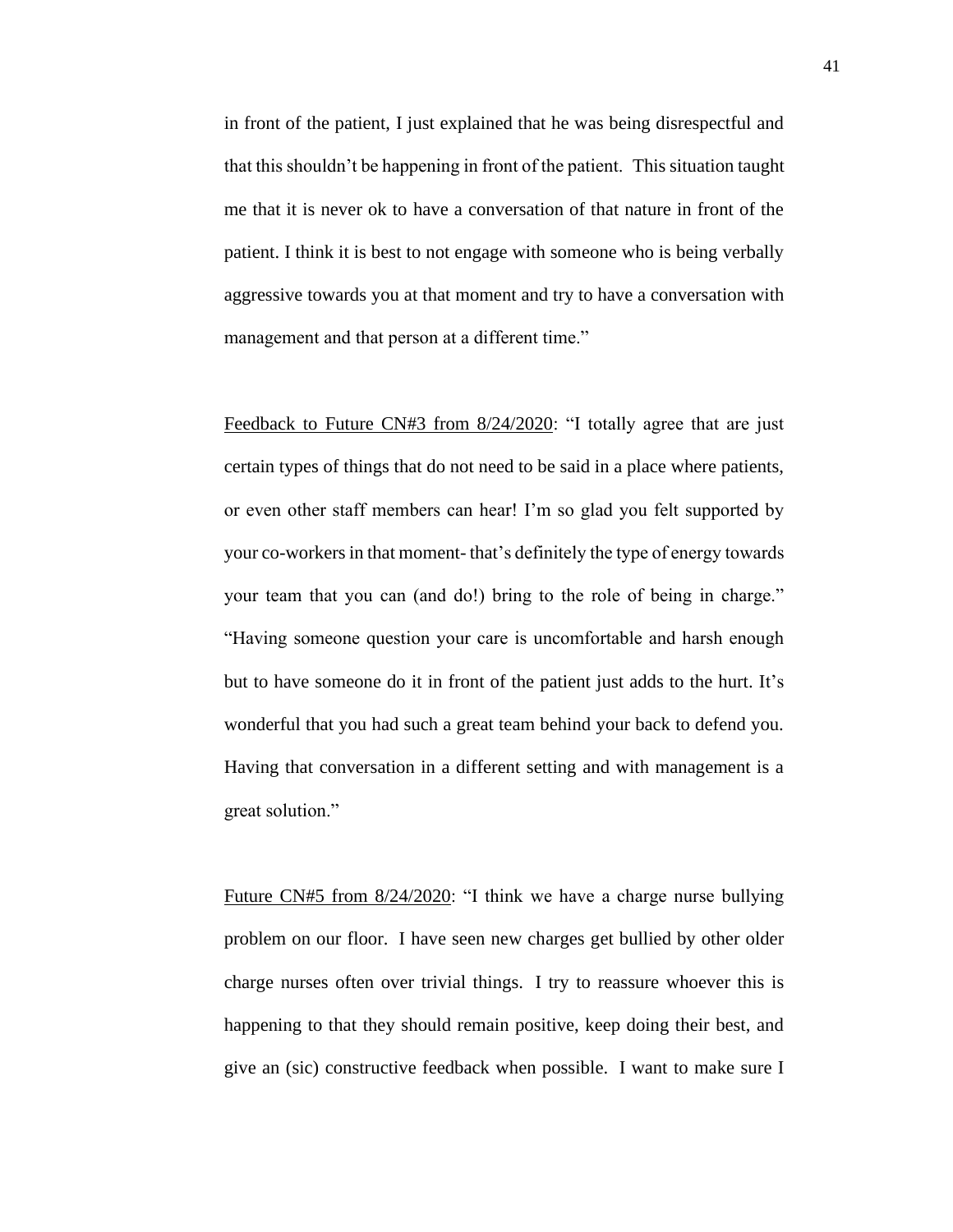am creating an environment where people don't feel bullied at work and feel like they can learn, ask questions, and grow as a nurse. A charge nurse can often set a ton on a floor and I want to create a positive, collective, and team-oriented floor when I am in charge."

Feedback to Future CN#5 from 8/24/2020: I totally agree that your charge nurse sets the tone for the whole floor that shift. It's so unfortunate that some people continue to participate in this bullying behavior, but great that you recognize that pattern and are seeking to make a culture change on your unit! The "nurses eat their young" (even their charge nurse young!) way of thinking and behavior can be so damaging for unit culture."

Future CN#1 from 9/17/2020: "I've been a nurse for 27 years. I've been in academia for the last few years and I found that coming back to the bedside, I had to prove myself all over again. I had nurses with 2-5 years experience looking down on me, questioning me. Ageism was a factor here too. It wasn't because I was doing a bad job, it was because they felt they needed to "break" me. I'm so sick of this in nursing. It's not needed and despite all the research, conferences, PPTs, etc, I see it getting worse, not better. I ignore them. I don't need to prove myself to anyone but my patients- and my patients love me. I am comfortable with my skills, my degrees, my critical thinking skills.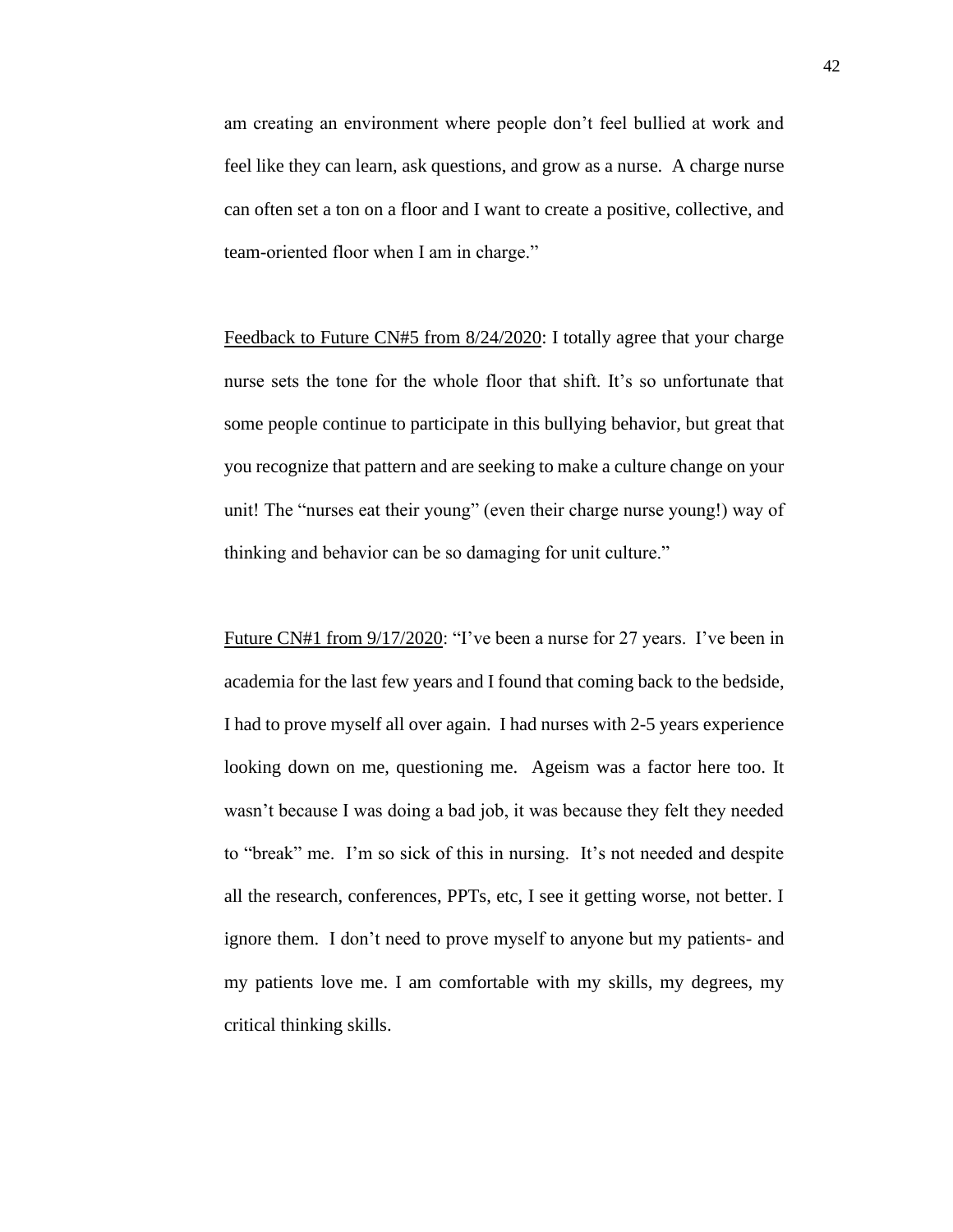I'd do the same thing again- I'd ignore it. Nurses who need to bully are doing so because THEY are insecure. I'm not."

Feedback to Future CN#1 from  $9/17/2020$ : "I think it's great that you are comfortable enough with your skills and critical thinking skills enough to ignore the "bully's" on your unit and the need to prove yourself. However, a new grad nurse may not be as confident as you or have the knowledge to stand up for themselves. As a new grad I was aware of nurses eating their young but had a hard time truly understanding until it happened to me. I would encourage you to not ignore these things going on in your unit but instead address them directly because until these people are called out on their actions they will continue to belittle others. If we continue to ignore it, it isn't going to go away and you are right- it is only going to get worse." "I see that as well and I am sorry it happened to you. We need to have more nurses acting the way should and calling out those that are "eating their young" or acting in a way that is unbecoming of a nurse. We know that this is a hard but rewarding job and as such, should be building each other up. You are correct in not needing to prove yourself to anyone as it will show in the care that you provide for your patients. Instead of trying to be rude to you they should be trying to glean knowledge from you. We all have ways to help better one another and should use our time to do that versus tearing one another down. Thank you for sharing your experience with us."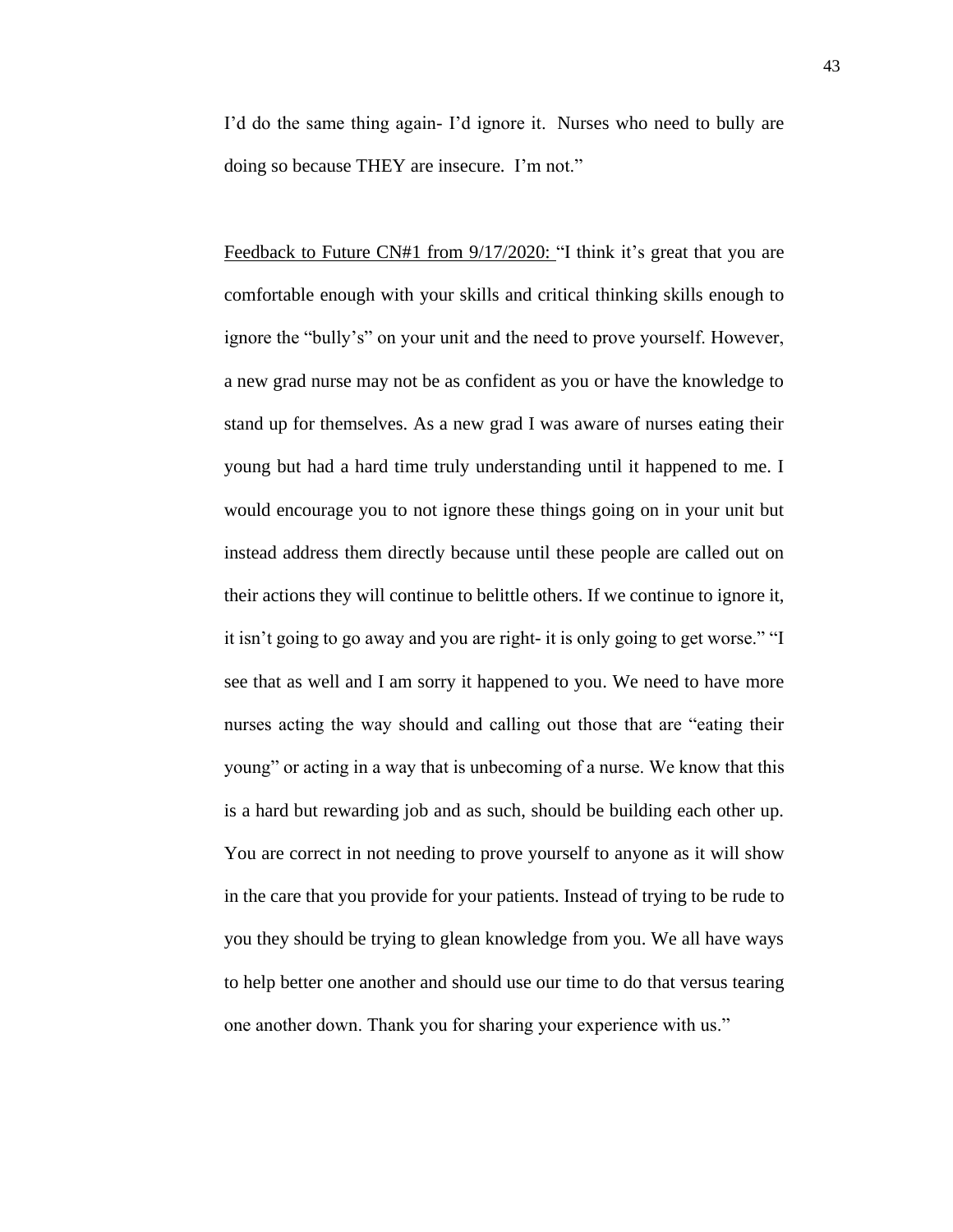Future CN#4 from 9/17/2020: "I have had experience with workplace incivility and bullying as both a victim and a bystander in the workplace. When I was new on my unit, I had a more experienced nurse come onto shift and yell at me in front of everyone at the nurses station, and act so gruff with me during report even though I had not done anything wrong (it seemed more of something in her personal life had come through the doors at work with her). At the time, I was so caught off guard, I ended up going into the charge nurse office during report and started crying. I reported her behavior to my manager at the time, and she was spoken to about her behavior – I never did have that same issue with her again.

I've also been a witness to it, and the perpetrator is notorious on our unit for bullying newer nurses. The nurse who did the bullying came into to charge report to tell me what she had said to the newer nurse and finished with, "your welcome, I just said what everyone else was thinking". I told her I thought that was rude, and I did not agree with it. I then pulled the newer nurse aside later in the shift, and asked her how she was doing, and told her she should go to management about her experience. Unfortunately, she felt that nothing would be done, which is partially true, since this nurse has been reported on a multitude of times with zero consequence to her. I think in the future, based on this course, I will continue to report this type of behavior to management, but if management is not addressing the situation, I would consider using the other available resources within HR and Facility Setting's integrity line to address the issue. I also will continue to try to be upbeat and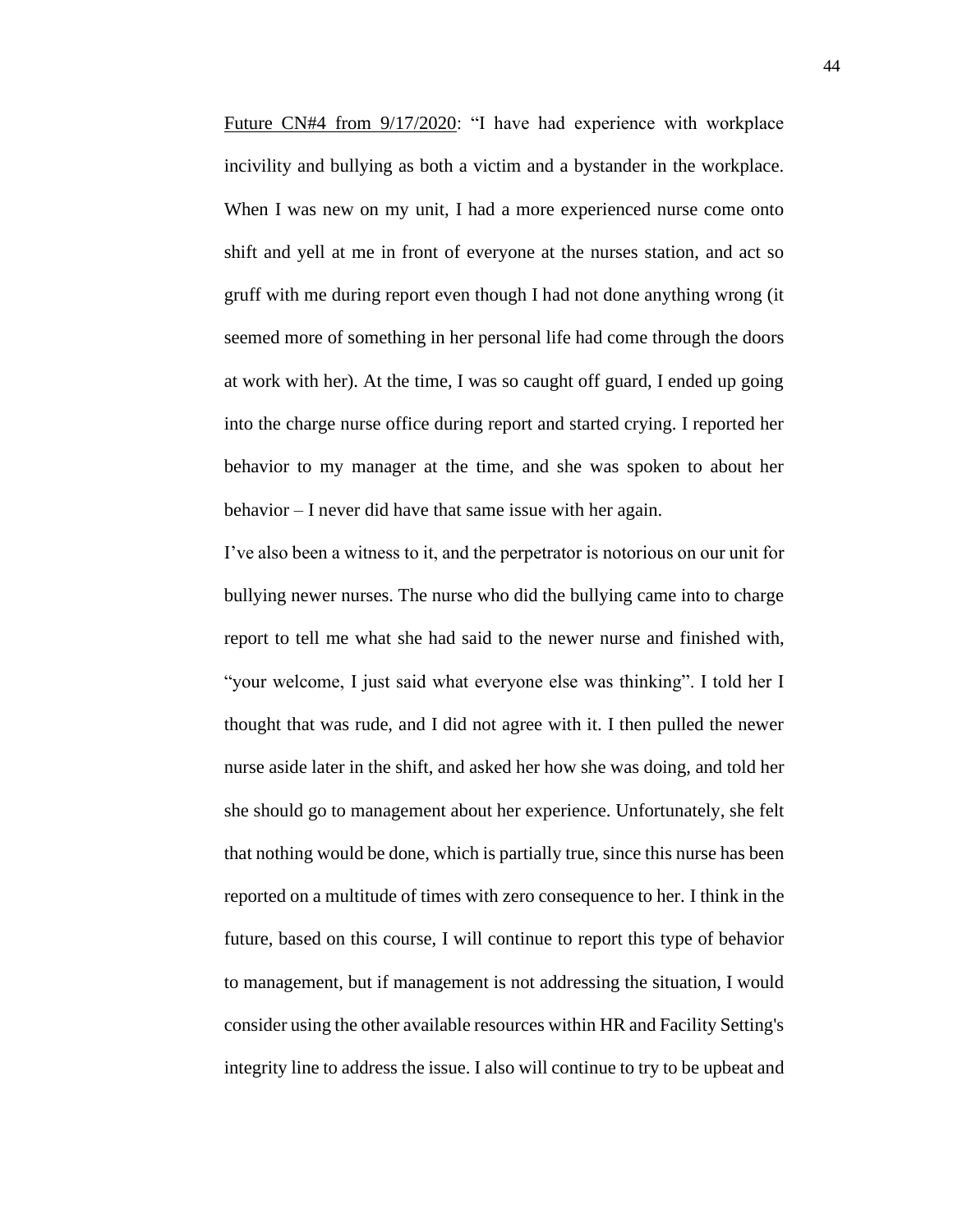positive on my unit. I try really hard to build others up, and I hate to see newer nurses being put down - especially knowing how it feels personally. I think it is a collective responsibility to change that work culture, and I'm eager to do my part."

Feedback to Future CN#4 from 9/17/2020: "Thank you for sharing. You did a great job standing up for that newer nurse who was being bullied; sometimes that is a difficult task. I'm sure that the new nurse felt supported and encouraged, even though she didn't take further action. Having supportive people in your life can make a world of difference!" "Thank you for sharing your experience. It's unfortunate that you had this experience. Good for you that you talked with your unit leadership about your perpetrator's actions and did not have another encounter. You were also correct in letting the perpetrator know that the comment made to the newer nurse was rude, remember you are considered frontline leadership in the role as charge nurse, and so if you encounter workplace incivility and/or bullying as a bystander or victim please report to unit leadership on your behalf or the victim's behalf."

Future CN#5 from 9/23/2020: "I had a former manager who created a hostile and negative work environment by constantly spreading rumors and gossiping about her employees. During my midyear evaluation with her, she began to tell me about mistakes that my coworkers had made and how she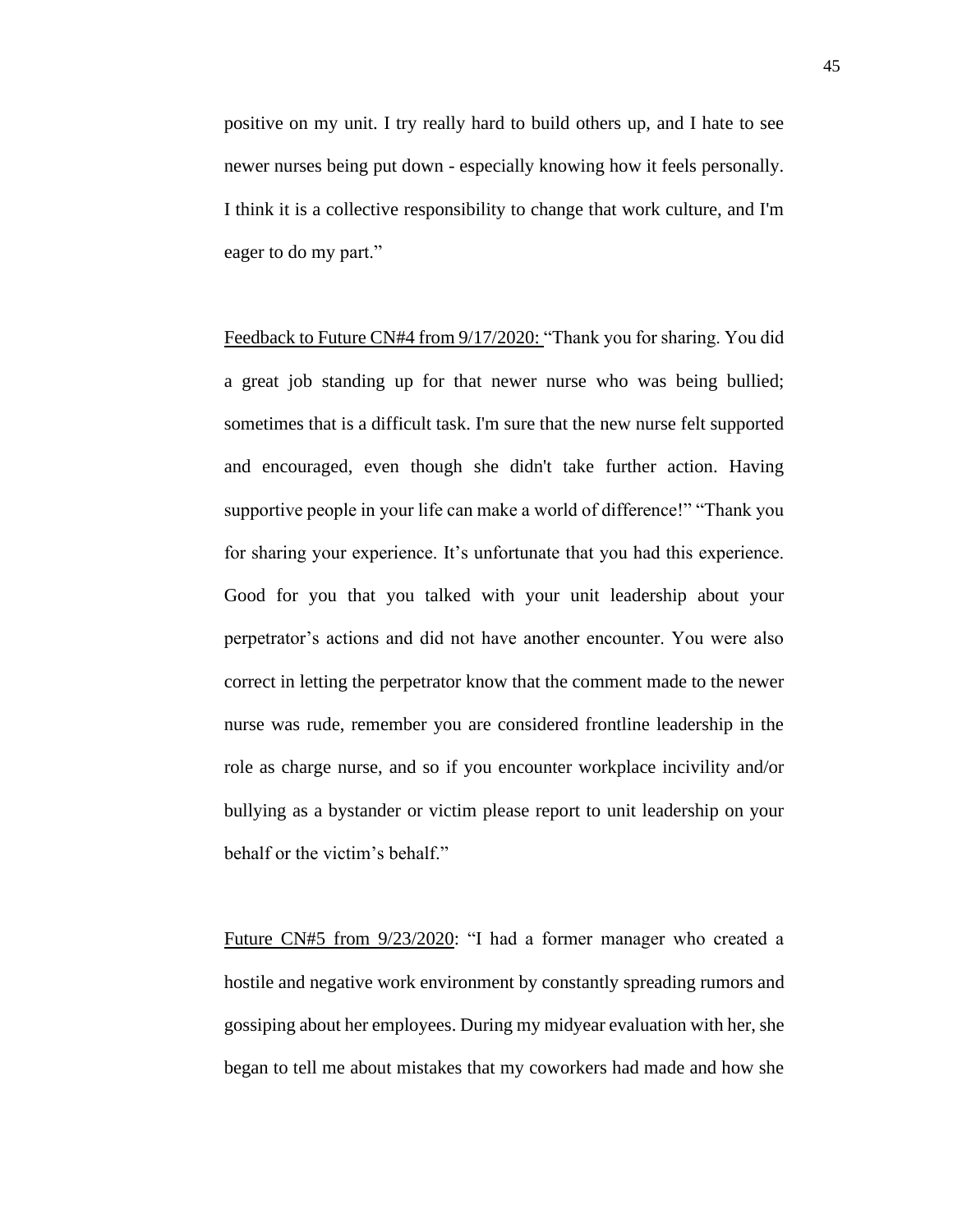felt like they weren't competent nurses. I sat quietly as she continued on and on. Because she was my manager, I felt like I could not say anything about how inappropriate the conversation was. I also did not have much of a relationship with her supervisor at the time and didn't feel comfortable taking my concerns up the chain of command. Once my evaluation was over, I vowed to myself to never engage in her negative conversations because I did not want it to reflect poorly on myself. Luckily, I began to develop a working relationship with her supervisor, and I was then comfortable enough to voice my concerns about all of the unprofessional and inappropriate conversations my manager was facilitating. Because of this experience, I am now comfortable with following the chain of command when incivility/bullying is taking place."

Feedback to CN#5 from  $9/23/2020$ : "Navigating these situations can be difficult. I am glad that you found a way to bring your concerns to light. What was the response? Did your nurse manager's supervisor address your findings? I think situations like should be discussed more in hopes that managers understand the impact they have on work culture, comradery, and team work." "Following the chain of command can be very daunting especially when it means going over your direct supervisors head. I feel that managers should remain in a neutral state of mind regarding their employees. Managers should uplift their employees and foster a great work environment. I am glad you gained the courage to continue up the chain of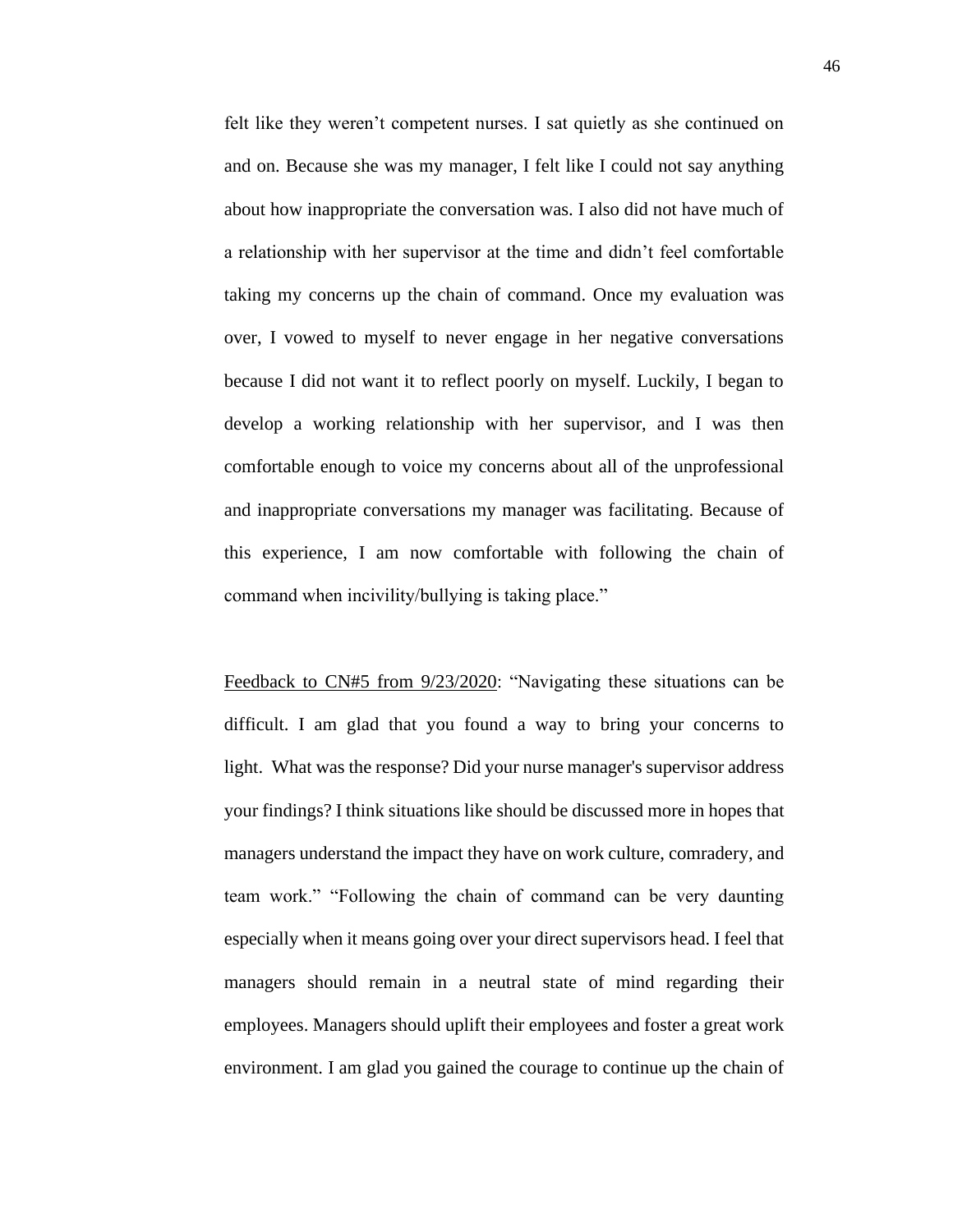command." "I had a very similar experience as you when I just started at Facility Setting. Nurses were gossiping about other nurses that had made mistakes and just kept going on about it. I felt too new to start making waves but looking back I should have definitely stepped in and pointed out that the mistakes that were made show how more experienced nurses aka (the gossipers) were not taking the role as a mentor/teacher to better the new grad and overall, the unit. I too vow to never be that type of nurse. Thanks for sharing" "I can't even imagine if my manager were the perpetrator of bullying. It can be very difficult to report someone in a position of authority. Good job about being confident enough to follow the chain of command and let the right people know about this situation. It's also super great that you were able to take the approach of not engaging with her in these negative conversations." "Thank you for sharing your experience. It's unfortunate that you had this experience. In the module it was stated that ALL staff must be held accountable for modeling professional behaviors and their actions. If you noticed I put all in all caps, meaning leaders are not exempt from being accountable. As a frontline leader in the roll of charge nurse, one cannot justify, ignore or sweep workplace incivility under the rug."

Future CN#9 from 9/23/2020: "A week after I completed orientation, I was confronted by a provider on my unit about discharging a patient. I hadn't discharged the patient yet because he didn't speak English. I was trying to get a translator on the floor, but the provider wanted the patient out of the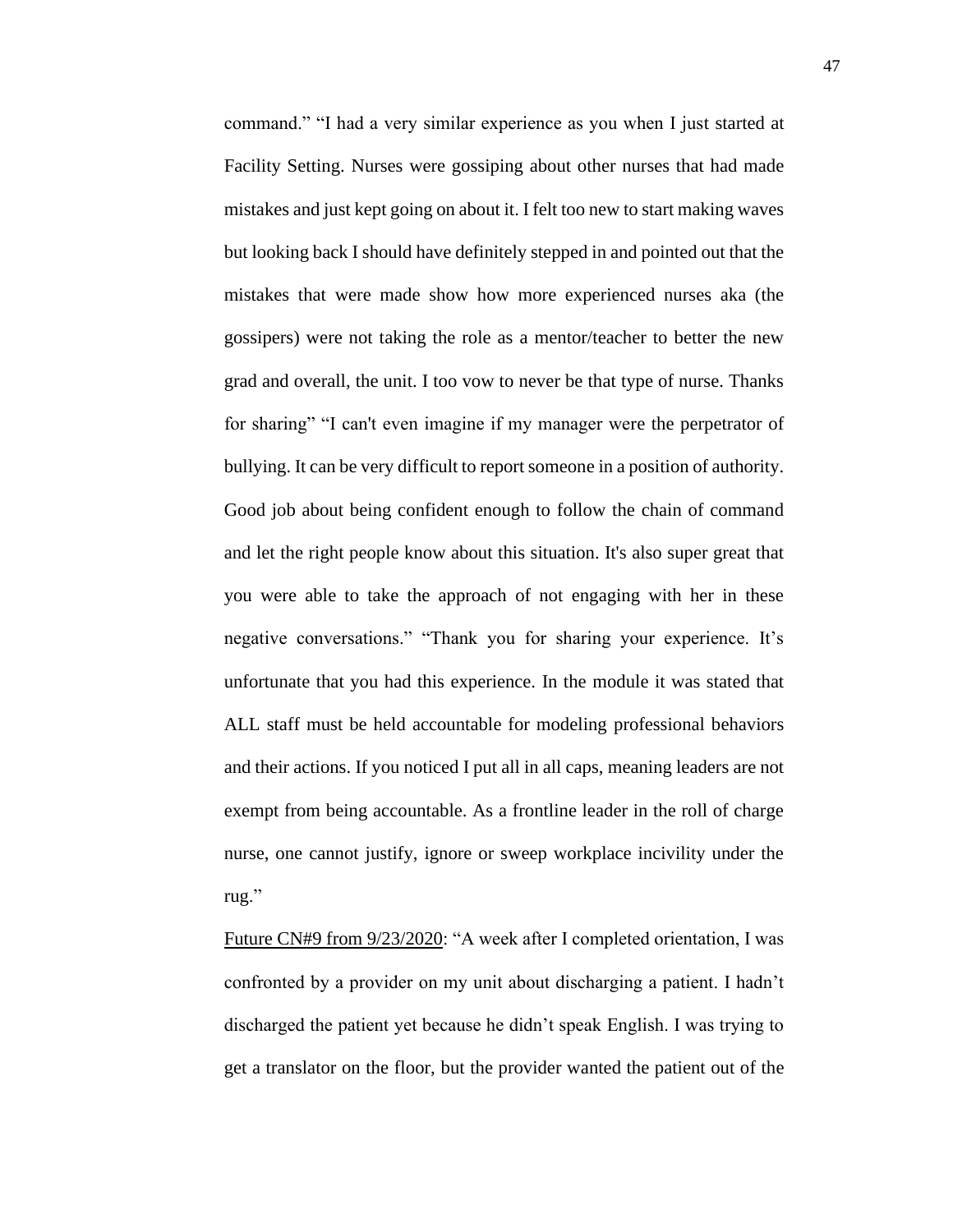hospital as soon as possible. She yelled at me over the phone that he should've been discharged already and didn't understand why it was taking so long. I explained that I was trying to get a translator to the floor so the patient understood discharge info. She told me that I should translate by talking to the patient's son at the bedside. I told her I wouldn't do that because he wasn't a certified translator. After being told I was being ridiculous, I told the provider I would use the blue phone and go over the discharge information the best I could using the blue phone. I felt like the provider didn't trust me to do my job and that I was incompetent. As a new nurse, I felt guilty that I didn't get the patient discharged on time and also flustered because I made the provider upset. I was very upset and felt like I did something wrong because the provider was angry with me. I talked to my charge nurse and one of the clinical leads on my floor and they assured me that I did my best by thinking about the patient's needs.

I think I learned that, although the provider might not have been the happiest with me, I did the right thing by advocating for my patient and using the blue phone. If a similar situation arises, I know now to stand up for myself and to use the support I have on the floor (other nurses, charge nurse, clinical leads) to make sure I am doing everything I can for my patients."

Feedback to Future CN#18 from 9/23/2020: "I am so proud of you that you thought about your patient and his need. This is exactly what we are supposed to do. As a registered nurse, we need to make sure the patient and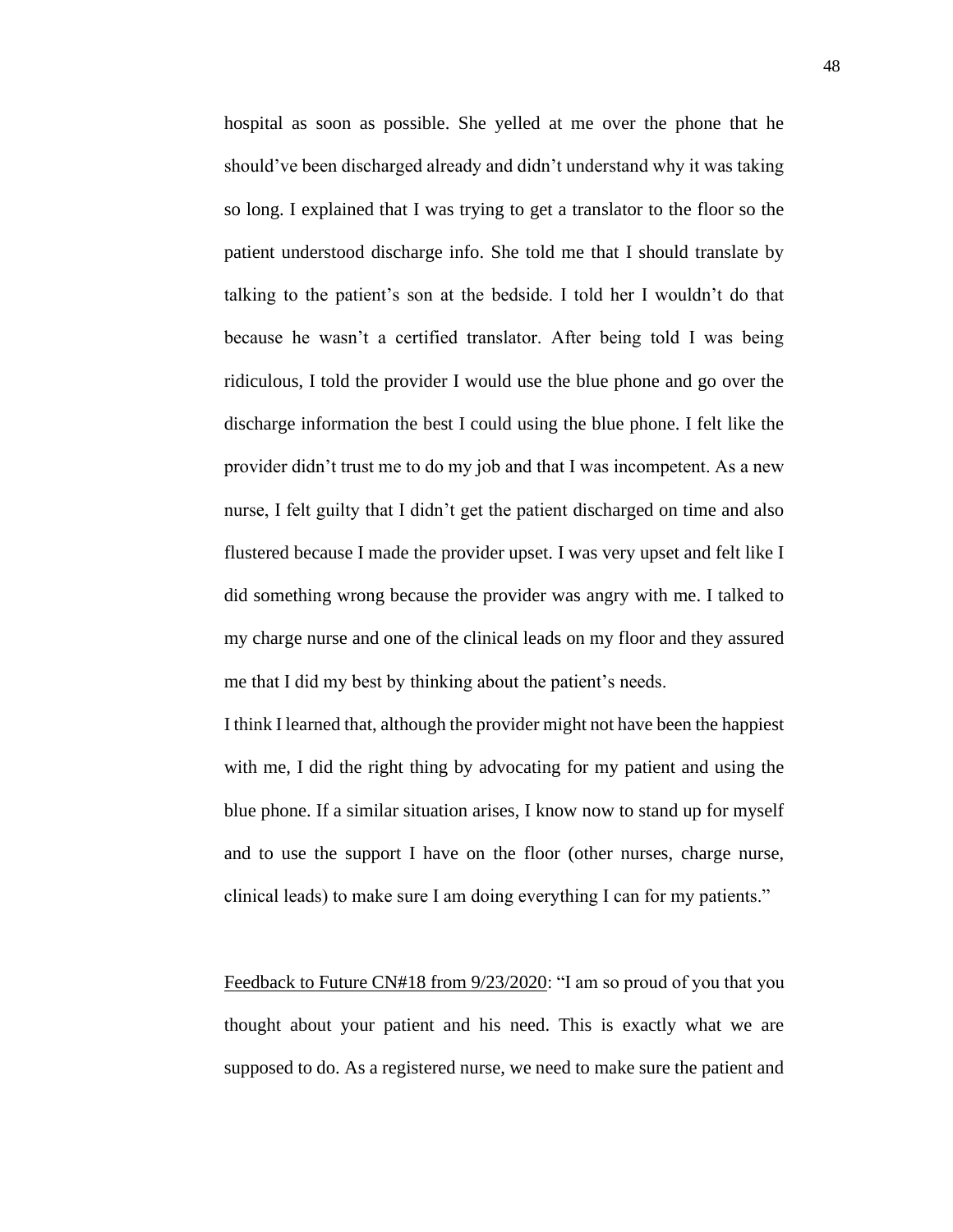family understand the discharge instruction and the medication changes that had been done during hospitalization. Also, the provider needs to be approached by the charge nurse or the lead RN to ensure that they are using interpreter to assess and explain the test, assessment findings. I am so glad, as a new nurse in the unit you used your best judgement." "Thank you for sharing your experience. It's unfortunate that you had this experience. Rest assure you did right by wanting to use a translator to review the discharge instructions with the patient. Remember that family members are not allowed to translate any medical information for their loved ones. This would fall under workplace incivility impacting patient outcomes and safety especially if the family translated the wrong information. Remember as charge nurse or as a staff if you follow the protocols or policies you will never have to defend your actions."

Future CN#18 from 9/23/2020: "I would love to sit here and say bullying has never been a part of any team I've been on, but that would be a lie. While I don't think I've ever intentionally bullied someone, but I am sure that I am the villain in someone's story whether or not it was intentional. I think sometimes I get so focused my tone can come off as mean. I have been lucky enough to work with great people, but there have been times when I've felt bullied due to the cliques that existed before I started. It feels horrible to be laughed at or made fun of, especially when you're new and still learning. It made me feel like an outsider and like I didn't belong. I tend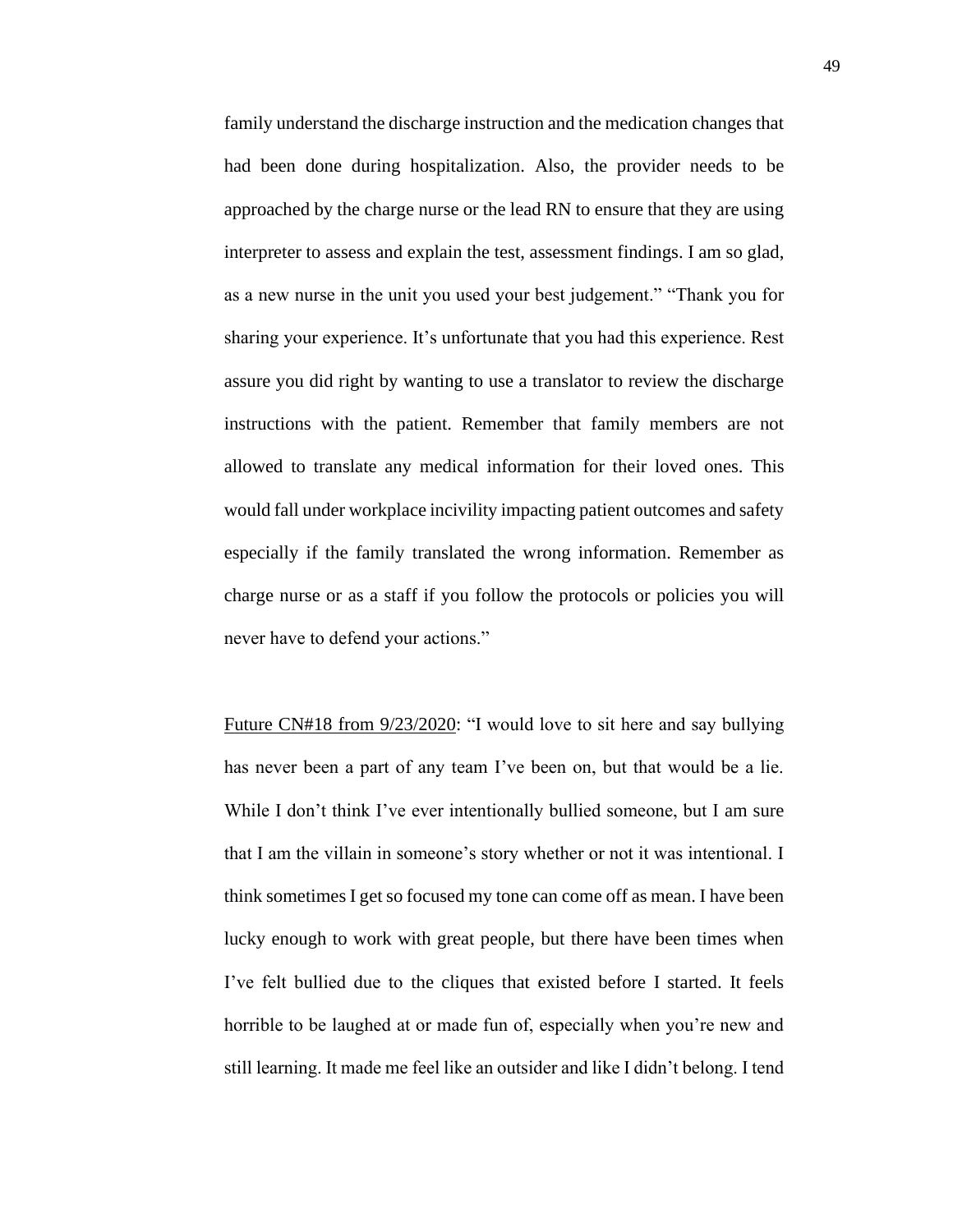to remove myself from the situation and take a step back to see what I am doing and how it could be perceived. I try to meet the individuals on their level or I will call them it out on what they are doing and how it's hurtful or mean. Having been a part of it, I try to stop any bullying I see on the spot. I will talk with anyone involved directly and let them know that what they are saying or doing is mean, disrespectful, and unhelpful. If it is gossip, I will do my best to dispel what is being said with truth and explanations. With bullying I will physically or verbally intervene and escalate the issue. I personally have a no tolerance policy for it."

Feedback to Future CN#18 from 9/23/2020: "Thank you for sharing your experience. It's unfortunate that you had this experience, but in your response, it sounds as if you have grown in your way of handling it. Keep doing what you do to combat the issue."

The Effective Charge Nurse class is a health system requirement for future CNs to be able to serve in the role. The facility's educational department who serves as the sponsor for the class voluntarily asked the participants to identify change or perceptions of participants' project experience, strengthen the current training sessions, plan for future planning sessions. The evaluation was disseminated through a secure, web-based systems, Qualtrics™, to all 55 future CNs that participated, with 25 responding. Participants answered in free text (Table 2) from the following questions, with a 45% response rate: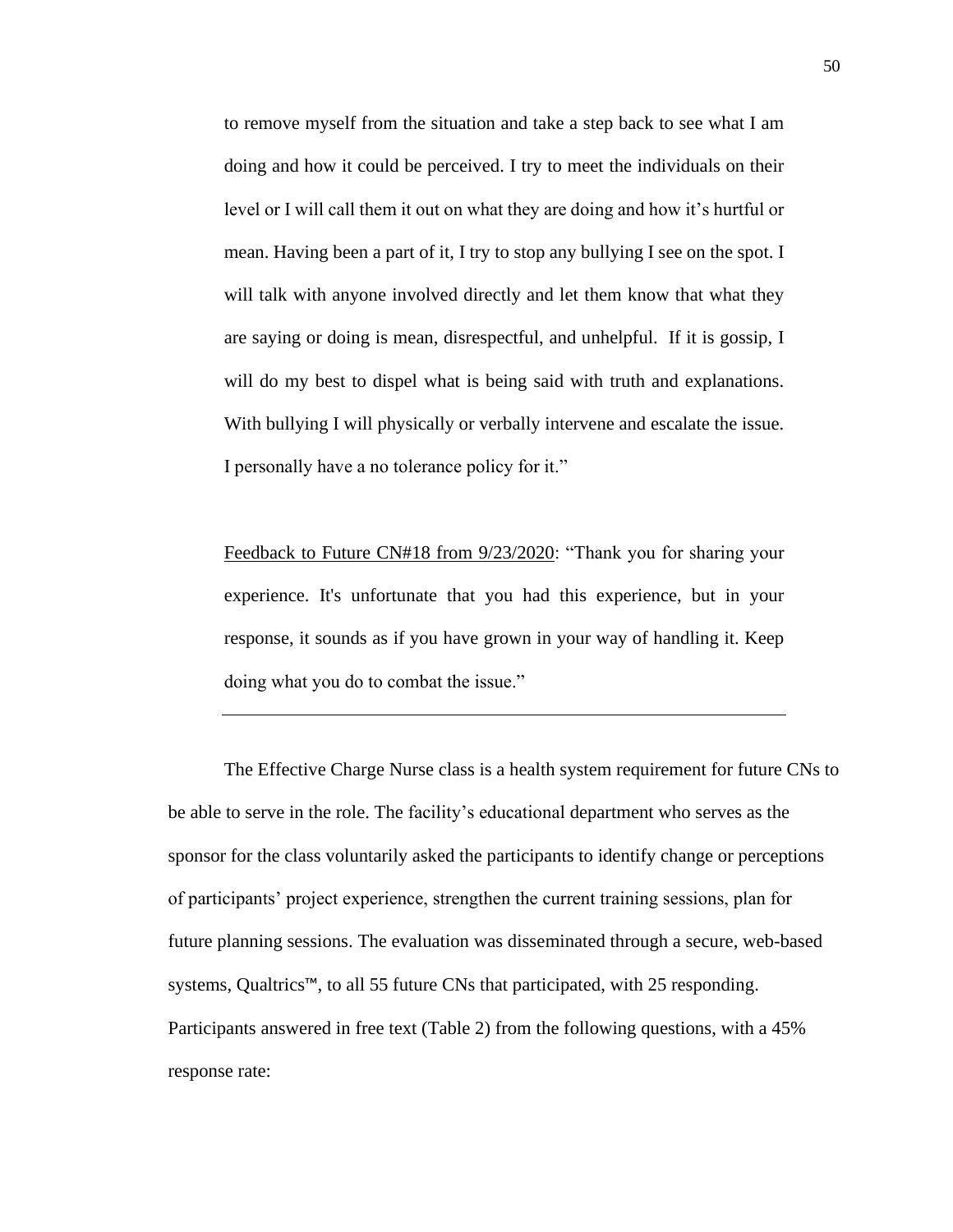- 1. Please describe the impact of this activity on your knowledge, competence, and patient outcomes.
- 2. Please describe any clinical situation that you find difficult to manage or resolve that you would like to see addressed in future educational activities.

Participants stated that course content was relevant to the Charge Nurse role.

Feedback ranged from participants feeling the information was informative, the program provided helpful tips on what is required of the role, and afforded then the opportunity to learn their leadership style. The one response from the participant wanting more content on incivility leaves the DNP project leader to consider what kind of content is wanted or lacking, as the response was non-specific. Are they wanting more information on the themes identified in the literature review: frequency and health impact, alleviating the problem, recognizing the change agents or emotional intelligence?

## **Table 2**

## *The Effective Charge Nurse Class Evaluation*

| Questions                                                                                                                                                                                                                                                                          | $N=25$                                                                                                                                                                                                                                                                                                                                                                                                                                                                                                                                                                                                                                                                                                                        |
|------------------------------------------------------------------------------------------------------------------------------------------------------------------------------------------------------------------------------------------------------------------------------------|-------------------------------------------------------------------------------------------------------------------------------------------------------------------------------------------------------------------------------------------------------------------------------------------------------------------------------------------------------------------------------------------------------------------------------------------------------------------------------------------------------------------------------------------------------------------------------------------------------------------------------------------------------------------------------------------------------------------------------|
| and patient outcomes.<br>Very helpful to progress in the charge nurse role.<br>$\bullet$<br>$\bullet$<br>There were good communication techniques<br>$\bullet$<br>necessary.<br>$\bullet$<br>that I can use.<br>$\bullet$<br>$\bullet$<br>what I need from others when being lead. | 1. Please describe the impact of this activity on your knowledge, competence,<br>Reinforced skills and provided tools to think critically about what it<br>means to be a good charge and How to accomplish that.<br>The class was very informative and gave good insight into the role.<br>This class taught me how to be a charge nurse efficiently, using<br>resources appropriately, and how to handle/diffuse situations when<br>I now have a better understanding of resources that I have and skills<br>How to act as a professional charge nurse with staff and patients<br>This class helped me be aware of my own leadership style, along with<br>my strengths and weaknesses as a leader. It also helped me realize |
|                                                                                                                                                                                                                                                                                    |                                                                                                                                                                                                                                                                                                                                                                                                                                                                                                                                                                                                                                                                                                                               |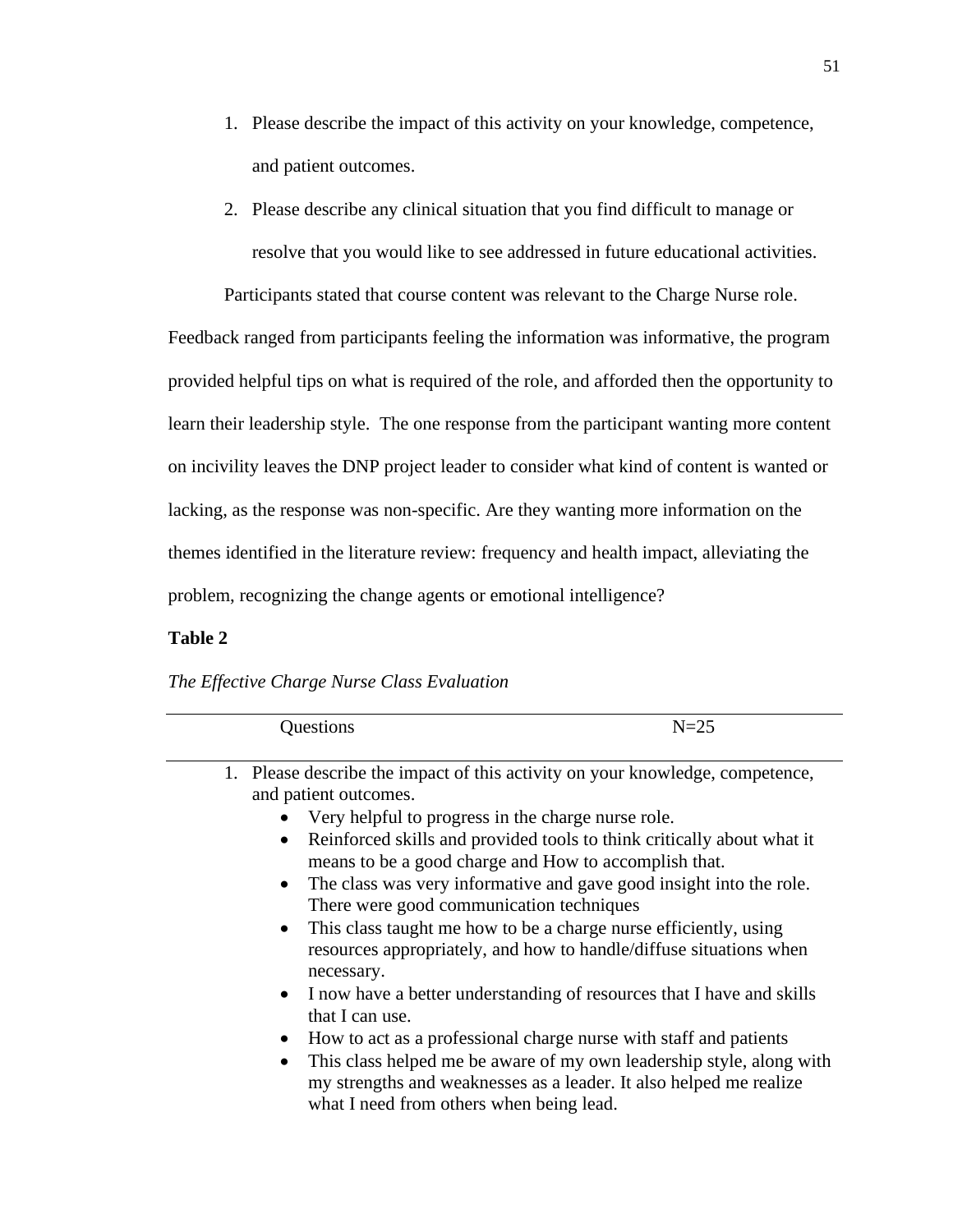- I was reminded that we are all different and receive instruction differently. It has served to make me mindful of this fact.
- The training increased and improved my knowledge. I was able to recall my knowledge and experience and learn how to lead as a team
- I think that the activities about different leadership styles were interesting and helpful in thinking about how to coordinate different personalities
- It helped me to know what questions to ask my charge nurse preceptor will help me deal with difficult situations that may arise on the floor
- I feel that the discussion scenarios helped me to think differently about situations and see it from different viewpoints.
- I have not been a charge nurse at Facility Setting, yet. I am preparing and needed this training.
- I have a greater understanding of the role as charge nurse
- 2. Please describe any clinical situation that you find difficult to manage or resolve that you would like to see addressed in future educational activities.
	- More content on incivility
	- Communicating with other charge nurses about staffing
	- none that I can think of at this time.
	- I had a patient who was dying with R/R of 36 and is gasping. The ongoing RN gave her PRN rather than advocating for continuous infusion. I was able to educate her about the right time to advocate for patient to minimize pain and suffering.
	- None

## **Quantitative Data**

This post-training survey was emailed to participants immediately after the course was closed. The Clark Workplace Civility Index© (Table 3 and Figures 2-5) was disseminated through a secure, web-based systems Qualtrics™, to future CNs to measure individuals' perceptions of workplace civility amongst themselves hoping to improve self-awareness and self-reflection as it relates to civil and respectful interactions with others (Clark et al., 2018). The index was used with written permission for subjective information to gauge the future CNs' self-perception of their potential to engage in uncivil acts.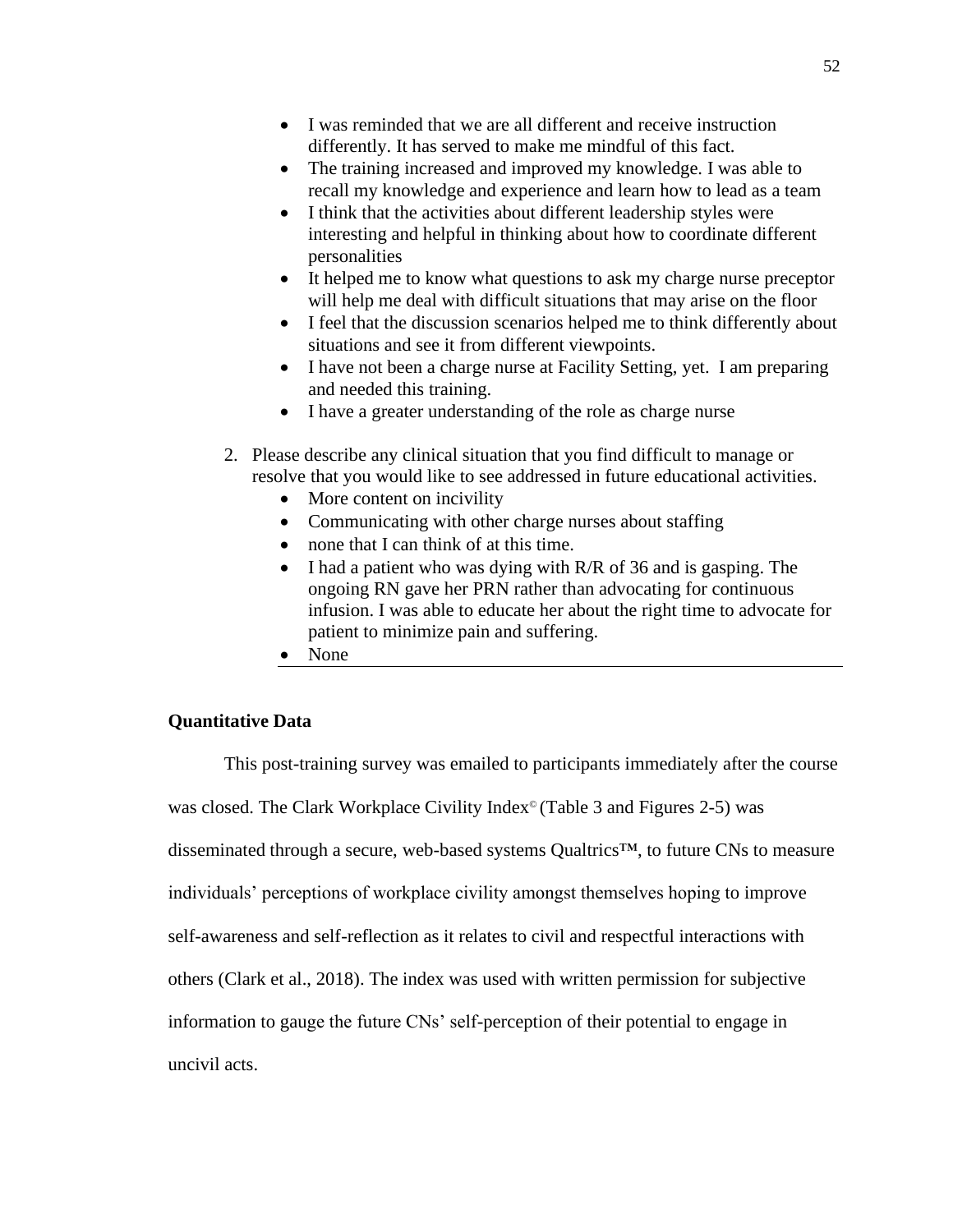The scale created for this index will "assess the perceived frequency of civil workplace interactions" (Clark et al., 2018, p. 402). Using this index as a post-training survey was an attempt to have future CNs think about their own involvement in uncivil behaviors, but the results appeared to display that participants rarely engaged in incivility behaviors (Table 3). Future CNs answered the majority of the questions with the choices of always and usually when questioned if they engaged in appropriate workplace civil behaviors (Table 3). Question seven, for example, shows on a scale of 1 – 5 that 4.8 future CNs answering they avoid abusing my position or authority, suggesting this may be considered a negative attribute of a leader that was different from the information shared in previous online learning modules that discussed the characteristics of a good charge nurse (Figures 2-5). Those characteristics are confident, leads staff not controlling, competent, communicates, fair and a role model. Taking a closer look at the responses, it appears there are a few areas of civil and incivility behaviors emerging. One of the emerging perceptions is shown in questions four and fourteen. The results suggest more participants admitted to the incivility behavior of gossiping and spreading rumors, on a scale of  $1 - 5$  a rating of a 4.1, and not speaking directly to the person with whom they have an issue with, on a scale of  $1 - 5$  a rating of a 3.9 (Figures 2-5). Ironically, the ratings for gossiping and spreading rumors supports the behavior and rating of not speaking directly to the person one may have an issue with. Not having crucial conversations with others can impact retention rates, the organization, staff wellbeing, and ultimately patient safety and outcomes (Clark, 2019; Green, 2019; Berry et al., 2016; Castronovo et al., 2015).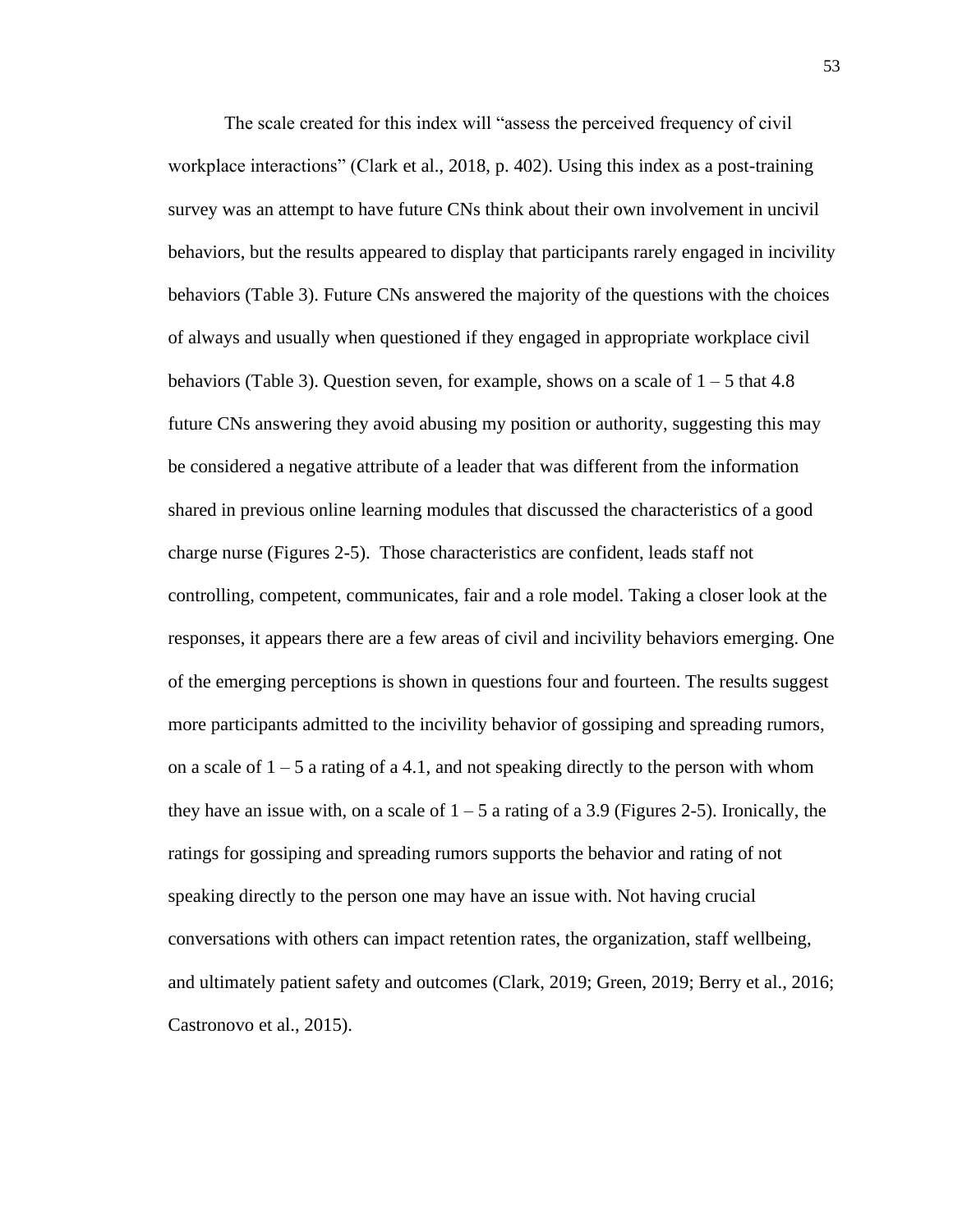Overall, a total 93% of future CNs claimed to demonstrate very civil or civil behaviors most of the time, which was consistent with initial percentage obtained from the initial use of the CWCI percentage of 94% (Clark et al., 2018). The results of the civility index showed participants were still engaging on acts of workplace incivility. Clark et al. (2018) noted that people still have a lack of insight on their ability to engage in workplace incivility, thus meaning they potentially have a "lack of self-awareness" (p. 405). Based on these results, additional evidence indicated that future CNs would benefit from the education provided in the online learning module regarding their ability to become aware and respond to workplace incivility.

## **Table 3**

|    | Questions<br>$N=30$                                                                               | Always | Usually | Sometimes      | Rarely         | Never          |
|----|---------------------------------------------------------------------------------------------------|--------|---------|----------------|----------------|----------------|
|    | 1. Assume goodwill and<br>think the best of others                                                | 9      | 19      | $\overline{2}$ | $\overline{0}$ | $\overline{0}$ |
| 2. | Include and welcome new<br>and current colleagues                                                 | 21     | 8       | $\mathbf{1}$   | $\theta$       | $\theta$       |
| 3. | Communicate respectfully<br>(by e-mail, telephone,<br>Face-to-face) and really<br>Listen          | 19     | 11      | $\overline{0}$ | $\overline{0}$ | $\Omega$       |
|    | 4. Avoid Gossip and<br><b>Spreading Rumors</b>                                                    | 7      | 19      | 4              | $\overline{0}$ | $\Omega$       |
|    | 5. Keep confidences and<br>respect others' privacy                                                | 19     | 11      | 4              | $\theta$       | $\Omega$       |
| 6. | Encourage, support, and<br>mentor others                                                          | 21     | 9       | $\theta$       | $\theta$       | $\theta$       |
| 7. | Avoid abusing my<br>position or authority                                                         | 25     | 5       | $\theta$       | $\theta$       | $\Omega$       |
|    | 8. Use respectful language<br>(no racial, ethnic, sexual,<br>age, or religiously biased<br>terms) | 27     | 3       | $\Omega$       | $\theta$       | $\Omega$       |

*Clark Workplace Civility Index©*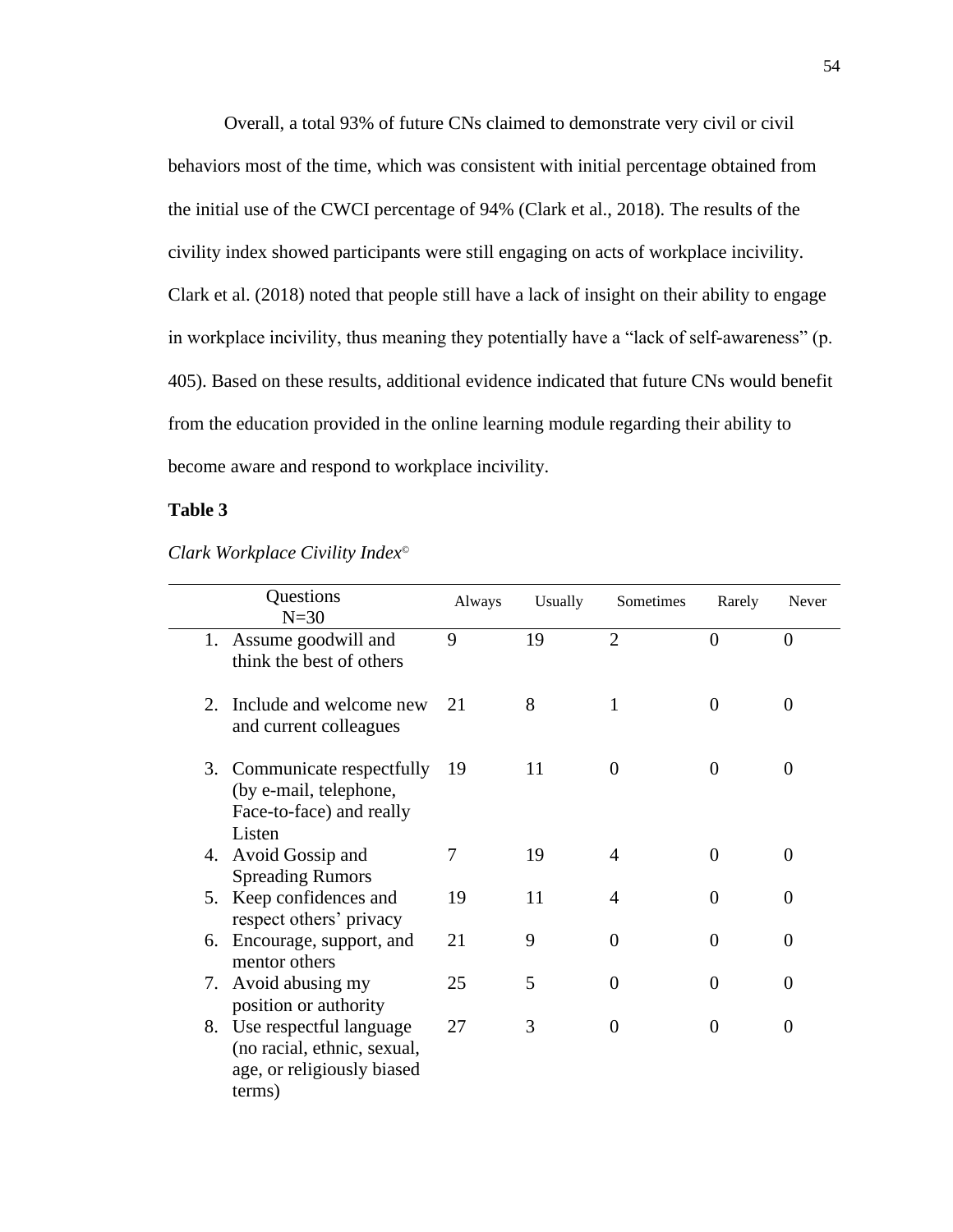| 9. | Attend meetings, arrive<br>on time, participate,<br>volunteer, and do my<br>share           | 17 | 13 | $\boldsymbol{0}$ | $\overline{0}$   | $\boldsymbol{0}$ |
|----|---------------------------------------------------------------------------------------------|----|----|------------------|------------------|------------------|
|    | 10. Avoid distracting others<br>(misusing media, side<br>conversations) during<br>meetings  | 11 | 17 | $\mathbf{1}$     | $\theta$         | $\overline{0}$   |
|    | 11. Avoid taking credit for<br>another individual's or<br>team's contributions              | 24 | 5  | $\boldsymbol{0}$ | $\theta$         | $\overline{0}$   |
|    | 12. Acknowledge others and<br>praise their<br>work/contributions                            | 18 | 12 | $\boldsymbol{0}$ | $\theta$         | $\overline{0}$   |
|    | 13. Take personal<br>responsibility and stand<br>accountable for my<br>actions              | 24 | 5  | $\boldsymbol{0}$ | $\theta$         | $\boldsymbol{0}$ |
|    | 14. Speak directly with the<br>person whom I have an<br>issue                               | 7  | 19 | $\overline{2}$   | $\theta$         | $\boldsymbol{0}$ |
|    | 15. Share pertinent or<br>important information<br>with others                              | 20 | 1  | 8                | $\mathbf{1}$     | $\theta$         |
|    | 16. Uphold the vision,<br>mission, and values of my<br>organization                         | 23 | 6  | $\mathbf{1}$     | $\boldsymbol{0}$ | $\overline{0}$   |
|    | 17. Seek and encourage<br>constructive feedback<br>from others                              | 15 | 12 | 3                | $\overline{0}$   | $\overline{0}$   |
|    | 18. Demonstrate<br>approachability,<br>flexibility, and openness<br>to other points of view | 16 | 12 | $\overline{2}$   | $\overline{0}$   | $\boldsymbol{0}$ |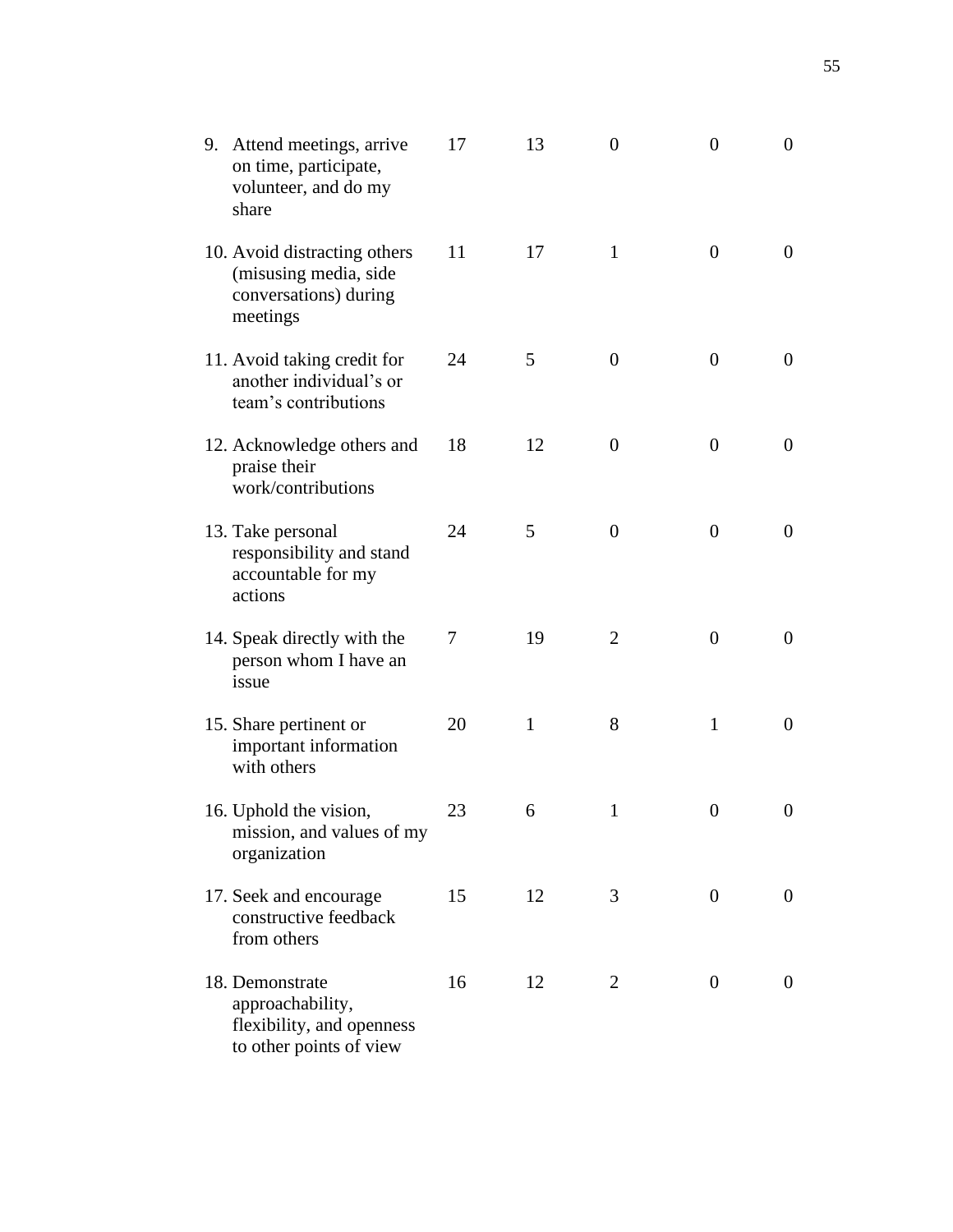| 19. Bring my 'A' game and a 13<br>strong work ethic to my<br>workplace |    |  |  |
|------------------------------------------------------------------------|----|--|--|
| 20. Apologize and mean it<br>when the situation calls<br>for it        | 20 |  |  |

| <b>Civility Rating Count</b> |                                                             |                       |
|------------------------------|-------------------------------------------------------------|-----------------------|
| Very Civil<br>18             | $\frac{\text{Civil}}{10}$                                   |                       |
|                              |                                                             |                       |
|                              |                                                             |                       |
|                              |                                                             |                       |
|                              |                                                             |                       |
|                              |                                                             |                       |
|                              |                                                             |                       |
|                              |                                                             |                       |
|                              |                                                             |                       |
|                              |                                                             |                       |
|                              |                                                             |                       |
|                              |                                                             |                       |
|                              |                                                             |                       |
|                              | $\begin{array}{c} \text{Moderately Civil} \\ 1 \end{array}$ | Uncivil $\frac{1}{1}$ |
|                              |                                                             |                       |
|                              |                                                             |                       |

| Civility Rating Count & Score |  |  |
|-------------------------------|--|--|

| Score  | Civility Rating         |
|--------|-------------------------|
| 90-100 | Very Civil              |
| 80-89  | Civil                   |
| 70-79  | <b>Moderately Civil</b> |
| 60-69  | <b>Mildly Civil</b>     |
| 50-59  | Uncivil                 |
| < 50   | <b>Very Uncivil</b>     |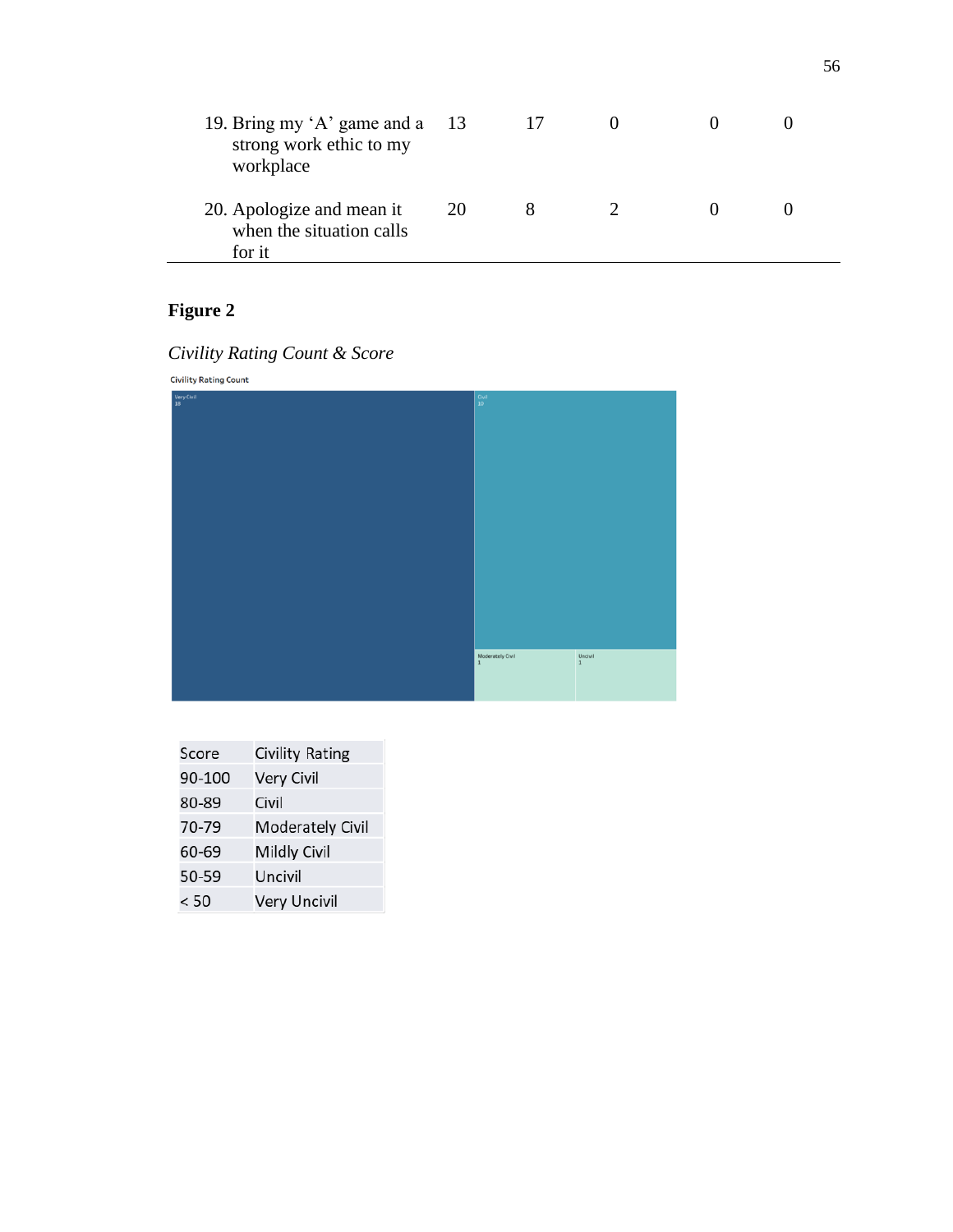

## *Clark Workplace Civility Index© Percentages Analysis*

| Total<br>100<br>99<br>98<br>97<br>95<br>94<br>93<br>89<br>88<br>86<br>85<br>82<br>81<br>78<br>55 |                |                    |  |
|--------------------------------------------------------------------------------------------------|----------------|--------------------|--|
| △ Frequencies                                                                                    |                |                    |  |
| Level                                                                                            | Count          | Prob               |  |
| 55                                                                                               | 1              | 0.03226            |  |
| 78                                                                                               | 1.             | 0.03226            |  |
| 81                                                                                               | 1              | 0.03226            |  |
| 82                                                                                               | 1.             | 0.03226            |  |
| 85                                                                                               | $\overline{2}$ | 0.06452            |  |
| 86                                                                                               | $\overline{2}$ | 0.06452            |  |
| 88                                                                                               | 3              | 0.09677            |  |
| 89                                                                                               | 1.             | 0.03226            |  |
| 93                                                                                               | 6              | 0.19355            |  |
| 94                                                                                               | 4              | 0.12903            |  |
| 95                                                                                               | з              | 0.09677            |  |
| 97                                                                                               | 1              | 0.03226            |  |
| 98                                                                                               | 1              | 0.03226            |  |
| 99                                                                                               | 2              | 0.06452            |  |
| 100<br>Total                                                                                     | Ť.<br>1        | 0.03226<br>0.03226 |  |

| Category                | Ν  | Pct. Of Total               |  |
|-------------------------|----|-----------------------------|--|
| <b>Very Civil</b>       | 18 | 60%                         |  |
| Civil                   | 10 | 33%                         |  |
| <b>Moderately Civil</b> | 1  | 3%                          |  |
| Uncivil                 | 0  | 3%                          |  |
| <b>Mildly Civil</b>     | 1  | 0%                          |  |
| <b>Very Uncivil</b>     | 0  | 0%                          |  |
| Avg Score               |    | 90.1 Very Civil             |  |
| <b>Median Score</b>     |    | 93 Very Civil               |  |
| <b>Outliers</b>         |    | 55 no answer on 7 questions |  |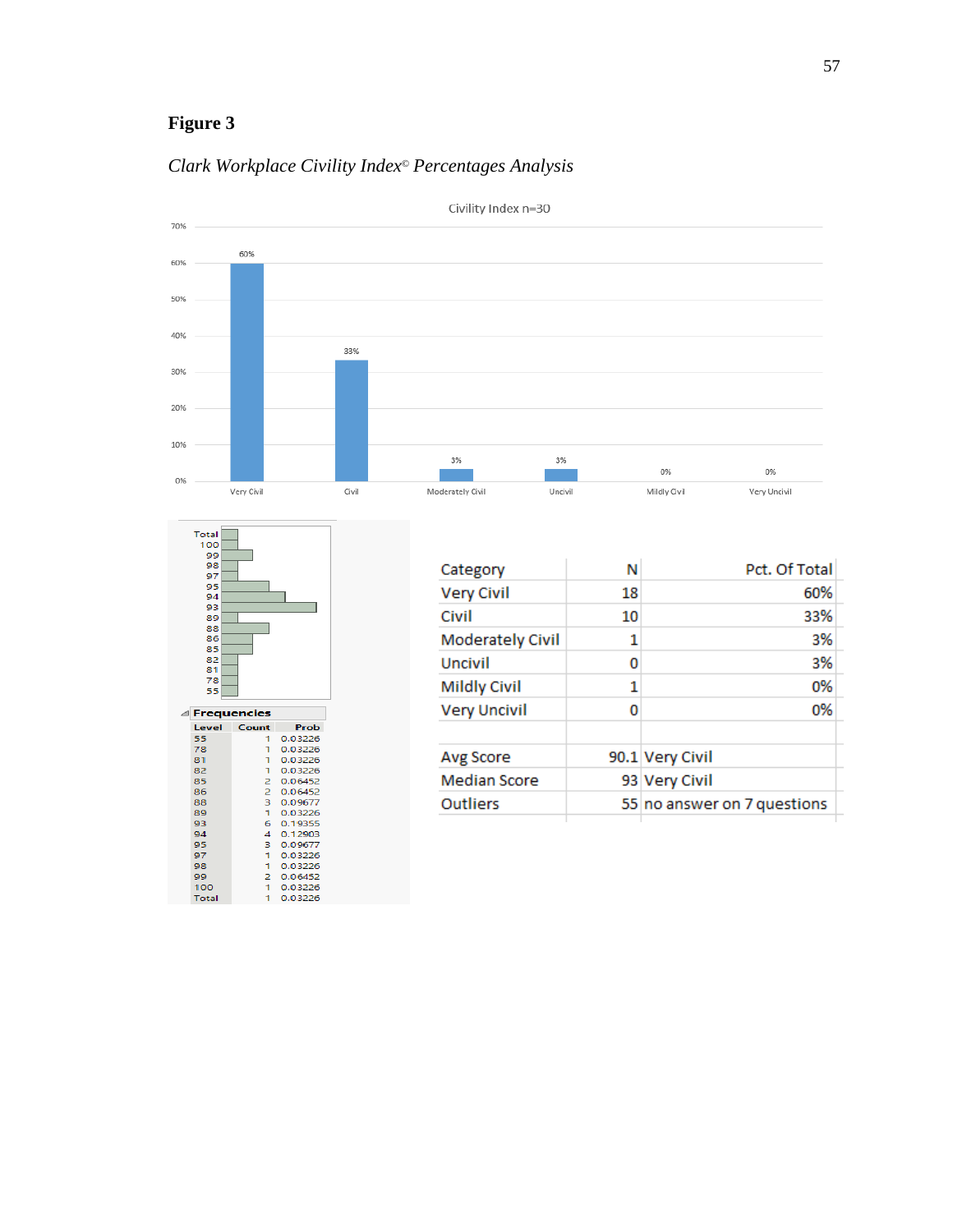

## *Clark Workplace Civility Index© Totals by Question*

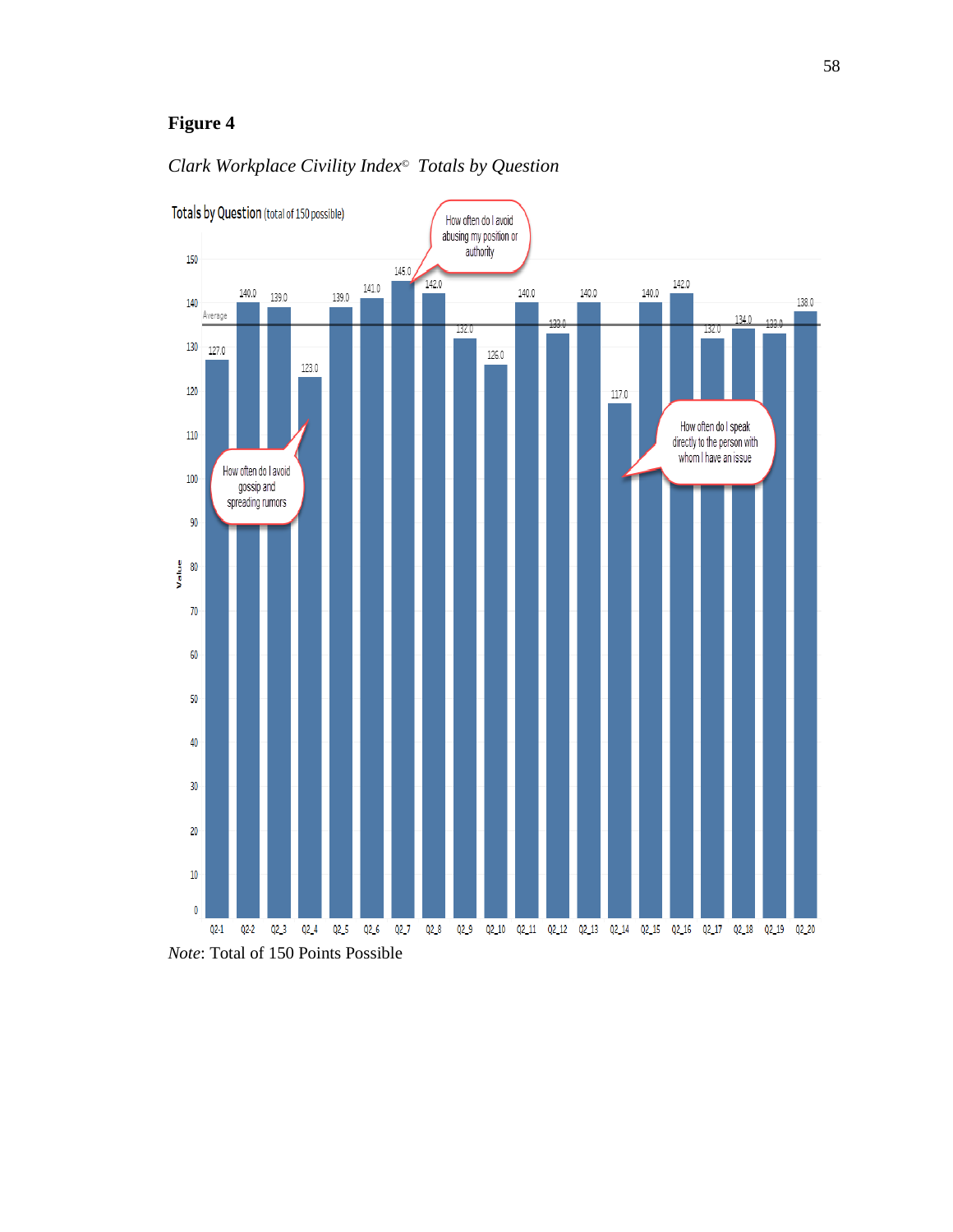



*Note*: Scale of 1-5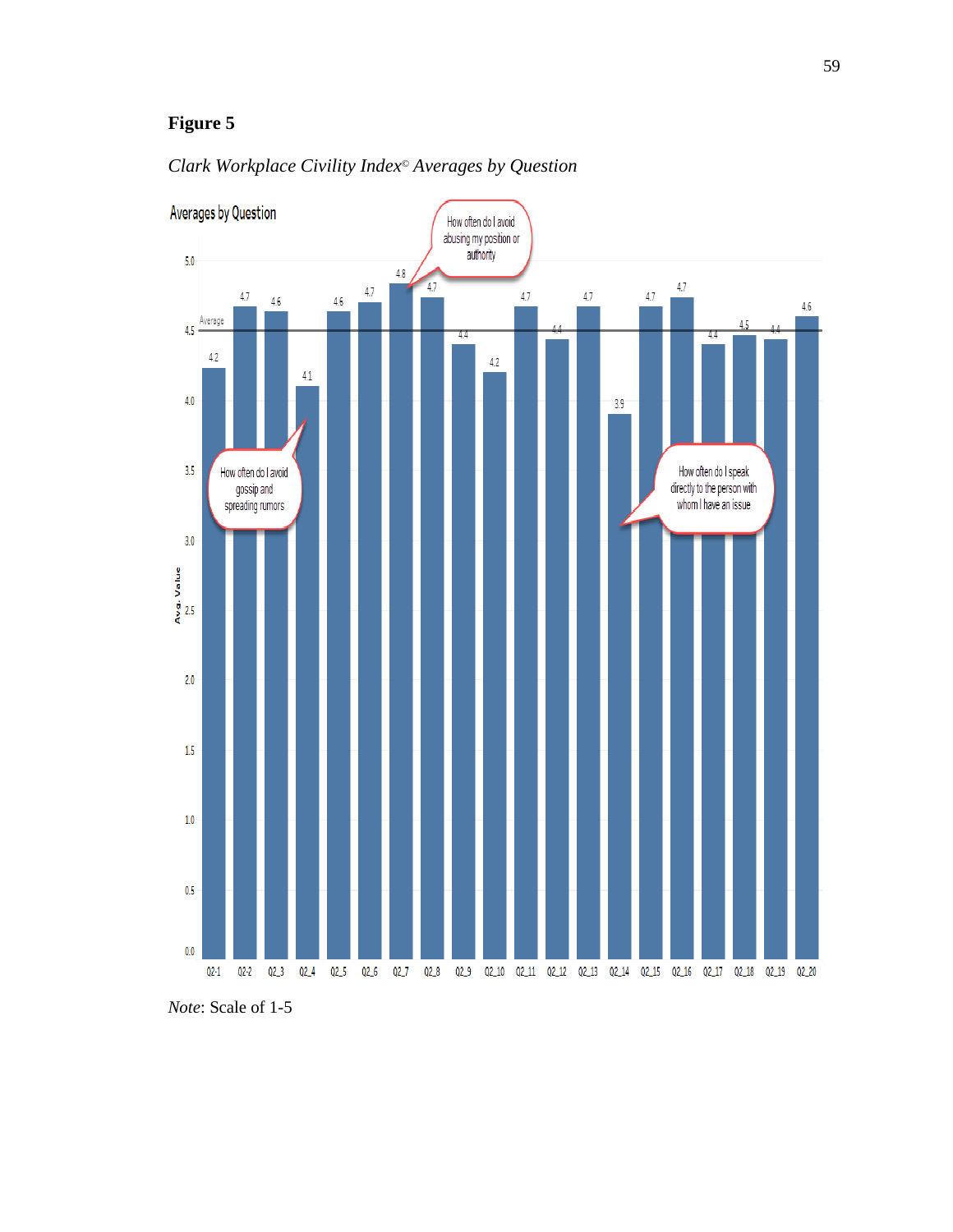## **Achievements**

This was the first time an online learning module was successfully implemented dealing with workplace incivility awareness and responsiveness from the aspect of the charge nurse within the health system. The implementation site's nursing leadership have expressed their interest in the continued use of the online learning module as part of the training for frontline nurse leaders. Also, interest has been expressed, in the form of informal and formal conversations with a newly developed mentoring program for African-American/Black student nurses and nurses within the implementation site.

#### **Recommendations for Improvement**

The online learning module contained video scenarios, but could contain more specific scenarios to give future CNs more experience in handling workplace incivility behaviors that may occur. Adding the Clark Workplace Civility Index© as a pre-training survey would allow participants to have an insight on what behaviors might constitute workplace incivility. Being able to compare the pre-training and post-training results could possibly reveal those who scored high really were not as civil as they perceived themselves to be or vice versa, those that scored low were more civil. Optimally nurse leaders can embody the themes discussed in the online learning module for awareness and responsiveness to help create and maintain a civil culture within the workplace (Green, 2019; Mills et al., 2019). Providing education in the form of a more in-depth online learning module or training for nurse leaders would be the catalyst to foster a culture of civility and respect in the workplace (Clark, 2019).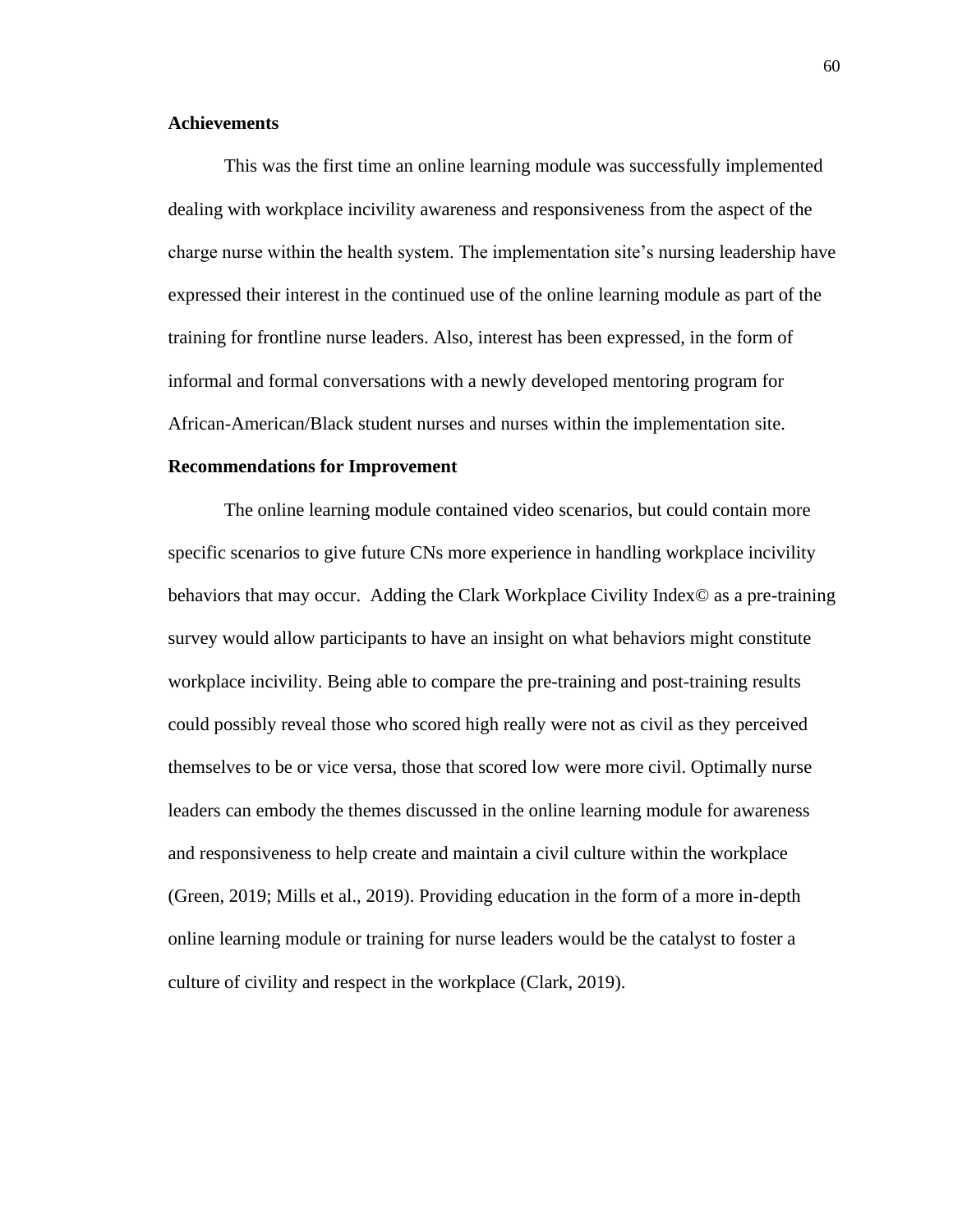#### **Plan for Sustainability**

The implementation site has stated interest in continuing the use of the workplace incivility awareness and responsiveness online training module during The Effective Charge Nurse Class. Depending on the state of the pandemic, the Effective Charge Nurse Class will either remain as an asynchronous class using Sakai Online Learning System<sup>TM</sup> or return to face to face class incorporating the workplace incivility module into the talk. Next steps would include workplace incivility training for all employees of the implementation site.

#### **Utilization and Reporting of Results**

The online learning module and results were met with interest at the implementation site. Outcomes from the engagement of the online learning module will be presented virtually in the form of a narrated PowerPoint on the project leader's Scholars Day and will be uploaded into ProQuest. Future presentations may include poster or podium presentations.

### **Conclusion**

Workplace incivility within the nursing profession is a new term coined to describe nurses eating their young. It affects the novice nurse up to those in leadership position within the nursing profession. Buy-in by nursing executive leadership is mandatory for unit nurse leaders and frontline nurses to realize that incivility is a problem within an organization. Proper education how to become more aware and respond to the behaviors is key to combatting the problem. If not addressed, the nursing profession is at risk for long lasting damage that can inevitably affect nurses and ultimately patient outcomes. Health systems are challenged with providing more education for all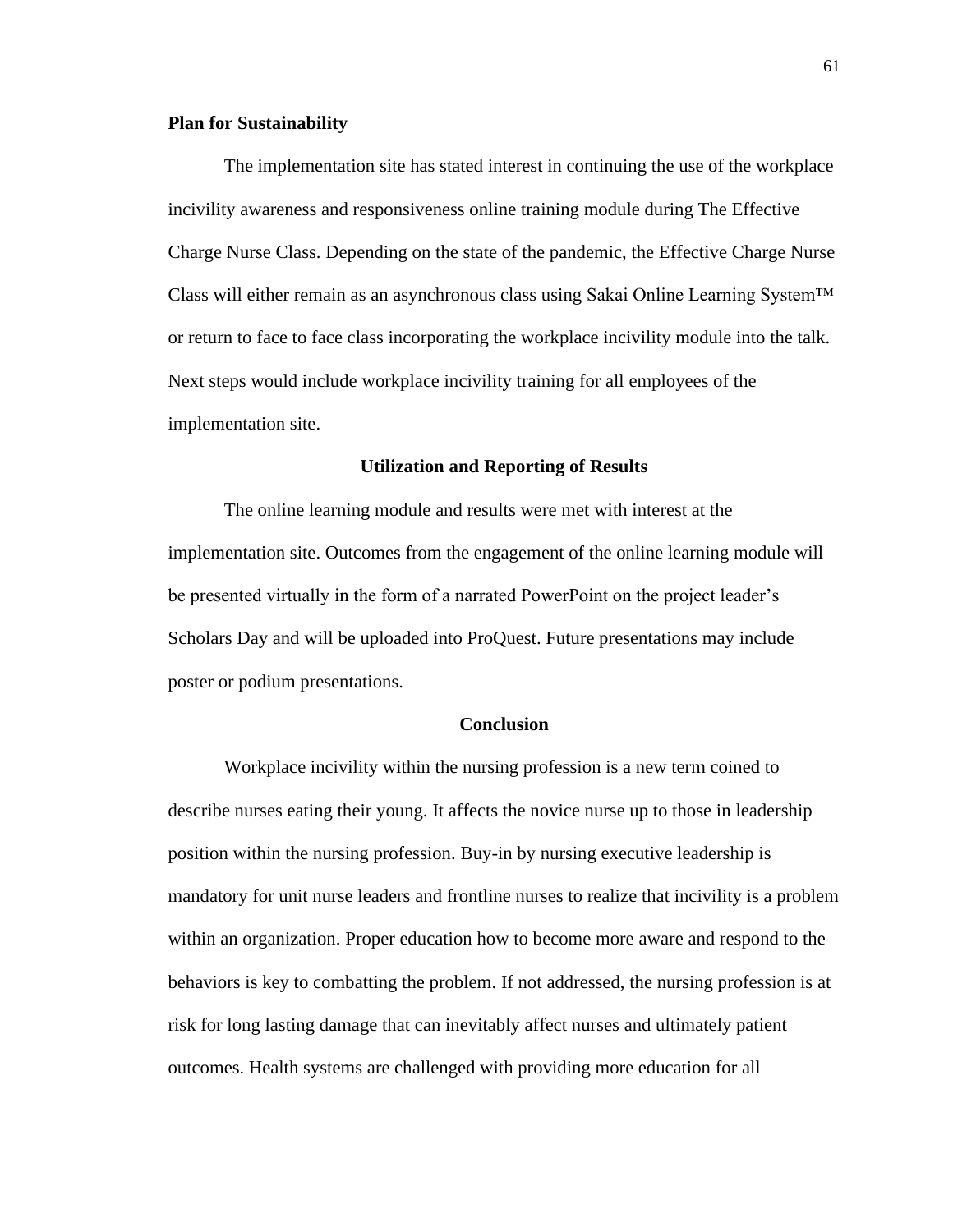employees to help contest the problem. The workplace incivility online learning module can serve as a start for the implementation site to help provide effective education and help in the eradication of workplace incivility for generation of nurses to come. The impact incivility has on the organization can be detrimental to staff morale and productivity leading to decreased retention rates which can compromise patient safety and outcomes. This DNP project will hopefully reduce incivility acts to ensure that the health system lives up to the core values of "Caring for our patients, their loved ones and each other" (Facility Setting, 2017).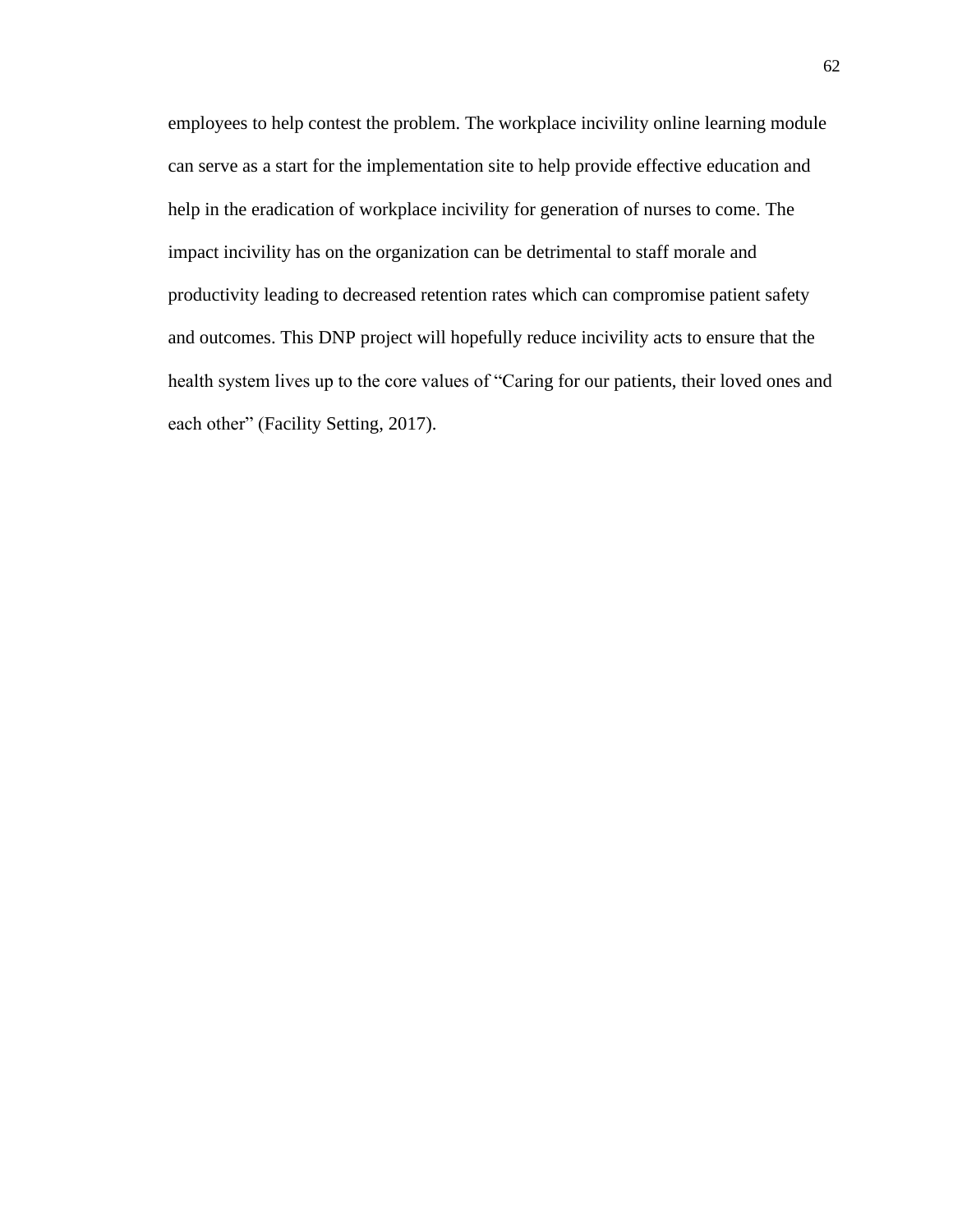#### **References**

- American Nurses Association (ANA). (2015). *American Nurses Association Position Statement on incivility, bullying, and workplace violence*. [https://www.nursingworld.org/~49d6e3/globalassets/practiceandpolicy/nursing](https://www.nursingworld.org/~49d6e3/globalassets/practiceandpolicy/nursing-excellence/incivility-bullying-and-workplace-violence--ana-position-statement.pdf)[excellence/incivility-bullying-and-workplace-violence--ana-position](https://www.nursingworld.org/~49d6e3/globalassets/practiceandpolicy/nursing-excellence/incivility-bullying-and-workplace-violence--ana-position-statement.pdf)[statement.pdf](https://www.nursingworld.org/~49d6e3/globalassets/practiceandpolicy/nursing-excellence/incivility-bullying-and-workplace-violence--ana-position-statement.pdf)
- Andersson, L., & Pearson, C. (1999). Tit for tat? The spiraling effect of incivility in the workplace. *The Academy of Management Review, 24*(3), 452-471. <http://www.jstor.org/stable/259136>
- Bambi, S., Foà, C., De Felippis, C., Lucchini, A., Guazzini, A., & Rasero, L. (2018). Workplace incivility, lateral violence and bullying among nurses: A review about their prevalence and related factors. *Acta bio-medica : Atenei Parmensis*, *89*(6-S), 51–79.<https://www.doi.org/10.23750/abm.v89i6-S.7461>
- Berry, P. A., Gillespie, L. P., Fisher, B. S., Gormley, D., & Haynes, J. T., (2016). Psychological distress and workplace bullying among registered nurses. *Online Journal of Issues in Nursing, 21*(3), 10-1B,2B,3B,4B,5B,6B,7B,8B,9B,10B.
- Bowling, N. A., & Beehr, T. A. (2006). Workplace harassment from the victim's perspective: A theoretical model and meta-analysis. *Journal of Applied Psychology*, *91*(5), 998–1012. [https://doi-org.proxy.lib.duke.edu/10.1037/0021-](https://doi-org.proxy.lib.duke.edu/10.1037/0021-9010.91.5.998) [9010.91.5.998](https://doi-org.proxy.lib.duke.edu/10.1037/0021-9010.91.5.998)
- Castronovo, M. A., Pullizzi, A., & Evans, S. (2015). Nurse bullying: A review and a proposed solution. *Nursing Outlook*, *64*(3), 208–214. <https://doi.org/10.1016/j.outlook.2015.11.008>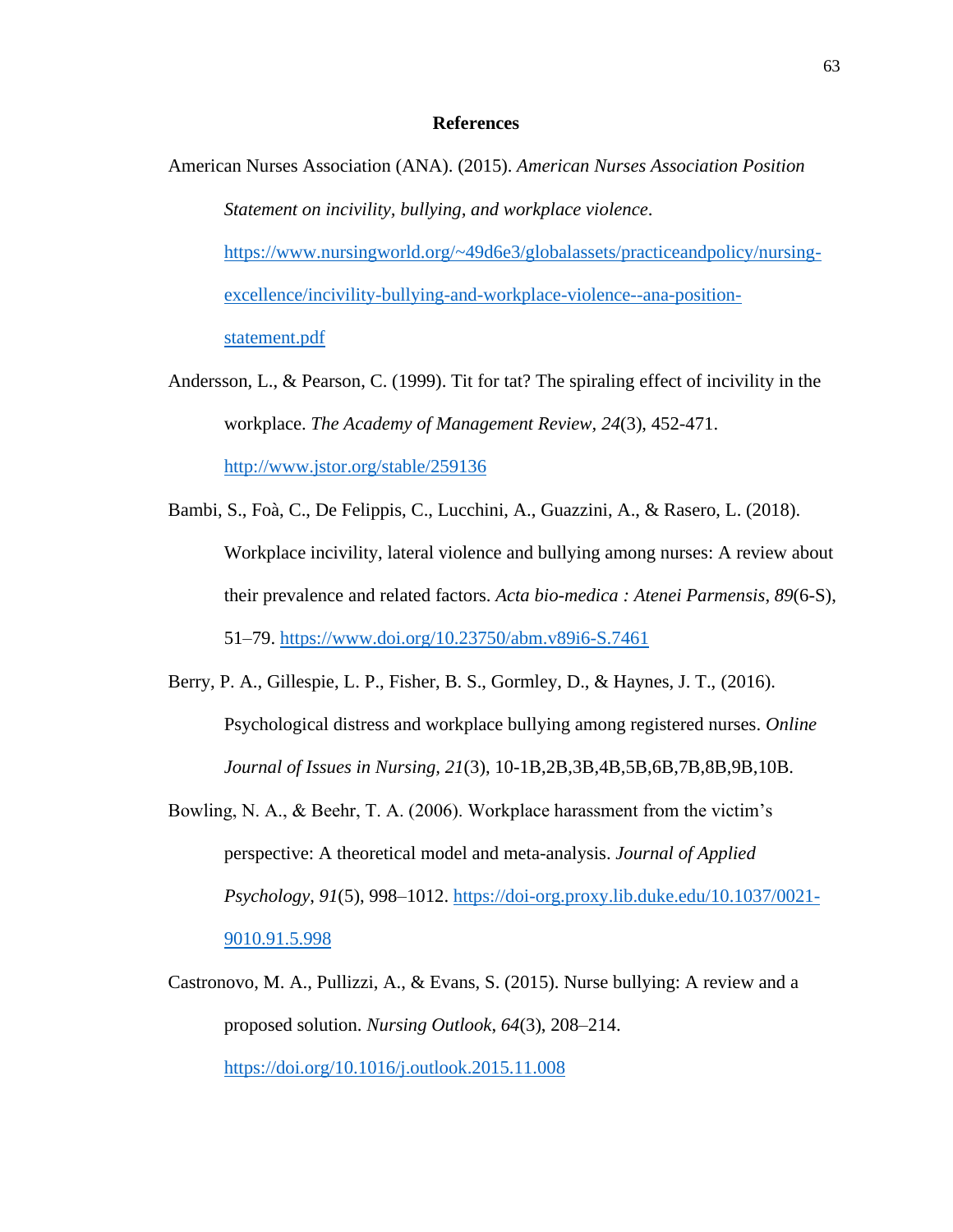- Center for American Nurses. (2008). Lateral violence and bullying in the workplace. [https://www.mc.vanderbilt.edu/root/pdfs/nursing/center\\_lateral\\_violence\\_and\\_bul](https://www.mc.vanderbilt.edu/root/pdfs/nursing/center_lateral_violence_and_bullying_position_statement_from_center_for_american_nurses.pdf) lying position statement from center for american nurses.pdf
- Civility Tool-kit: Resources to Empower Nurse Leaders to Identify, Intervene, and Prevent Workplace Bullying. (2015). <http://stopbullyingtoolkit.org/links/>
- Clark, C. M. (2011). In pursuit of a vision of civility: Transforming the culture in one school of nursing. *Nurse Educator*, *36*(3), 98-102.
- Clark, C. M. (2019). Fostering a culture of civility and respect in nursing. *Journal of Nursing Regulation, 10*(1), 44-52.
- Clark, C. M., Sattler, V. P., & Barbosa-Leiker, C. (2018). Development and psychometric testing of the workplace civility index: A reliable tool for measuring civility in the workplace. *Journal of Continuing Education in Nursing, 49*(9), 400-406.

<https://dx.doi.org.proxy.lib.duke.edu/10.3928/00220124-20180813-05>

- Dan (Interviewer) & Thompson, R. (Interviewee) (2020, October 27). Episode 38: Addressing bullying and incivility in nursing. The Handoff, Trusted. <https://www.trustedhealth.com/the-handoff-podcast/renee-thompson>
- Doshy, P. V., & Wang, J. (2014). Workplace incivility: What do targets say about it? *American Journal of Management, 14*(1), 30-42. [https://login.proxy.lib.duke.edu/login?url=https://www-proquest](https://login.proxy.lib.duke.edu/login?url=https://www-proquest-com.proxy.lib.duke.edu/docview/1539430982?accountid=10598)[com.proxy.lib.duke.edu/docview/1539430982?accountid=10598](https://login.proxy.lib.duke.edu/login?url=https://www-proquest-com.proxy.lib.duke.edu/docview/1539430982?accountid=10598)
- Einarsen, S. (1999). The nature and causes of bullying at work. *International Journal of Manpower, 20*, 16-27.<https://www.doi/org/10.1108/01437729910268588>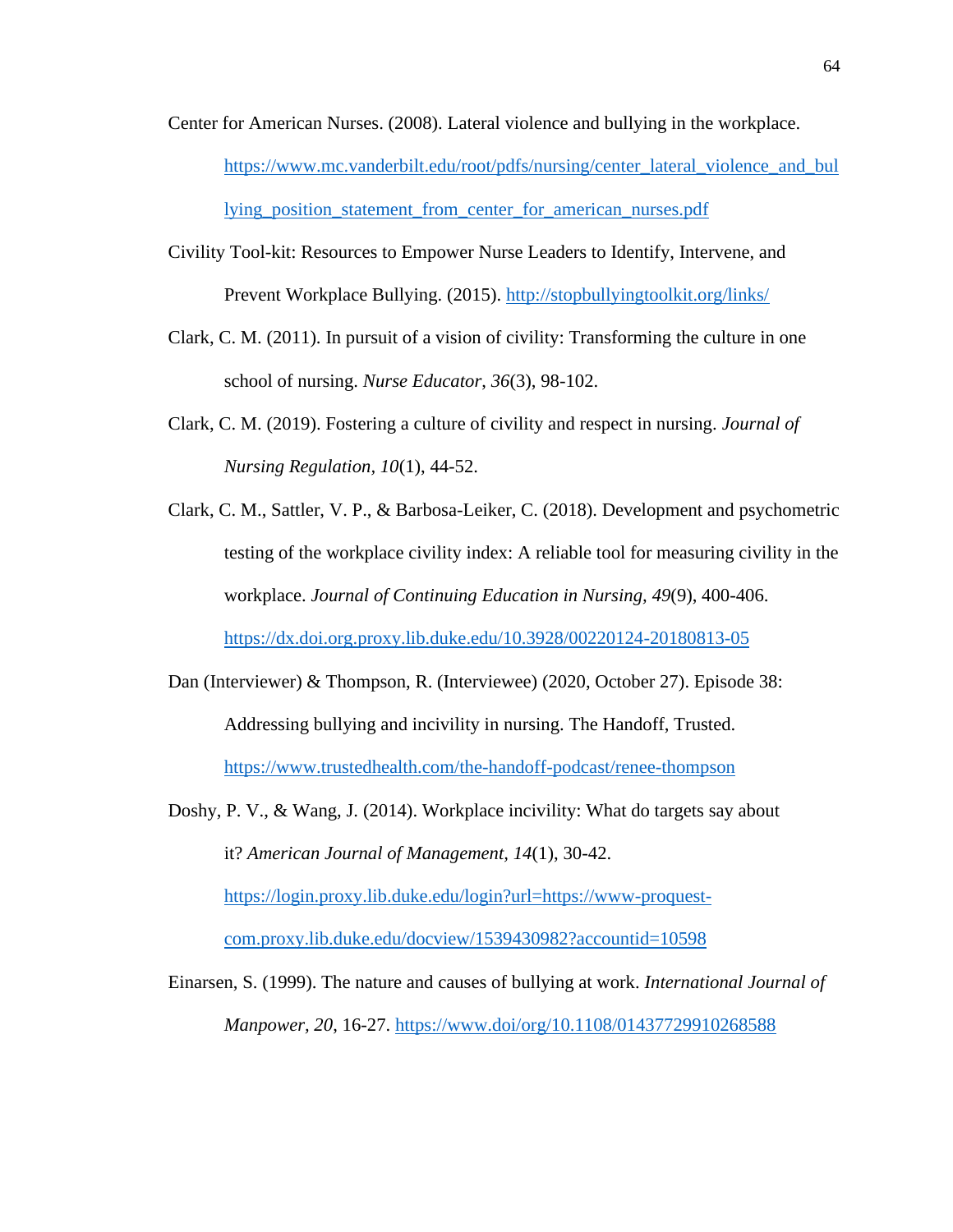- Facility Setting. (2013). *Workplace Violence Prevention and Response Policy* [Policy]. Facility Setting: Facility Setting Resources.
- Facility Setting. (2016). *Facility Setting Nursing Professional Practice Model*  [PowerPoint]*.* Facility Setting System: Facility Setting Nursing.

Facility Setting. (2017). *Facility Setting Health System Values*.

- Facility Setting Resources. (2006). *Standards of Conduct & Performance/Corrective Action Policy* [Policy]. Facility Setting: Facility Setting Resources.
- Furr, R.M., & Bacharach, V.R. (2014). *Psychometric: An introduction* (2nd ed.) Los Angeles, CA: Sage.
- Gallus, J. A., Bunk, J. A., Matthews, R. A., Barnes-Farrell, J. L., & Magley, V. J. (2014). An eye for an eye? Exploring the relationship between workplace incivility experiences and perpetration. *Journal of Occupational Health Psychology*, *19*(2), 143–154.
- Grant, E. J. (2019). Incivility and bullying. *American Nurse Today*, *14*(7), 8. [https://search.ebscohost.com/login.aspx?direct=true&db=ccm&AN=137783578&](https://search.ebscohost.com/login.aspx?direct=true&db=ccm&AN=137783578&site=ehost-live) [site=ehost-live](https://search.ebscohost.com/login.aspx?direct=true&db=ccm&AN=137783578&site=ehost-live)
- Green, C. A. (2019). Performance potential. Workplace incivility: Nurse leaders as change agents. *Nursing Management*, *50*(1), 51–53. <https://doi.org/10.1097/01.NUMA.0000550455.99449.6b>

Handzel, S. (2017, March 16). Zero tolerance: Stopping nurse bullying begins with leadership. *Oncology Nursing News.* [https://www.oncnursingnews.com/publications/oncology-nurse/2017/march-](https://www.oncnursingnews.com/publications/oncology-nurse/2017/march-2017/zero-tolerance-stopping-nurse-bullying-begins-with-leadership)[2017/zero-tolerance-stopping-nurse-bullying-begins-with-leadership](https://www.oncnursingnews.com/publications/oncology-nurse/2017/march-2017/zero-tolerance-stopping-nurse-bullying-begins-with-leadership)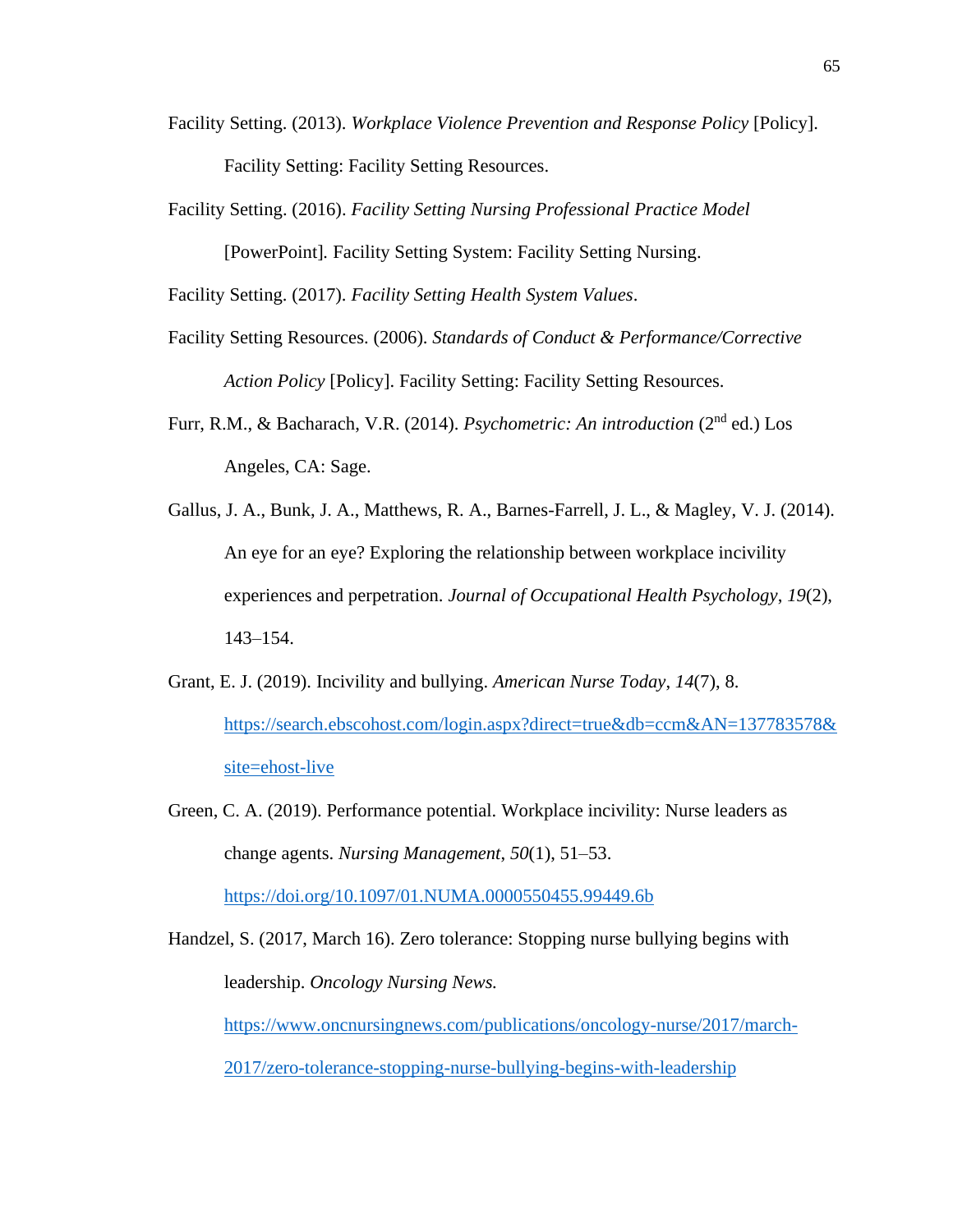Layne, D. M., Anderson, E., & Henderson, S. (2019). Examining the presence and sources of incivility within nursing. *Journal of Nursing Management (John Wiley & Sons, Inc.)*, *27*(7), 1505–1511.

<https://doi-org.proxy.lib.duke.edu/10.1111/jonm.12836>

- Lillykutty, M. J., & Samson, R. (2018). Insights from Kristen M. Swanson's theory of caring. *Asian Journal of Nursing Education and Research, 8*(1), 173-177. <https://dx.doi.org.proxy.lib.duke.edu/10.5958/2349-2996.2018.00036.8>
- Meissner J. E. (1986). Nurses: Are we eating our young? *Nursing*, *16*(3), 51–53. [https://search.ebscohost.com/login.aspx?direct=true&db=ccm&AN=107569901&](https://search.ebscohost.com/login.aspx?direct=true&db=ccm&AN=107569901&site=ehost-live) [site=ehost-live](https://search.ebscohost.com/login.aspx?direct=true&db=ccm&AN=107569901&site=ehost-live)
- Meires, J. (2018). Workplace incivility. The essentials: Using emotional intelligence to curtail bullying in the workplace. *Urologic Nursing*, *38*(3), 150–153.

<https://doi.org/10.7257/1053-816X.2018.38.3.150>

- Merriam-Webster Online Dictionary. (2020). Civil. [https://www.merriam](https://www.merriam-webster.com/dictionary/civil)[webster.com/dictionary/civil](https://www.merriam-webster.com/dictionary/civil)
- Mills, C. B., Keller, M., Chilcutt, A., & Nelson, M. D. (2019). No laughing matter: Workplace bullying, humor orientation, and leadership styles. *Workplace Health & Safety, 67*(4), 159–167.<https://doi.org/10.1177/2165079918811318>
- Moffa, C. (2015). Caring for novice nurses applying Swanson's Theory of Caring. *International Journal for Human Caring*, *19*(1), 63-65.
- Naime, G., & Namie, R. (2009). U.S. workplace bullying: Some basic considerations and consultation interventions. *Consulting Psychology Journal: Practice and Research, 61(3)*, 202-219.<https://www.doi:org/10.1037/a0016670>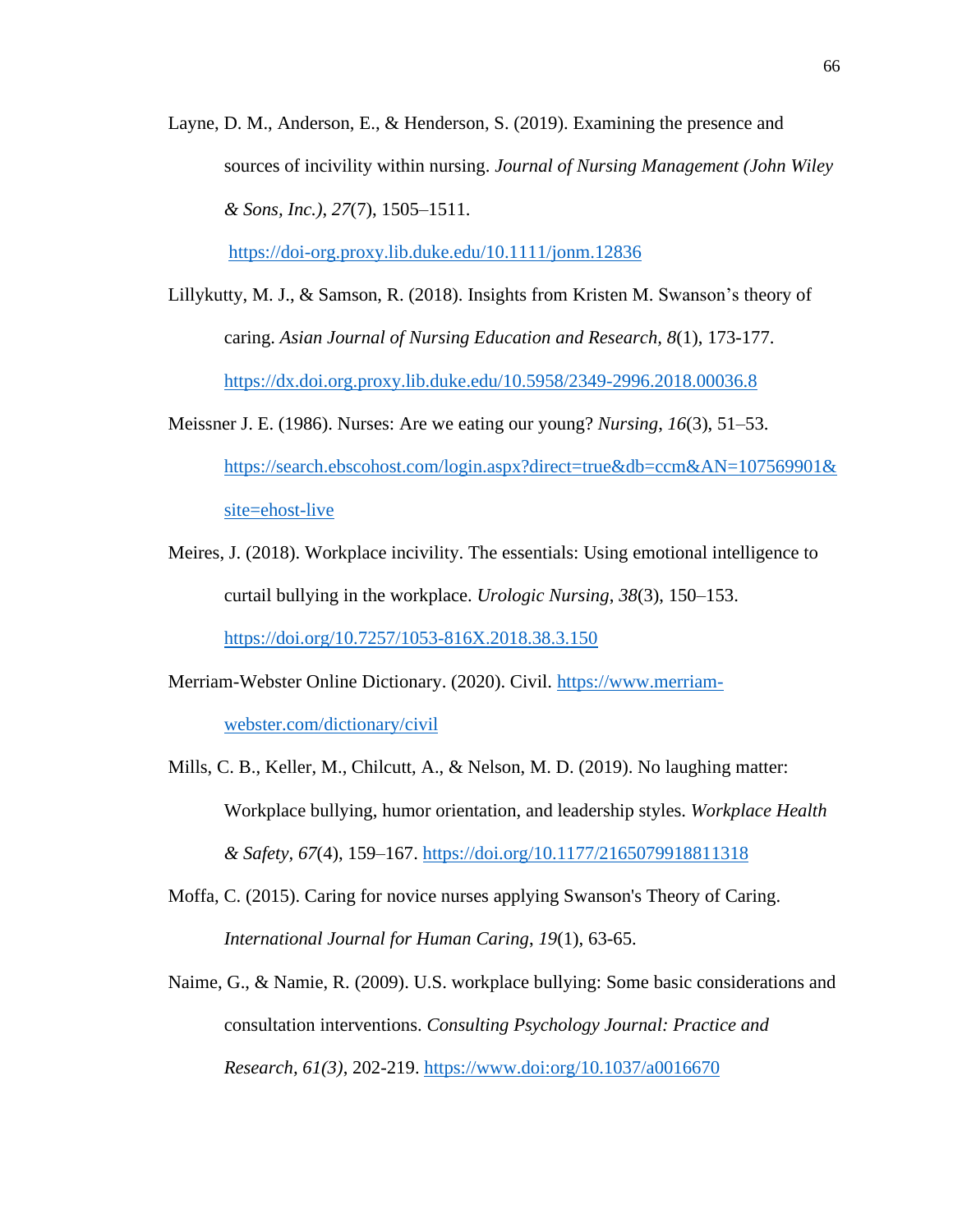- National Institute for Occupational Safety and Health. (2002). Violence: Occupational hazards in hospitals.<https://www.cdc.gov/niosh/docs/2002-101/default.html>
- Nielsen, M. B., Matthiesen, S. B., & Einarsen, S. (2010). The impact of methodological moderators on prevalence rates of workplace bullying. A meta-analysis. *Journal of Occupational and Organizational Psychology, 83(4)*, 955–979.

<https://doi.org/10.1348/096317909X481256>

- RN network. (2017) *Portrait of a Modern Nurse Survey Finds Half of Nurses Consider Leaving the Profession*. [https://rnnetwork.com/blog/wp](https://rnnetwork.com/blog/wp-content/uploads/2017/02/Modern-Physician-Survey-Final.pdf)[content/uploads/2017/02/Modern-Physician-Survey-Final.pdf](https://rnnetwork.com/blog/wp-content/uploads/2017/02/Modern-Physician-Survey-Final.pdf)
- Swanson K.M. (1991). Empirical development of a middle range theory of caring. *Nursing Research*, *40*(3), 161–166.
- The hospital tyrants and their victims, the nurses: What doctors say of the oppression of young women in these institutions. (1909, August 22). *The New York Times*. SM8.
- The Joint Commission (TJC). (2008). Behaviors that undermine a culture of safety. *Sentinel Event Alert, 40.* [https://www.jointcommission.org/-](https://www.jointcommission.org/-/media/tjc/documents/resources/patient-safety-topics/sentinel-event/sea_40.pdf)

[/media/tjc/documents/resources/patient-safety-topics/sentinel-event/sea\\_40.pdf](https://www.jointcommission.org/-/media/tjc/documents/resources/patient-safety-topics/sentinel-event/sea_40.pdf)

The Joint Commission (TJC). (2016). Bullying has no place in health care. *Quick Safety, 24.* [https://www.jointcommission.org/-](https://www.jointcommission.org/-/media/tjc/documents/newsletters/quick_safety_issue_24_june_2016pdf.pdf)

[/media/tjc/documents/newsletters/quick\\_safety\\_issue\\_24\\_june\\_2016pdf.pdf](https://www.jointcommission.org/-/media/tjc/documents/newsletters/quick_safety_issue_24_june_2016pdf.pdf)